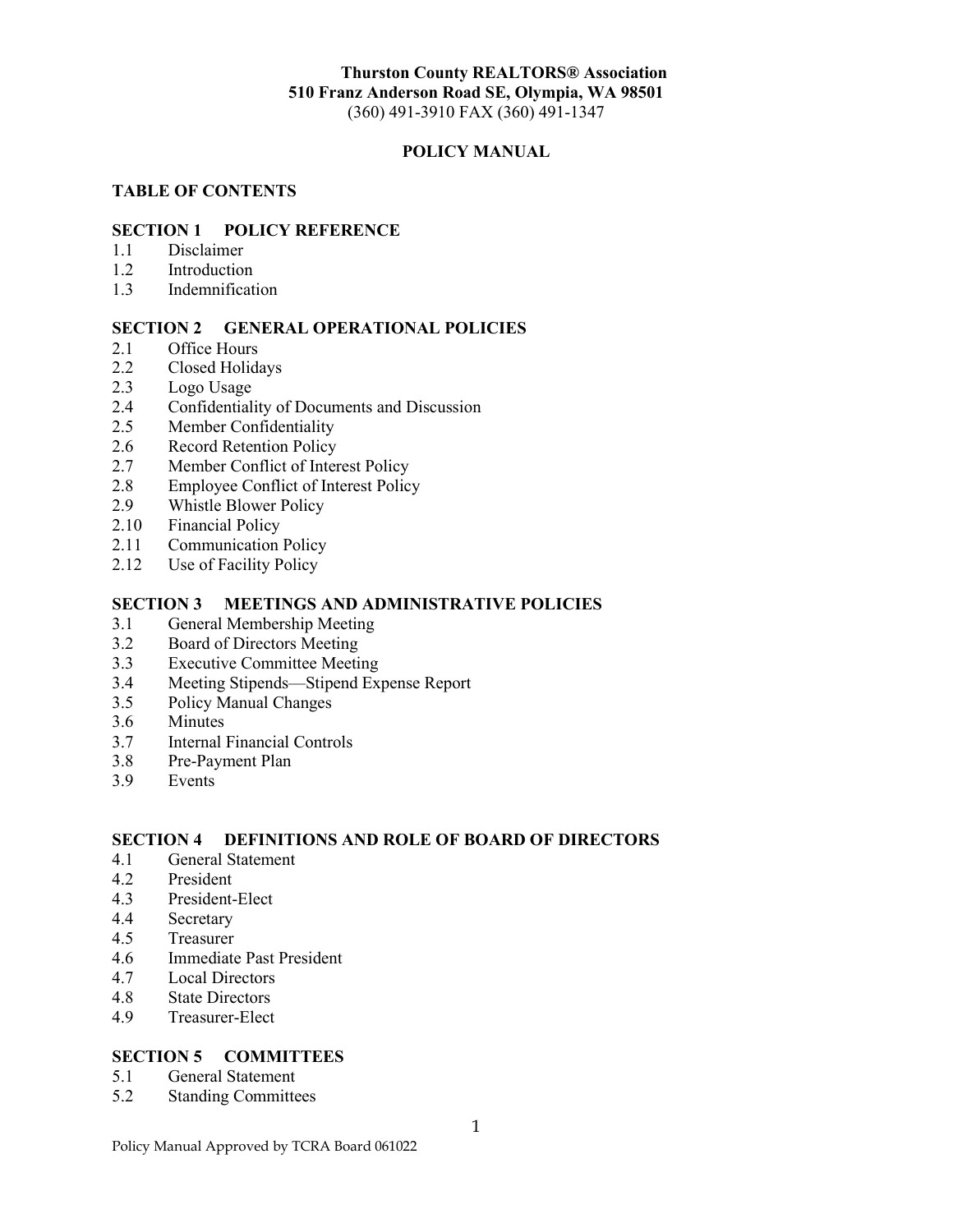- 5.3 Special Committees
- 5.4 Chairperson Responsibilities
- 5.5 Vice-Chairperson Responsibilities
- 5.6 Authorization
- 5.7 Composition<br>5.8 Participation
- 5.8 Participation<br>5.9 Activities
- Activities
- 5.10 Reports

### **SECTION 6 STANDING COMMITTEES**

- 6.1 Professional Standards
- 6.2 Grievance
- 6.3 Arbitration
- 6.4 Budget and Finance
- 6.5 Government Affairs (Legislative, Political Affairs, and Land Use)
- 6.6 RPAC (REALTORS® Political Action Committee)
- 6.7 Diversity
- 6.8 Membership
- 6.9 Communication (Newsletter, Website, Public Relations)
- 6.10 Bylaws and Policy Manual
- 6.11 Education
- 6.12 Strategic Planning
- 6.13 Nominations
- 6.14 Awards

# **SECTION 7 SPECIAL COMMITTEES**<br>7.1 Affiliate Showcase

- Affiliate Showcase
- 7.2 Bell Ringing
- 7.3 Community Service Day
- 7.4 Flag Day
- 7.5 Golf Tournament
- 7.6 Charity Auction
- 7.7 Housing Summit<br>7.8 Installation Gener
- Installation General Membership Meeting
- 7.9 Legislative Day<br>7.10 Memorials
- 7.10 Memorials<br>7.11 RPAC Fune
- RPAC Fund Raising
- 7.12 Softball Tournament
- 7.14 Candidate Interviews

### **SECTION 8 PERSONNEL**

- 8.1 Position Description: Association Executive<br>8.2 Position Description: Secretary/Receptionist
- Position Description: Secretary/Receptionist
- 8.3 Personnel Committee
- 8.4 Government Affairs Director

### APPENDIX A: Conflict of Interest Policy Acknowledgement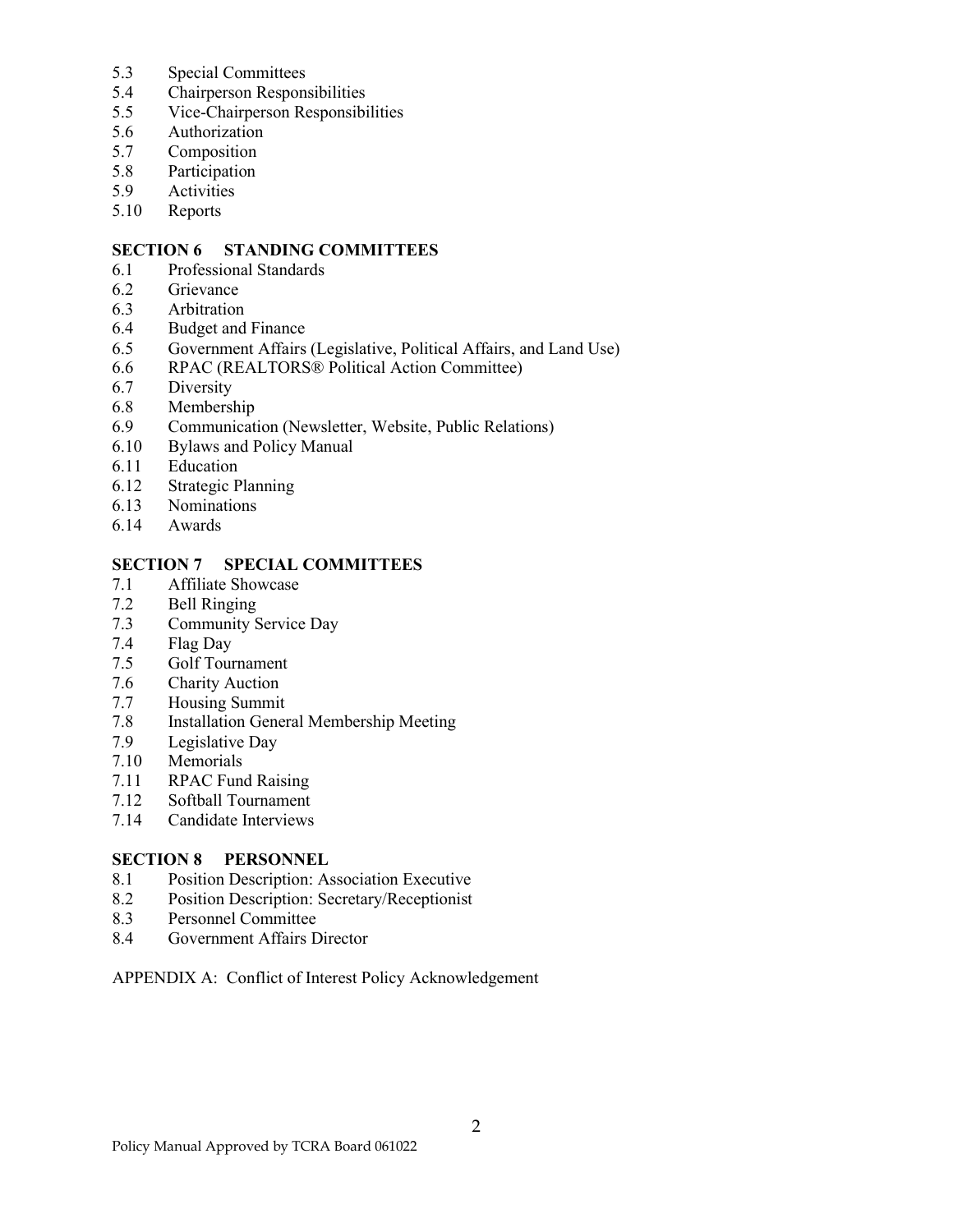# **SECTION 1 POLICY REFERENCE**

## 1.1 Disclaimer

Nothing in this manual is intended to conflict with the Articles of Incorporation and Bylaws of the Thurston County REALTORS® Association (TCRA), the Washington REALTORS® (WR), the National Association of REALTORS® (NAR), or with any local, state, or federal law or regulation. In the event any policy does conflict, the higher authority shall prevail.

# 1.2 Introduction

This Policy Manual is intended to supplement the Bylaws and clearly delineate the roles of the members, Board, and staff within the infrastructure of the organization. This Policy Manual supersedes all previously issued policies. This Policy Manual is designed as a guide to ensure consistent, fair, and uniform treatment of all TCRA members and employees.

### 1.3 Indemnification

The Thurston County REALTORS® Association shall indemnify each and all its Directors, Officers, Staff and former Directors, Officers and Staff, against any expenses incurred by them, including legal fees or judgments and penalties rendered or levied against such a person in a legal action brought against any such person for action or omissions alleged to have been made by such person while acting in the scope and duties as a Director, Officer or Staff member of the Thurston County REALTORS® Association provided that such person did not act, fail to act, or refuse to act willfully with gross negligence or with fraudulent or criminal intent in regard to the matter involved in the action.

# **SECTION 2 GENERAL OPERATIONAL POLICIES**

2.1 Intentionally Omitted

# 2.2 Closed Holidays

The TCRA office will be closed on the following holidays: New Year's Day; Martin Luther King Jr's Day; President's Day; Memorial Day; Independence Day; Labor Day; Thanksgiving and the Friday following; Christmas Eve and New Year's Eve – at noon; and Christmas Day.

### 2.3 Logo Usage

The TCRA logo may be used only with prior written approval of TCRA's Executive Committee or Executive Officer.

### 2.4 Confidentiality of Documents and Discussions

Some of TCRA documents are confidential. Members of the Board of Directors, Chairpersons and members of the Grievance Committee, Professional Standards Committee, and Budget and Finance Committee are required to sign a Confidentiality Statement annually. (See Appendix A)

### 2.5 Member Confidentiality

Member contact information will not be provided to anyone. Exceptions may apply for legal purposes and internal association use.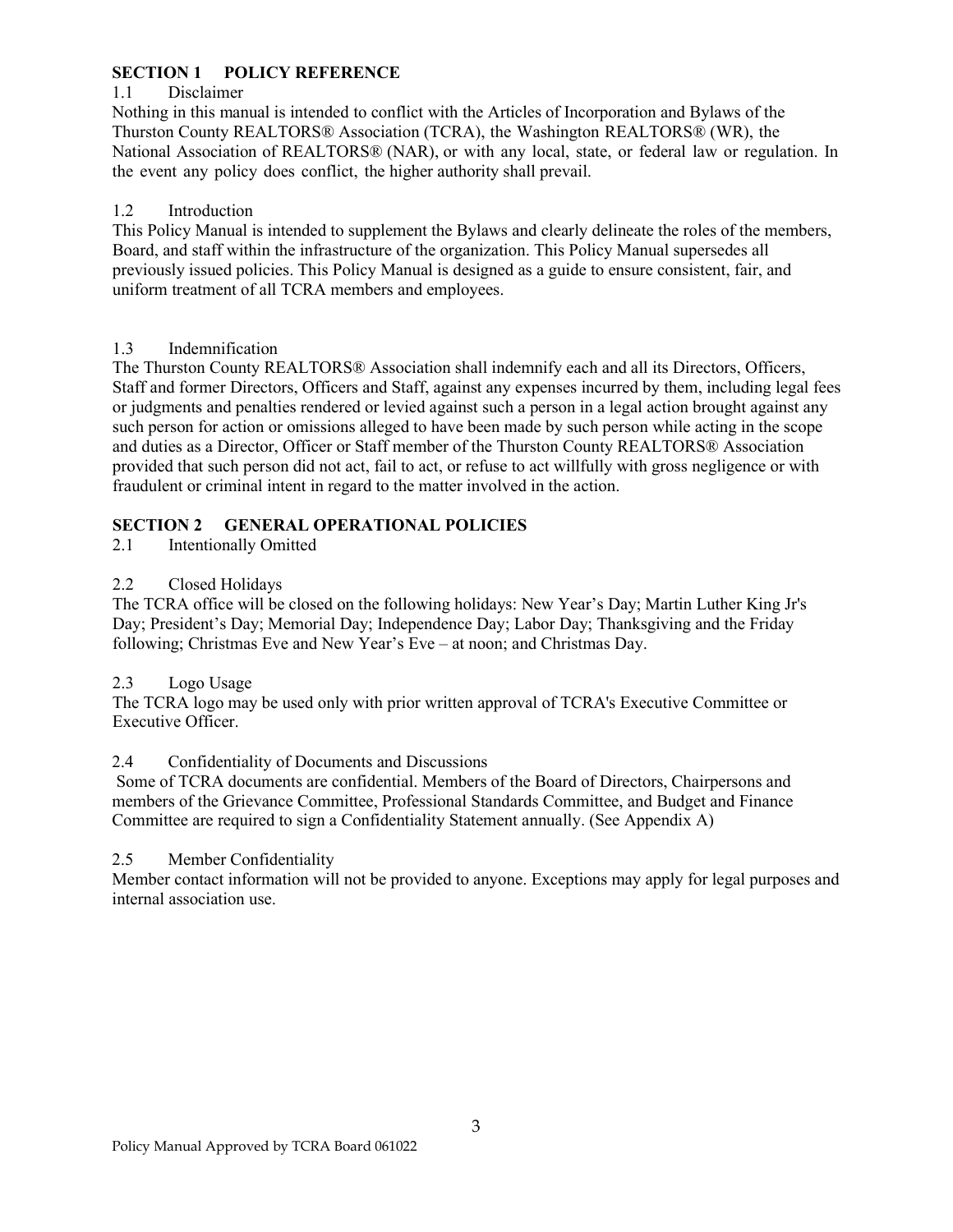2.6 Record Retention Policy

The records of the Association will be kept as directed by the Association's Record Retention Policy listed below:

| <b>Records</b>                                                     | <b>Retention Period</b>   |  |
|--------------------------------------------------------------------|---------------------------|--|
| <b>Accounting</b>                                                  |                           |  |
| Bank statements and cancelled checks                               | 7 years                   |  |
| <b>Customer Billings and estimates</b><br>$\bullet$                | 6 years                   |  |
| <b>Print Contracts</b><br>$\bullet$                                | 7 years                   |  |
| <b>Petty Cash Payments</b><br>$\bullet$                            | 7 years                   |  |
| Audit reports from CPAs & Accountants<br>٠                         | Permanent                 |  |
| <b>Employee Travel Expense Reports</b><br>٠                        | 7 years                   |  |
| <b>Expense Bills</b><br>٠                                          | 7 years                   |  |
| • Year End Accruals (income and non-billable items)                | 7 years                   |  |
| Contracts                                                          |                           |  |
| Client Contracts and agreements (after conclusion)                 | 10 years                  |  |
| • Leases (after conclusion)                                        | 7 years                   |  |
| Corporate                                                          |                           |  |
| Certificate of Incorporation                                       | Permanent                 |  |
| Charter<br>$\bullet$                                               | Permanent                 |  |
| ٠                                                                  | Permanent                 |  |
| Minutes of Meetings                                                |                           |  |
| • Annual Reports<br>• IRS Letter of Determination of Exempt Status | Permanent<br>Permanent    |  |
|                                                                    |                           |  |
| Correspondence                                                     |                           |  |
| General                                                            | 4 years                   |  |
| • Legal                                                            | Permanent                 |  |
| <b>Financial Reports</b>                                           |                           |  |
| <b>Bank Statements</b>                                             | 7 years                   |  |
| • Client Billing and Estimates                                     | 7 years                   |  |
| • Print Contracts                                                  | 7 years                   |  |
| • Employee Travel and Expense Reports                              | 7 years                   |  |
| • Expense Bills                                                    | 7 years                   |  |
| • Year End Accruals (income and non-billable items)                | 7 years                   |  |
| <b>General Ledger and Books or Original Entry</b>                  |                           |  |
| General Ledger                                                     | 7 years                   |  |
| <b>Journal Entries</b><br>$\bullet$                                | 7 years                   |  |
| • Cash Disbursement Check Register                                 | 7 years                   |  |
| <b>Insurance</b>                                                   |                           |  |
| • Policies and Declarations                                        | 5 years                   |  |
|                                                                    |                           |  |
| <b>Membership</b><br>Applications/Files                            |                           |  |
|                                                                    | 2 years after termination |  |
| <b>Payroll Reports and Records</b>                                 |                           |  |
| <b>Employment History</b>                                          | 7 years                   |  |
|                                                                    |                           |  |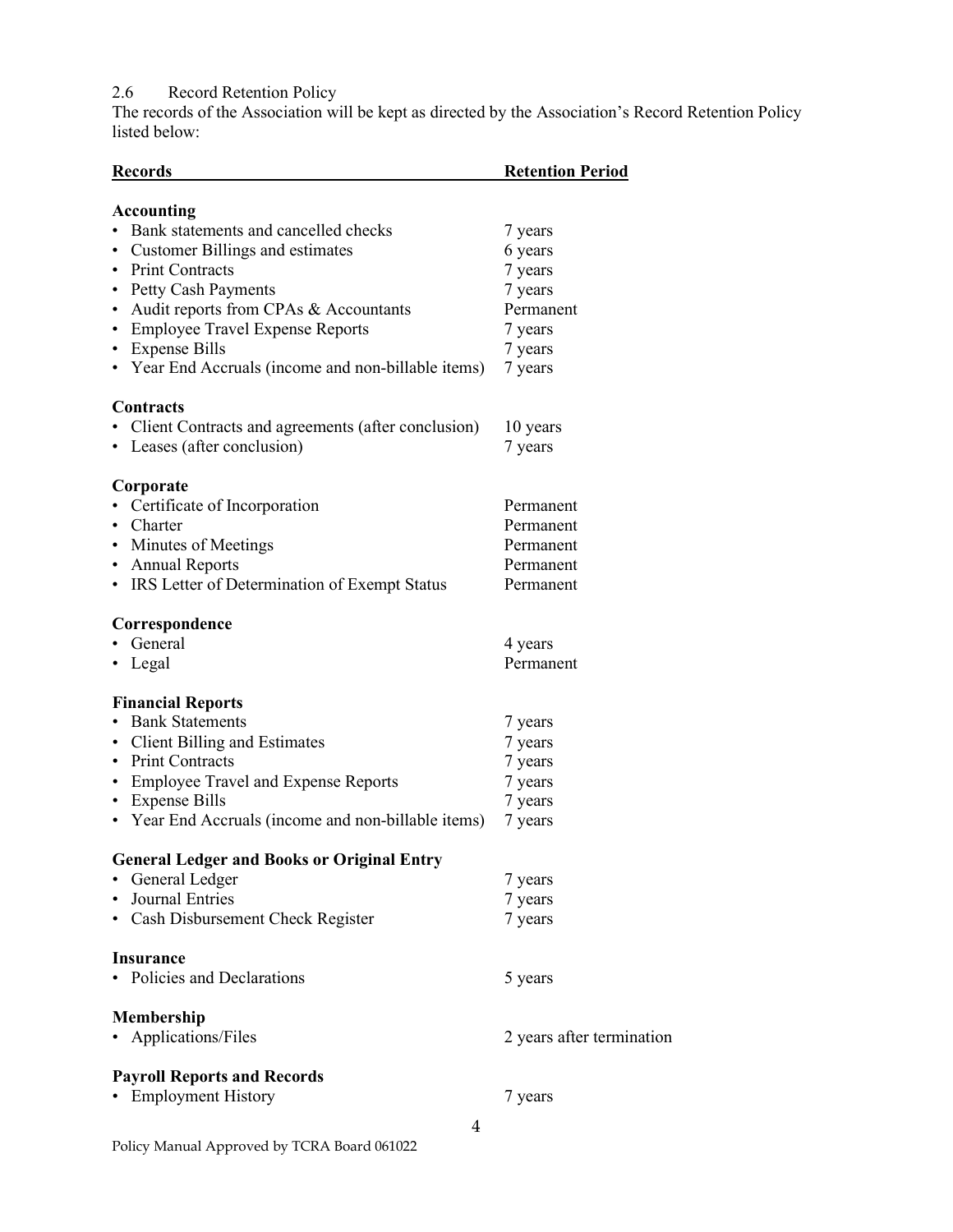| • Individual Employees Records (after termination)<br>• Payroll Register                                                       | 7 years<br>7 years                           |
|--------------------------------------------------------------------------------------------------------------------------------|----------------------------------------------|
| <b>Professional Standards</b><br>• Case Files<br>• Decision                                                                    | Retain until decision finalized<br>Permanent |
| <b>Purchasing</b><br>· Bids                                                                                                    | 7 years                                      |
| <b>Property (Tangibles and Intangibles)</b><br>• Fixed Assets Additions, Depreciation, etc.                                    | Permanent until disposed                     |
| <b>RPAC Records</b>                                                                                                            | 7 years                                      |
| <b>Tax Returns other than Payroll</b><br>• Federal Income Tax Return and works papers<br>• Sales and Miscellaneous Tax Returns | Permanent<br>/ years                         |

2.7 Member Conflict of Interest Policy

2.7.1 Purpose

This policy of ownership disclosure and prohibiting conflicts of interest applies to all members of the Thurston County REALTORS® Association.

2.7.2 Ownership Disclosure

Members must disclose to the association's Board of Directors ownership interest or financial interest in entities prior to speaking to a decision-making body about the entity. After making the necessary disclosure, a member may participate in the discussion and vote on the matter unless the member has a conflict of interest as defined in Section 2.7.3-Conflict of Interest.

Ownership interest is defined as the cumulative holdings of the member, the member's spouse, children, siblings and to any trust, corporation, partnership, LLC or sole proprietorship in which any of the foregoing individuals is an officer or director, or owns, in the aggregate, at least 50% of the (a) beneficial interest (if a trust), (b) stock (if a corporation),(c) partnership interests (if a partnership), (d) an LLC membership interest or (e) sole proprietorship Financial interest means any interest involving money, investments, credit or contractual rights.

a. When the Thurston County REALTORS® Association has an ownership interest in an entity and a member has an ownership interest in that same entity, such member must disclose the existence of his or her ownership interest prior to speaking to a decision-making body on any matter involving that entity.

b. If a member has personal knowledge that Thurston County REALTORS® Association is considering doing business with an entity in which a member has any financial interest, or with an entity in which the member serves in a decision-making capacity, then such member must disclose the existence of his or her financial interest or decision-making role prior to speaking to a decision making body about the entity.

c. If a member has a financial interest in, or serves in a decision-making capacity for, any entity that the member knows is offering competing products and services as those offered by Thurston County REALTORS® Association, then such member must disclose the existence of his or her financial interest or decision-making role prior to speaking to a decision-making body about an issue involving those competing products and services.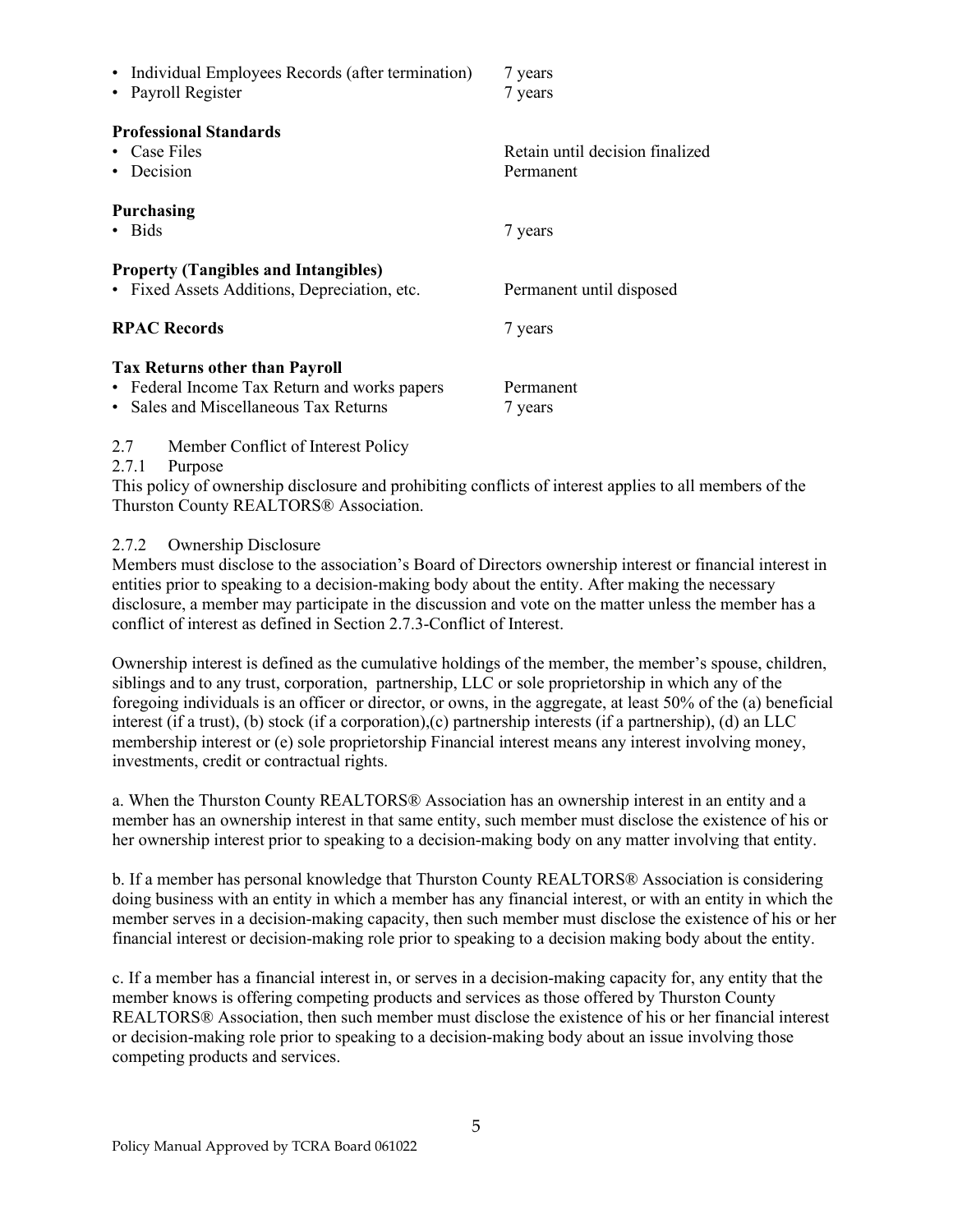## 2.7.3 Conflict of Interest

Members must disclose conflicts of interest at the outset of any discussions by a decision-making body pertaining to the Business or any of its products or services. Members may not participate in the discussion relating to that Business other than to respond to questions asked of them by other members of the body. Furthermore, no member with a conflict of interest may vote on any matter in which the member has a conflict of interest, including votes to block or alter the actions of the body in order to benefit the Business in which they have an interest.

Members of the Board of Directors shall be required to sign the Conflict of Interest Policy Acknowledgement at the first Board meeting of each year. (See Appendix B.) A member of any of Thurston County REALTORS® Association's decision-making bodies will be considered to have a conflict of interest whenever that member:

a. Is a principal, partner or corporate officer of a business providing products or services to Thurston County REALTORS® Association or in a business being considered as a provider of products or services ("Business"); or

b. Holds a seat on the board of directors of the Business unless the person's only relationship to the Business is service on such board of directors as Thurston County REALTORS® Association's representative.

### c. Intentionally Omitted

2.8 Employee Conflict of Interest Policy

2.8.1 Purpose

This policy of prohibiting conflicts of interest applies to all employees of Thurston County REALTORS® Association.

A conflict of interest occurs when an employee or any party related to the employee is in a position to profit or otherwise personally benefit directly or indirectly because of the employee's position with the Thurston County REALTORS® Association.

2.8.2 Disclosure Procedure

Employees must disclose to Executive Officer or a member of the Executive Committee any situation that may present a possible conflict of interest so that the Association can review it.

Employees must report all actual or potential conflicts of interest to the Executive Officer.

2.9 Whistle Blower Policy

### 2.9.1 Purpose

The underlying purpose of this policy is to encourage reporting of violations of state, federal, or local laws, maintain confidentiality and prohibit retaliation.

If an employee of Thurston County REALTORS® Association has information which s/he reasonably believes identifies a violation of state or federal law, the employee "whistleblower" should contact the Executive Officer or a member of the Executive Committee.

Employees are also permitted to contact the appropriate law enforcement or government agency. The employee must exercise sound judgment to avoid baseless allegations. An employee who intentionally files a false report of wrongdoing will be subject to discipline up to and including termination.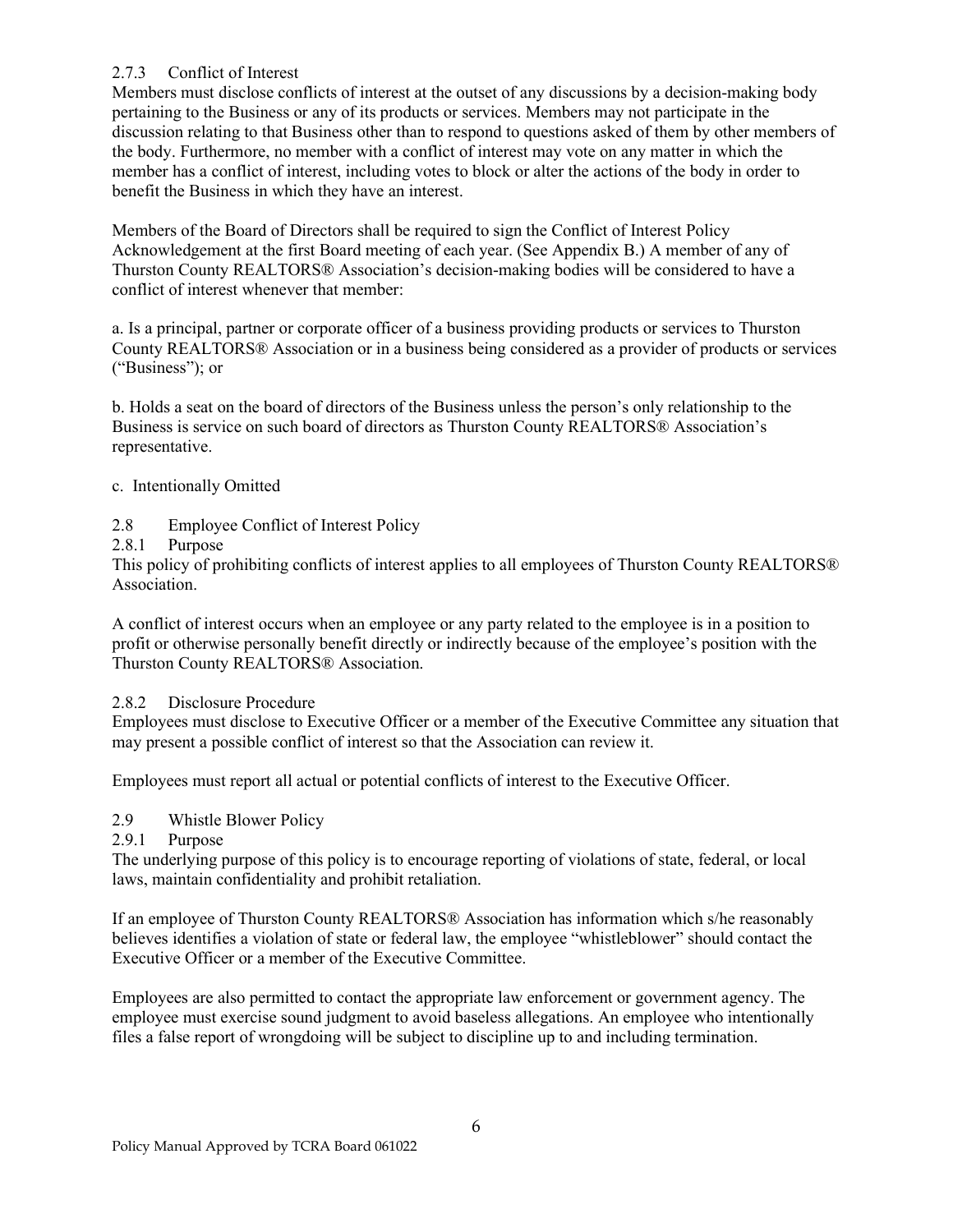### 2.9.2 Confidentiality

The confidentiality of the whistleblower will be maintained to the extent possible.

The identity may have to be disclosed to conduct a thorough investigation, to comply with the law or to provide accused individuals their legal rights of defense.

### 2.9.3 Retaliation

The Thurston County REALTORS® Association will not retaliate against a whistleblower or any employee who refuses to participate in an activity that would result in a violation of state, federal or local law.

This includes, but is not limited to, protection from retaliation in the form of an adverse employment action such as termination, compensation decreases, demotion, or poor work assignments and threats of physical harm.

Any employee who believes s/he is being retaliated against must contact the Thurston County REALTORS® Association General Counsel immediately. The right of a whistleblower for protection against retaliation does not include immunity for any personal wrongdoing that is alleged and investigated, or disclosures that would constitute a violation of the attorney-client privilege.

### 2.10 Financial Policy

Many items concerning financial policies may be found throughout the Policy Manual including sections on Officer, Directors, Committee Chairs, Meetings, Reimbursement Policy and Record Retention. To fully understand the Financial Policy of the TCRA, please refer to those sections.

Fiscal Year: The fiscal year for the Thurston County Realtors<sup>®</sup> Association is January 1<sup>st</sup> through December 31st.

Accounting Method: The accounting method used by the Thurston County Realtors® Association is cash.

### 2.10.1 Budget

a. It is the responsibility of the Executive Committee to prepare and present an annual budget for the Association approved by the Board of Directors, and to provide a copy to the general membership upon request.

b. The Board of Directors is responsible for approving and making any changes to the annual budget.

c. Intentionally Omitted

d. A detailed item budget shall be available at the Association office by appointment only. Only REALTOR® members in good standing may make an appointment to review the budget and expenditures.

e. A draft budget for the next year will be formulated by the Treasurer, Treasurer-Elect, President-Elect and Association Executive in July of each year. The draft budget will be presented to the Executive Committee in August for an initial review. The budget will be approved by the Executive Committee during their September meeting and submitted to the Board of Directors for their review and approval during the October Board of Director's meeting. The approved budget will then be made available to the membership upon request.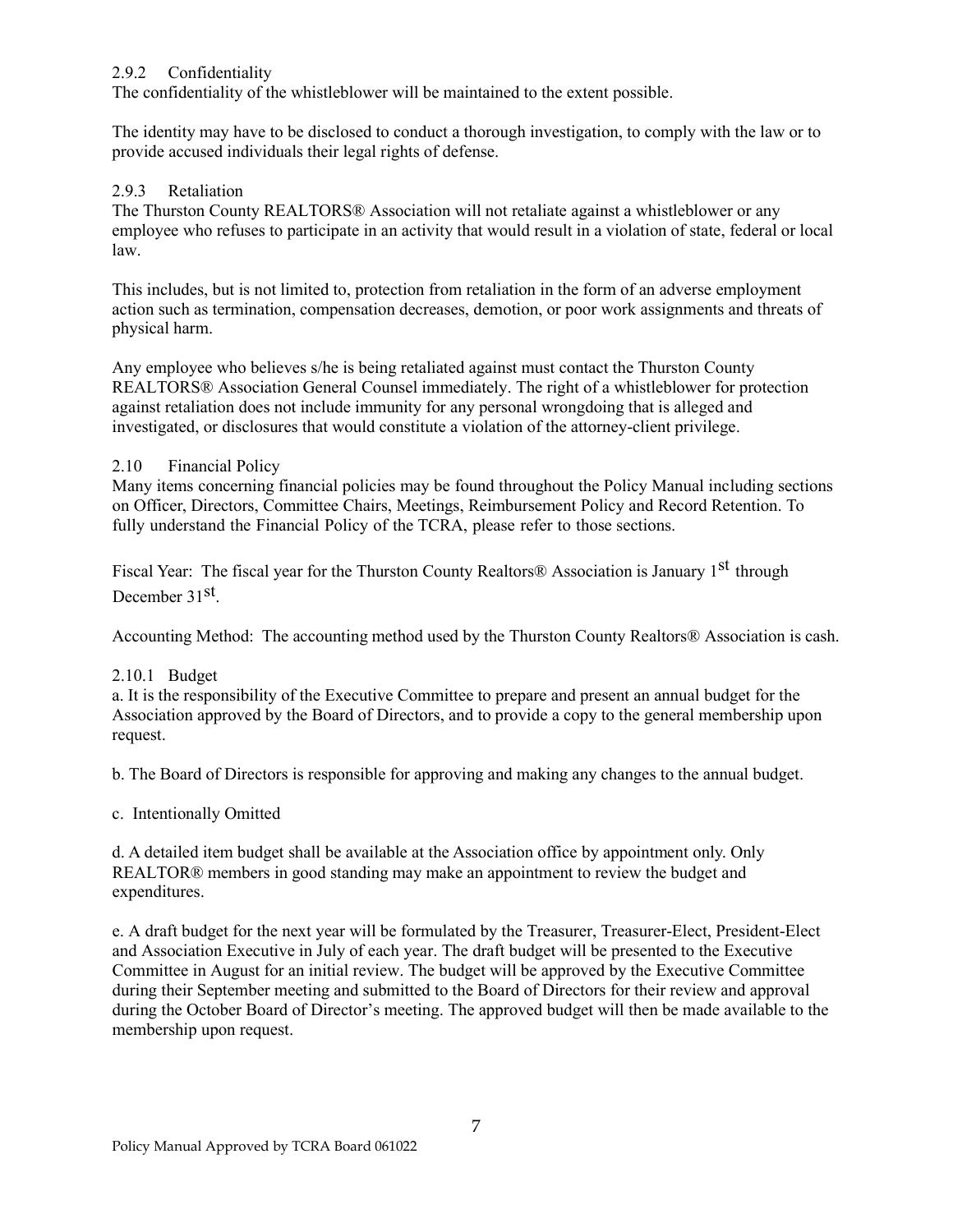#### 2.10.2 Investments

Thurston County REALTORS® Association will adopt an investment schedule to address savings and reserves to best safeguard the funds in a conservative manner. The Finance Committee will periodically review investments and report to the Board of Directors.

#### 2.10.3 Savings Reserves

Thurston County REALTORS® Association will maintain a savings reserve equal to a minimum of six (6) months of the Association's annual budget expenses.

#### 2.10.4 Charitable Contributions

Charitable contributions are determined by the Board of Directors.

#### 2.10.5 Financial Reviews

The Thurston County REALTORS® Association Board of Directors will adhere to a policy for the review of TCRA finances by an independent CPA firm every year or as otherwise required by Washington REALTORS® or National Association of REALTORS®. The results of the annual review will be presented to the Board of Directors.

#### 2.10.6 IRS Tax Return

Prior to submission of IRS annual tax return, the Board of Directors may take the opportunity to review.

#### 2.10.7 Accounting

a. The Board of Directors will authorize all accounts and financial instruments (i.e., checking, savings, investments, etc.) to safeguard funds. Changes to any accounts must be approved by the Board of Directors.

b. All invoices, bills and regular payments of the Association shall be gathered by the Association Executive and payments provided on a timely basis.

c. The monthly bank statements shall be reconciled by the Association Executive in a timely manner. Details of the reconciliation will be provided to the Treasurer or Board of Directors as requested.

### 2.10.8 Signatories

a. All prepared checks \$500 and above require two signatures and shall then be signed by at least one TCRA Officer as authorized signatory of the account. The Association Executive may be one of the two signatories required. No facsimiles (stamps) will be allowed.

b. All prepared checks below \$500 may be signed by one TCRA Officer or the Association Executive as authorized signatories of the account. No facsimiles (stamps) will be allowed.

c. The TCRA Officers and Association Executive, as authorized signatories, will be the only authorized signers for checks and/or withdrawals of funds from savings accounts.

### 2.10.9 Dues

The annual dues of each type of membership shall be as recommended by the Board of Directors and passed by the Membership and will be administrated as required by the Thurston County REALTORS® Association's bylaws.

#### 2.10.10 NSF Checks

Members who pay with a personal check or business check with non-sufficient funds will be charged a fee of \$ 50.00 per check. If the same member provides non-sufficient funds again, they will not be permitted to use checks when paying for Association services in the future.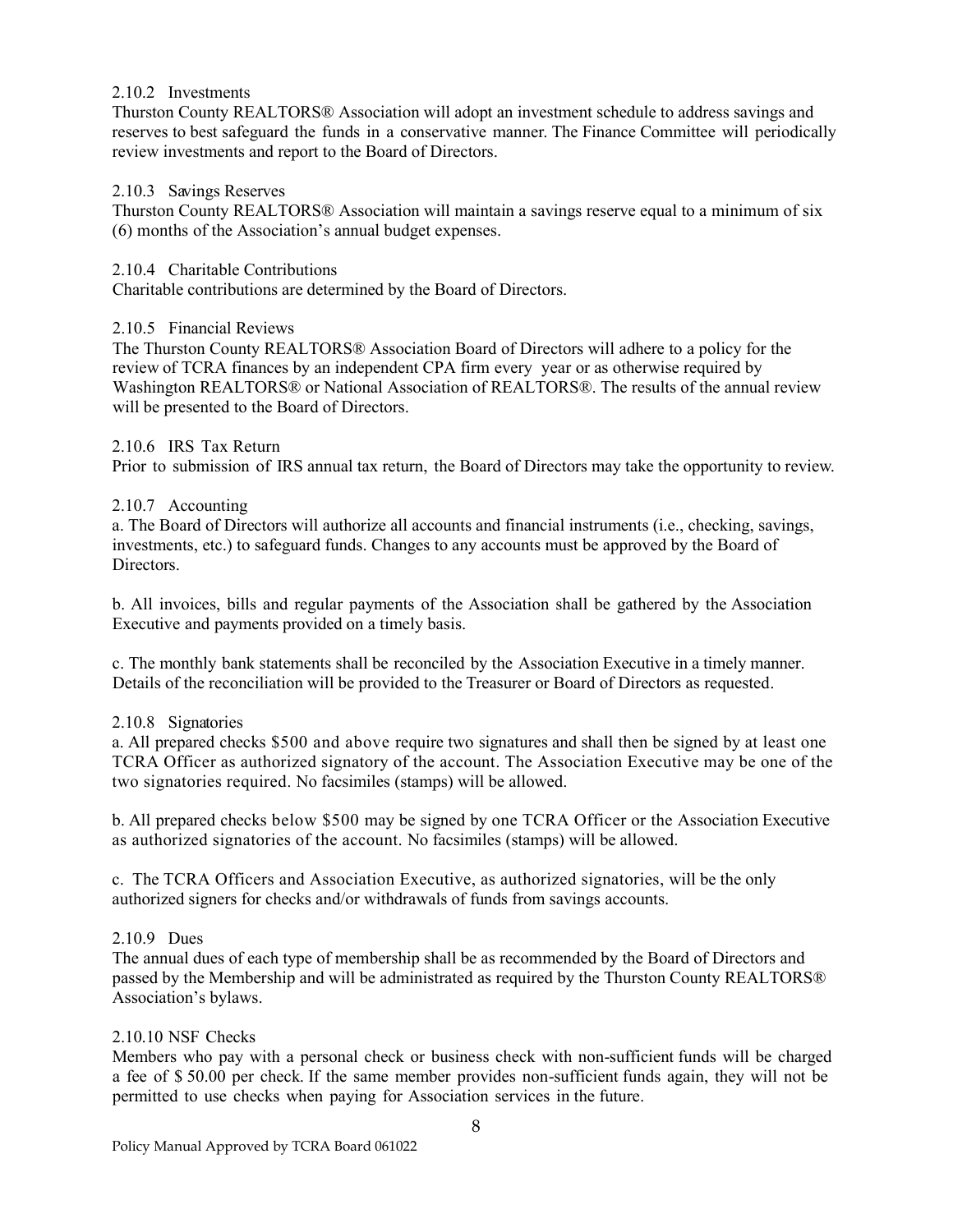### 2.10.11 Intentionally Omitted

### 2.11 Communication Policy

The primary method of communication from TCRA to its members is through email. It is the responsibility of the member to keep TCRA informed of their current email address.

### 2.12 Use of Facility Policy

The TCRA training room is available for use by members and the public. The use of this facility shall comply with the terms of the current rental agreement and its terms of use.

### 2.13 Antitrust Policy

### **Introduction**

Thurston County REALTORS® Association is a not-for-profit organization. The Association is not organized for the purpose of, and may not play any role in, the competitive decisions of its members, nor in any way restrict competition among members or potential members. Rather it serves as a forum for a free and open discussion of diverse opinions without in any way attempting to encourage or sanction any particular business practice.

The Association provides a forum for exchange of ideas in a variety of settings including its annual meeting, educational programs, committee meetings, and Board meetings. The Board of Directors recognizes the possibility that the Association and its activities could be viewed by some as an opportunity for anti-competitive conduct. Therefore, this statement supports the policy of competition served by the antitrust laws and to communicate the Association's uncompromising policy to comply strictly in all respects with those laws.

While recognizing the importance of the principle of competition served by the antitrust laws, the Association also recognizes the severity of the potential penalties that might be imposed on not only the Association but its members as well in the event that certain conduct is found to violate the antitrust laws. Should the Association or its members be involved in any violation of federal/state antitrust laws, such violation can involve both civil and criminal penalties that may include imprisonment for up to 3 years as well as fines up to \$350,000 for individuals and up to \$10,000,000 for the Association plus attorney fees. In addition, damage claims awarded to private parties in a civil suit are tripled for antitrust violations. Given the severity of such penalties, the Board intends to take all necessary and proper measures to ensure that violations of the antitrust laws do not occur.

### **Policy**

To ensure that the Association and its members comply with antitrust laws, the following principles will be observed:

- The Association or any committee, section, chapter, or activity of the Association shall not be used for the purpose of bringing about or attempting to bring about any understanding or agreement, written or oral, formal or informal, expressed or implied, among two or more members or other competitors with regard to prices or terms and conditions of contracts for services or products. Therefore, discussions and exchanges of information about such topics will not be permitted at Association meetings or other activities.
- There will be no discussions discouraging or withholding patronage or services from, or encouraging exclusive dealing, with any supplier or purchaser or group of suppliers or purchasers of products or services, any actual or potential competitor or group of actual potential competitors, or any private or governmental entity.
- There will be no discussions about allocating or dividing geographic or service markets or customers.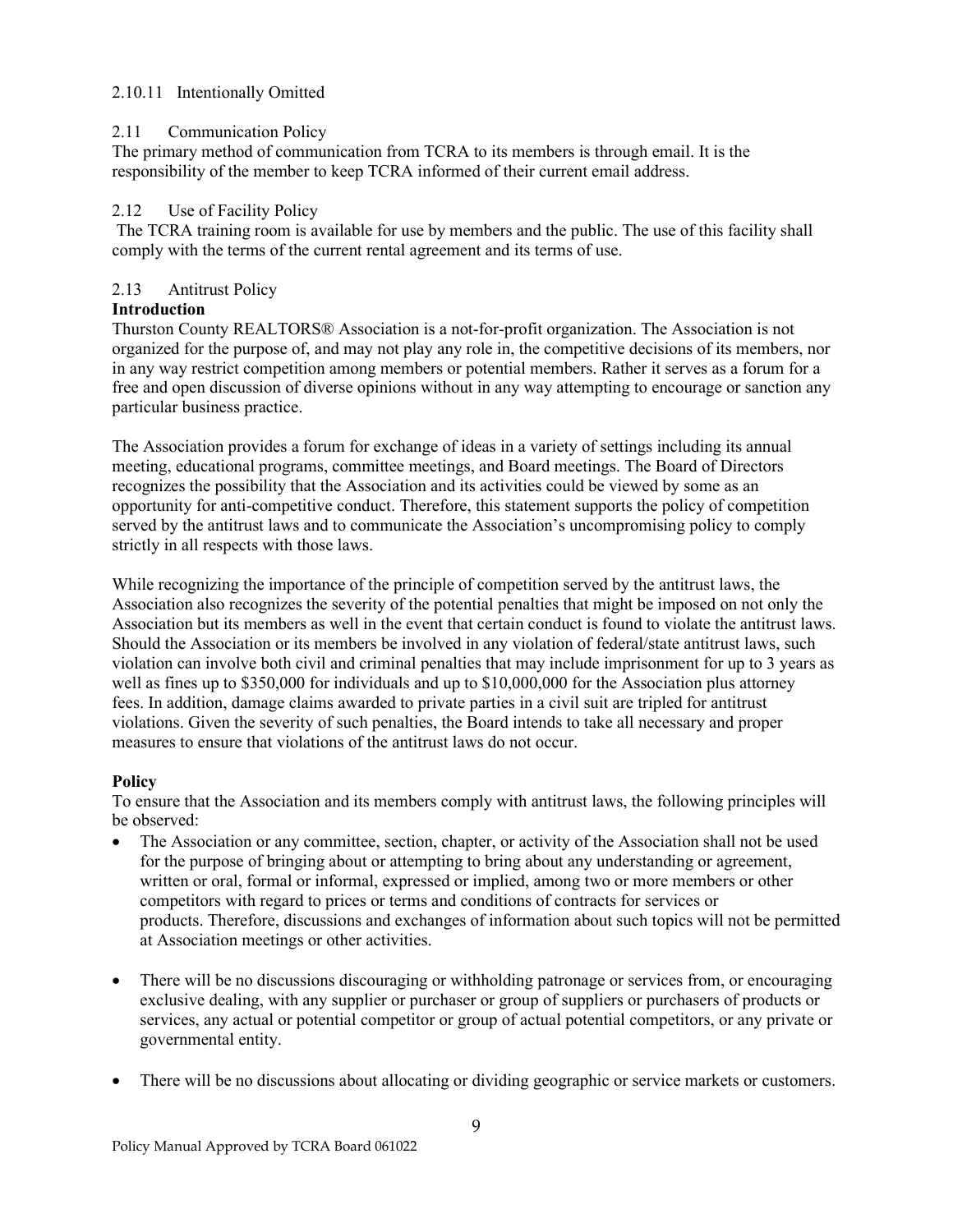- There will be no discussions about restricting, limiting, prohibiting, or sanctioning advertising or solicitation that is not false, misleading, deceptive, or directly competitive with Association products or services.
- There will be no discussions about discouraging entry into or competition in any segment of the marketplace.
- There will be no discussions about whether the practices of any member, actual or potential competitor, or other person are unethical or anti-competitive, unless the discussions or complaints follow the prescribed due process provisions of the Association's bylaws.
- Certain activities of the Association and its members are deemed protected from antitrust laws under the First Amendment right to petition government. The antitrust exemption for these activities, referred to as the Noerr-Pennington Doctrine, protects ethical and proper actions or discussions by members designed to influence: 1) legislation at the national, state, or local level; 2) regulatory or policy-making activities (as opposed to commercial activities) of a governmental body; or 3) decisions of judicial bodies. However, the exemption does not protect actions designed to cover-up anticompetitive conduct.
- Speakers at committees, educational meetings, or other business meetings of the Association shall be informed that they must comply with the Association's antitrust policy in the preparation and the presentation of their remarks. Meetings will follow a written agenda approved in advance by the Association or its legal counsel.
- Meetings will follow a written agenda. Minutes will be prepared after the meeting to provide a concise summary of important matters discussed and actions taken, or conclusions reached. At informal discussions at the site of any Association meeting, all participants are expected to observe the same standards of personal conduct as are required of the Association in its compliance. It is recommended that Association Board members read, date, and retain a copy of this statement for their personal files.

### **SECTION 3 MEETINGS & ADMINISTRATIVE POLICIES**

3.1 General Membership Meeting

3.1.1 General Membership Meetings shall be conducted in accordance with the Thurston County REALTORS® Association's Bylaws and shall be governed by Robert's Rules of Order.

3.1.2 The General Membership Meeting agenda shall be prepared by the President and the Association Executive.

- 3.1.3 Intentionally Omitted
- 3.1.4 General Membership meetings shall be held once per calendar quarter.
- 3.1.5 Intentionally Omitted

3.1.6 During each General Membership meeting the recently approved new membership attendees will be recognized.

3.2 Board of Directors Meeting

3.2.1 The composition and authority of the Board of Directors shall be as specified in the Thurston County REALTORS® Association's Bylaws.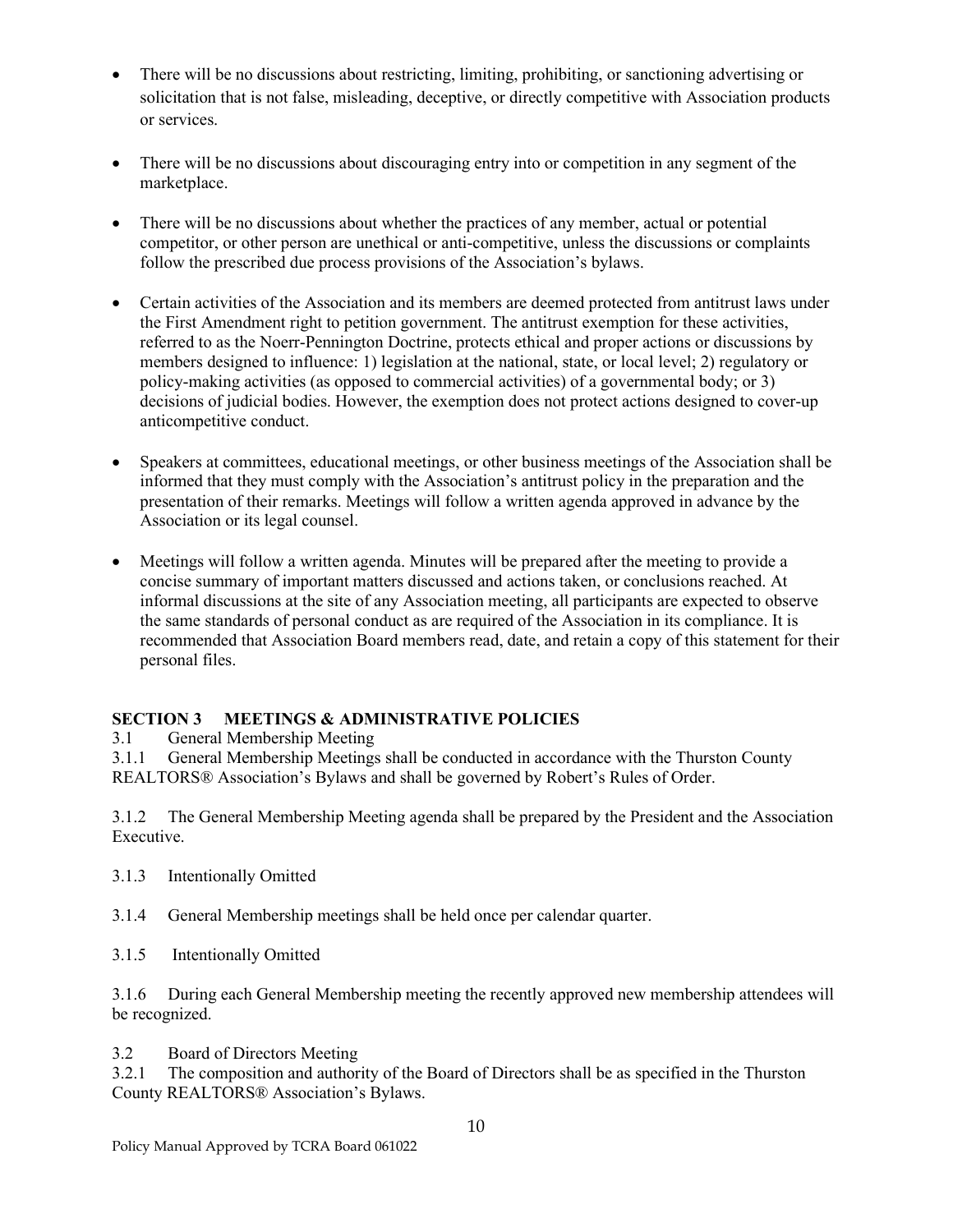3.2.2 The Board of Directors shall meet a minimum of nine (9) times per year.

3.2.3 Agenda items should be presented to the Association Executive or the President no later than one (1) week prior to the meeting.

3.2.4 Only the Officers and Directors of the Board of Directors may vote on issues and shall be governed by Robert's Rules of Order. The Association Executive shall participate in the Board of Director's meetings but is to perform without a vote.

3.2.5 Visitors may present an issue only when recognized by the President and the issue is an approved agenda item.

3.3 Executive Committee Meeting

3.3.1 The Executive Committee shall consist of the President, President-Elect, Treasurer, Treasurer-Elect, Secretary and Immediate Past President. The Association Executive shall participate in the Executive Committee but is to perform without a vote.

3.3.2 Meetings of the Executive Committee shall hold a minimum of nine (9) times per year or upon petition of any two (2) members of the Executive Committee.

3.4 Meeting Stipends—Stipend Expense Report

3.4.1 State Directors, or alternate State Directors, (State Directors or alternate State Directors as elected by the TCRA membership and approved by the TCRA Board of Directors) shall receive a stipend not to exceed \$200 per overnight when attending an approved meeting or conference. Reimbursement for the operating expenses of the individual's vehicle will be calculated by multiplying the number of miles traveled by the currently approved Standard Mileage Rate published by the IRS.

3.4.2 Any REALTOR® member of the Thurston County REALTORS® Association serving as a TCRA representative, and upon approval of the TCRA Executive Committee, shall receive a stipend not to exceed \$200 per overnight when attending an approved meeting or conference. Reimbursement for the operating expenses of the individual's vehicle will be calculated by multiplying the number of miles traveled by the currently approved Standard Mileage Rate published by the IRS.

3.4.3 The elected incoming President-Elect of the Thurston County REALTORS® Association shall receive a stipend not to exceed \$200 per overnight when attending the Washington REALTORS® Leadership Retreat. The President-Elect shall receive a stipend not to exceed \$200 per overnight when attending the Washington REALTORS® spring or fall business conferences. Reimbursement for the operating expenses of the individual's vehicle will be calculated by multiplying the number of miles traveled by the currently approved Standard Mileage Rate published by the IRS.

3.4.4 All stipends are limited to the specific nights of each appropriate meeting and are limited to those meetings held outside of Thurston County, not to exceed three (3) overnights per conference.

3.4.5 All stipends shall be paid only after receipt of a written and signed request, along with a report of meetings attended.

3.4.6 If any member of the Thurston County REALTORS® Association who is qualified to receive a stipend per this policy receives any stipend payments from any other sources, then that stipend amount shall be deducted from the amount that would normally be paid by the Thurston County REALTORS® Association.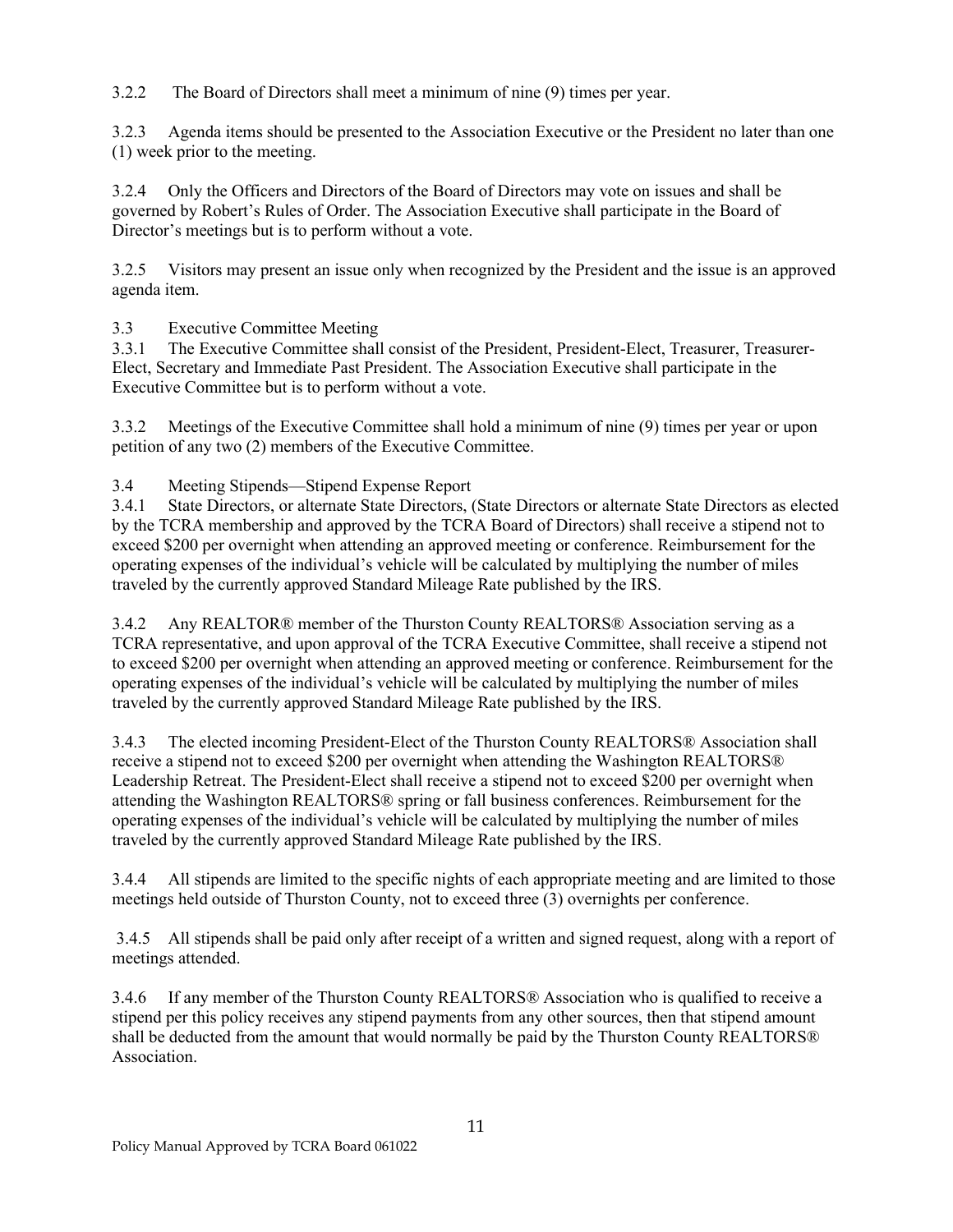3.4.7 Upon requesting a stipend, a copy of the hotel/motel receipt must be attached. This aids as proof to the IRS and the Executive Committee of conference attendance.

# 3.5 Policy Manual Changes

This Policy Manual may be changed from time to time as directed by the Thurston County REALTORS® Association Board of Directors. Passed motions of the Board of Directors shall make said changes. Approved changes will be reflected in a current version of this Policy Manual.

# 3.6 Minutes

The Secretary shall record minutes for all meetings of the Board of Directors, Executive Committee, and the General Membership Meeting.

### 3.7 Internal Financial Controls

In order to safeguard the assets of the Association, the President, Treasurer, and Association Executive shall establish procedures to comply as a minimum with the following:

3.7.1 The Association shall utilize checks with the bottom third being retained in the records.

3.7.2 The Association Executive prepares checks upon receipt of invoice or committee chairperson memorandum, unless said expenditure is reoccurring rent, lease, payment, etc.

3.7.3 The Association Executive attaches the invoice to the bottom third of the check copy so that person authorized to sign may review. Invoices will be marked "Paid" and initialed by check signatories.

3.7.4 Bank signature cards will be resubmitted annually with the change in Officers.

3.7.5 Bank statements and reconciliation of the accounts will be reviewed by Treasurer.

3.7.6 Any checks voided shall not be thrown away, but put into check register, for record of its disposition.

3.7.7 All monies received will be receipted.

3.7.8 Accountant to report to the Association Executive, except in the case of an audit or review, which at that time the accountant will report to the Association Executive and the Executive Committee.

3.7.9 The Association Executive will post to accounting software all transactions for each month. As part of monthly Treasurer's report to the Board of Directors there will be the following accounting reports: Balance Sheet, and Profit and Loss Statement, Budget vs. Actual.

3.7.10 When depositing money, the deposit receipt will be retained.

### 3.8 Pre-Payment Plan

The association does not offer an official installment plan for dues payment. A three-month prepayment plan is encouraged, with three equal payments made in October, November, and December. This plan will be administered by association staff.

### 3.9 Events

Any group or committee within TCRA that wishes to participate in outside events, representing TCRA, must receive prior approval from TCRA's Executive Committee. Using the Event Authorization Form (Appendix C), information will be required such as purpose of participation, how the event fits into TCRA's strategic plan, if materials are needed (brochures, etc.), and any anticipated costs to the association.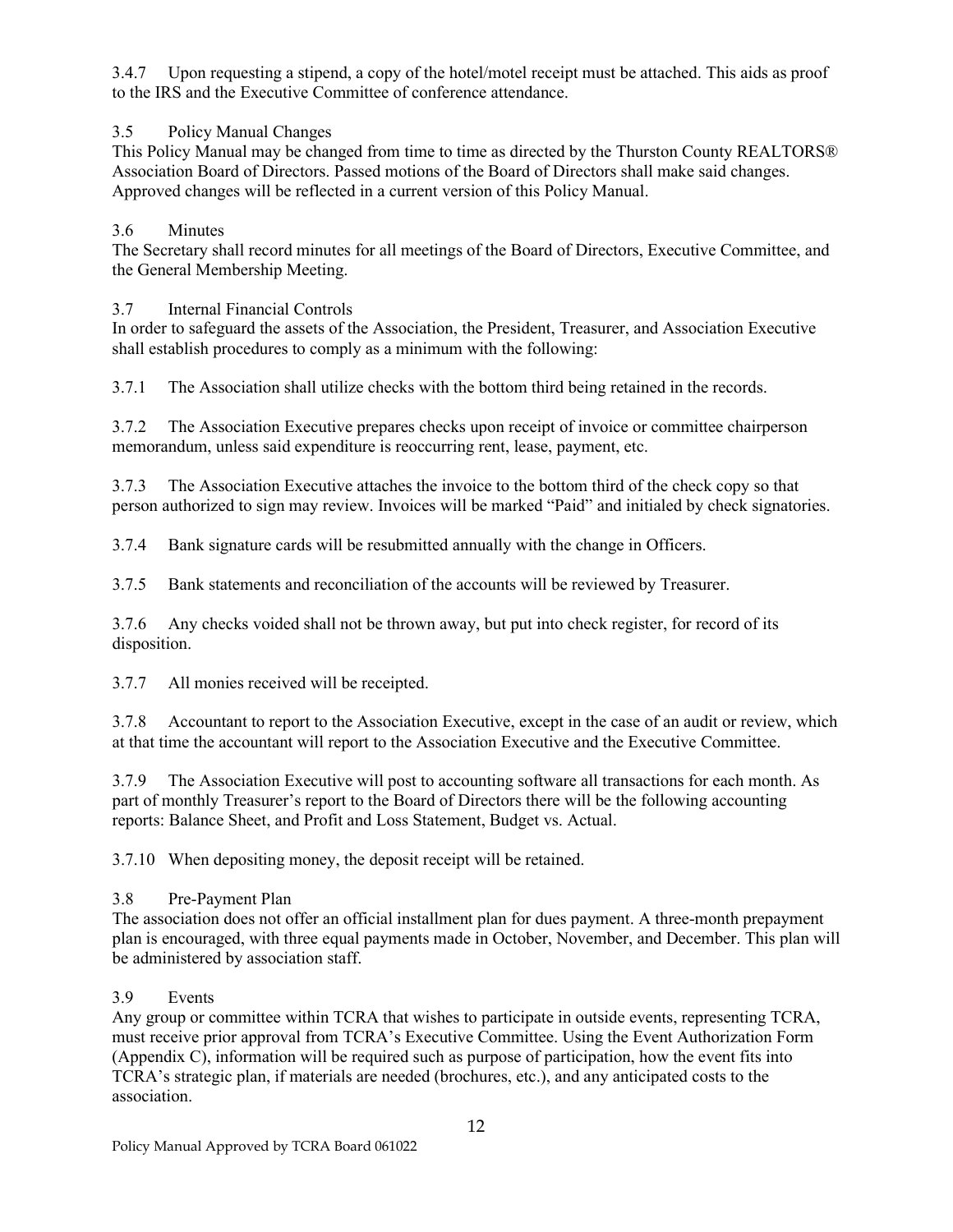## **SECTION 4 DEFINITIONS AND ROLE OF BOARD OF DIRECTORS**

### 4.1 General Statement

The Thurston County REALTORS® Association Board of Directors is the governing body of this Association.

As further defined in the Thurston County REALTORS® Association Bylaws, the Board of Directors of the Thurston County REALTORS® Association consists of the following voting members:

President President-Elect Secretary Treasurer Treasurer-Elect Immediate Past President **Directors** 

The association acts through its Board of Directors. Thus, the Board of Directors has the authority and duty to carry on whatever transactions the association requires, which may include giving authority to the Executive Committee to handle emergencies and day-to-day functions of the association.

In extraordinary matters, the general membership has authority to act. In matters such as amendments to the Thurston County REALTORS® Association Bylaws, authority rests with the members of the association. Changes to the Policy Manual are the responsibility of the Board of Directors.

The President or other officer authorized by the Board of Directors shall serve as the official spokesperson for the membership of the Thurston County REALTORS® Association.

4.1.1 The term of all association officers and directors shall be one year, commencing on January 1 and ending on December 31, regardless of the date they are formally installed.

### 4.2 President

4.2.1 The policies and programs of the President shall encompass the missions and goals of the National Association of REALTORS® and shall not be influenced by self-aim or personal objectives.

4.2.2 The incoming President should prepare and present a program of goals and objectives for his/her administration.

4.2.3 The President shall form all special committees and task forces, with the approval of the Board of Directors, are necessary to accomplish the mission, goals and objectives of the Association and the policies and programs of his/her administrative year, subject to the provisions of the Thurston County REALTORS® Association Bylaws and Policy Manual.

4.2.4 The incoming President shall appoint all chairpersons of standing committees, special committees, and task forces of the Association, prior to the December Board of Directors meeting, subject to approval of the Board of Directors, provided said positions are not already determined by the Bylaws or Policy Manual.

4.2.5 The President shall review the President-Elect's selection of vice-chairpersons of standing committees and special committees prior to their submission to the Board of Directors for approval.

4.2.6 The President shall delegate the administration of any committees and/or task forces during his/her administration to the President-Elect, as needed, so that he/she may better function in the initiation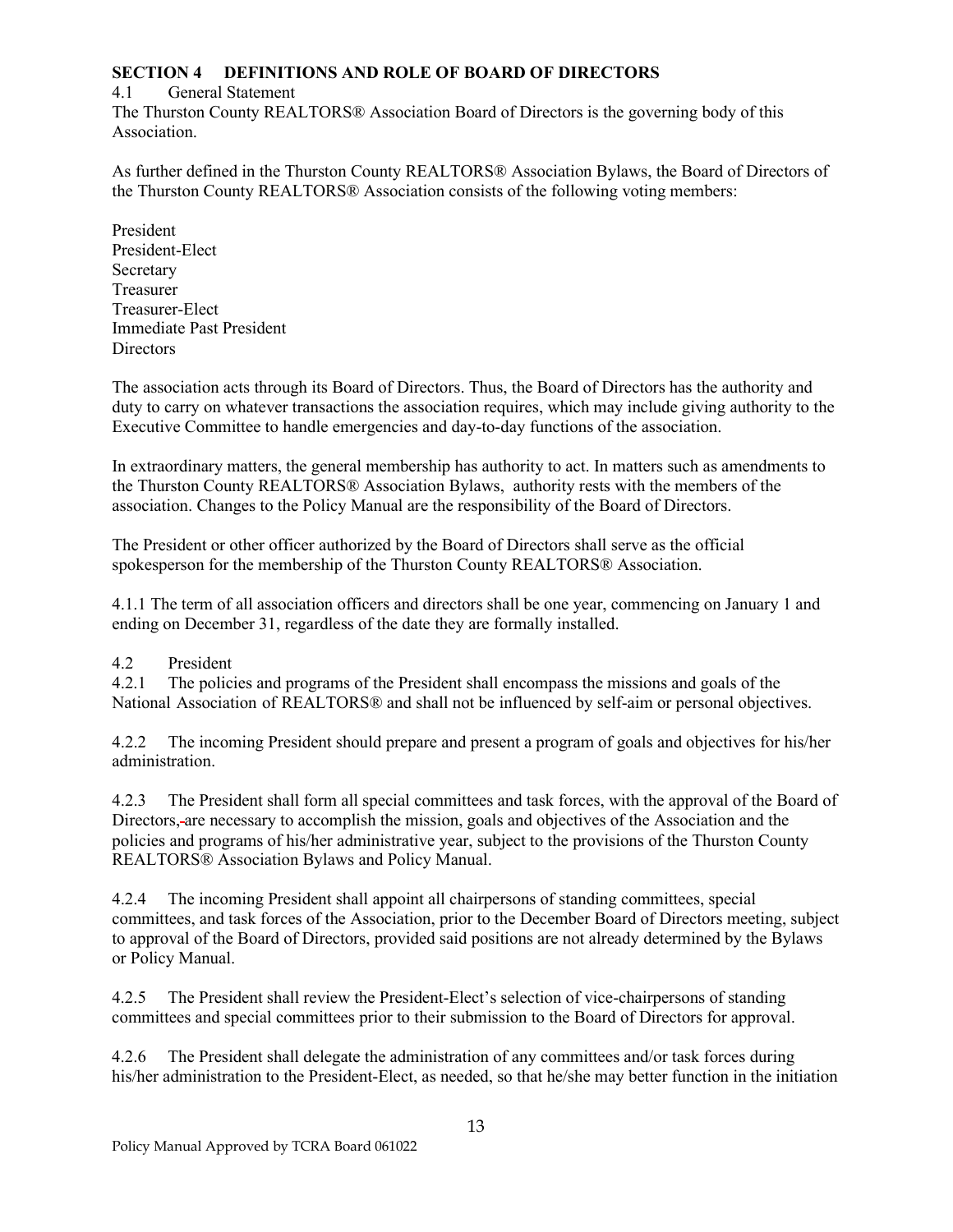of the new programs and policies for the future of the organization and represent the association externally and internally.

4.2.7 The President may seek opportunities to appear before meetings of member firms to carry the association's programs to the membership and secure input for planning and development.

4.2.8 The President may seek opportunities to appear before civic, social, and fraternal organizations as a representative of the Association.

4.2.9 The President shall call and preside over all meetings of the Executive Committee, Board of Directors and General Membership.

4.2.10 The President, as the elected leader of the Association, shall be expected to make decisions affecting the members-at-large on problems or issues.

4.2.11 The President shall accept the responsibilities as designated by the Washington REALTORS® and the National Association of REALTORS®.

4.2.12 Intentionally Omitted

4.2.13 The President is expected to attend the meetings of the Washington REALTORS.

4.2.14 The President is encouraged to attend the National Association of REALTORS® Convention and serve as a delegate at the convention if so appropriate.

4.2.15 Intentionally Omitted

4.2.16 The President shall be an ex-officio member of all standing committees of the Association.

4.2.17 The President shall be a member of the Executive Committee and Budget and Finance Committee and will have his/her signature on record at the Association's bank accounts and is authorized to sign checks.

4.2.18 The President, with staff assistance, prepares agendas for all meetings of the Executive Committee, Board of Directors and General Membership.

4.2.19 The President shall attend every function of the Association or shall see that the President-Elect is so appointed to attend in his/her absence.

4.2.20 The President shall have a working knowledge of the Thurston County REALTORS® Association Bylaws and Policy Manual and the Code of Ethics and Standards of Practice.

4.2.21 The President shall be knowledgeable in parliamentary procedure as found in Robert's Rules of Order, to conduct his/her meetings in an orderly fashion.

4.2.22 Intentionally Omitted

4.2.23 The President shall be prepared to be the official spokesperson for the Association and shall make assignments whenever necessary to that member of the Board or staff most capable of addressing the issue.

4.2.24 The President, or others that he/she may appoint, may meet from time to time with the leadership of other organizations to discuss problems of mutual interest to the real estate industry.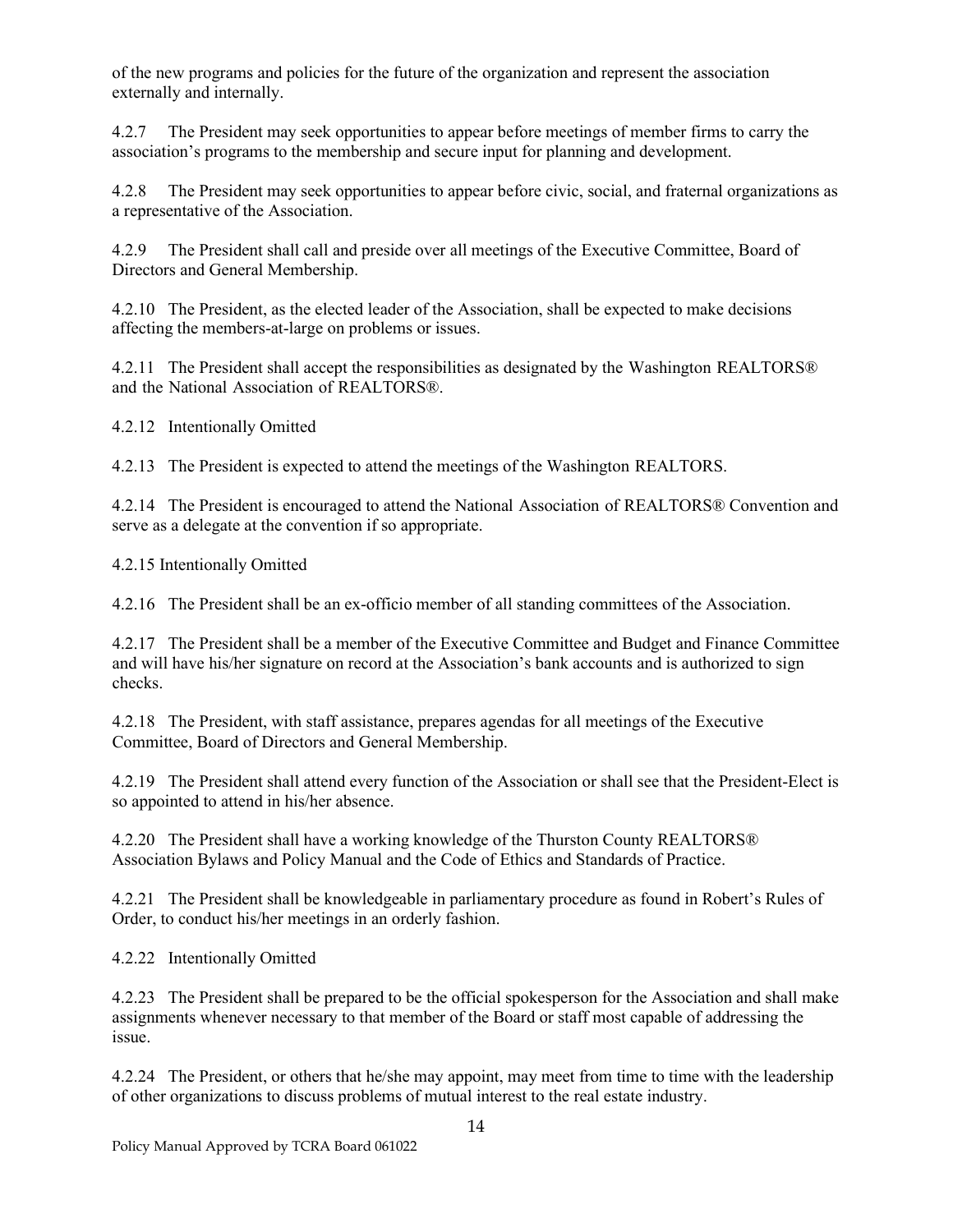4.2.25 The President, with the Association Executive, executes any official contracts or instruments, which the Board of Directors has authorized.

4.2.26 The President is expected to provide articles for publication for the local newspapers, Association newsletters, social media, or other publications that may be appropriate.

4.3 President-Elect

4.3.1 The work of the President-Elect shall always encompass the missions and goals of the National Association of REALTORS® and programs of the President and shall never be influenced by self-aims and personal objectives.

4.3.2 The President-Elect shall be directly responsible for the administration of activities of all committees and task forces of the President, ensuring their directions parallel the missions, goals, objectives and policies of the Association and the programs of the President.

4.3.3 The President-Elect shall be responsible for selecting, in consultation with committee chairpersons, all vice-chairpersons for standing committees and special committees subject to the approval of the Board of Directors on or before its February meeting.

4.3.4 The President-Elect shall act for the President in the event of his/her absence or incapacity, with all powers and duties of the office of the President.

4.3.5 Intentionally Omitted

4.3.6 A President-Elect's term of office shall commence on the first day of January for the year he/she was elected, although formally installed on another occasion.

4.3.7 The President-Elect shall be an ex-officio member of every standing committee.

4.3.8 The President-Elect shall be knowledgeable of parliamentary procedure, as found in Robert's Rules of Order, to conduct his/her meetings in an orderly fashion in the absence of the President.

4.3.9 The President-Elect is expected to attend all membership functions of the Association and shall be prepared to act on behalf of the President in his/her absence.

4.3.10 The President-Elect shall have working knowledge of the Thurston County REALTORS® Association Bylaws and Policy Manual and the Code of Ethics and Standards of Practice.

4.3.11 The President-Elect shall be prepared to accept all other duties as requested by the President.

4.3.12 Intentionally Omitted

4.3.13 The President-Elect shall be a member of the Executive Committee and Budget and Finance Committee and will have his/her signature on record at the Association's bank accounts and is authorized to sign checks.

4.3.14 The President-Elect shall attend the Washington REALTORS® annual Leadership Conference and the National Association of REALTORS® annual Leadership Summit and is expected to attend the Washington REALTORS® business conferences.

4.3.15 The President-Elect shall be the supervisor of the Government Affairs Director provided an individual has been contracted to do so.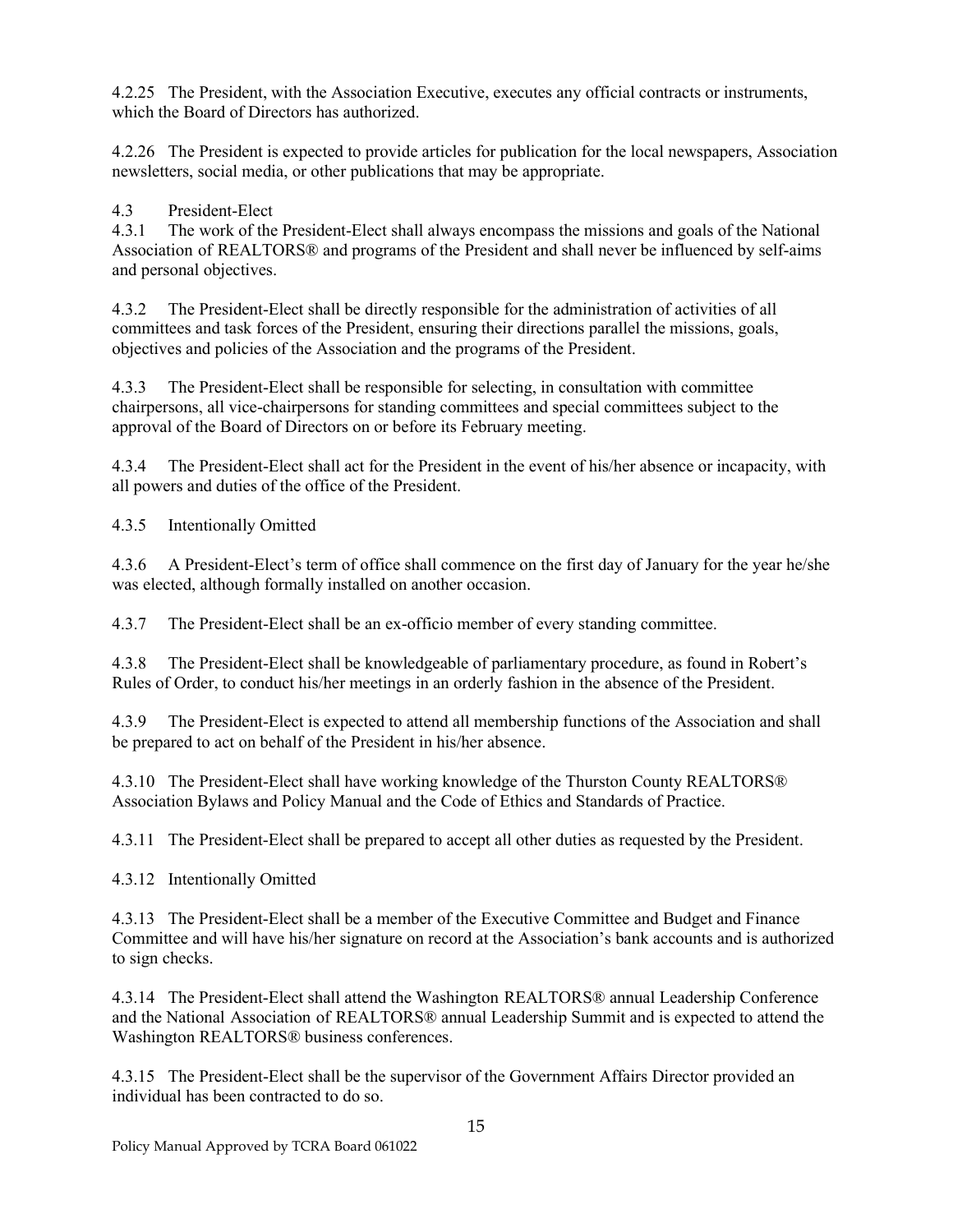### 4.4 Secretary

4.4.1 The work of the Secretary shall encompass the missions and goals of the National Association of REALTORS® and programs of the President and shall never be influenced by self-aims and personal objectives.

4.4.2 The Secretary shall keep, or cause to be kept, the minutes of the General Membership meetings, the Board of Directors, and the Executive Committee.

4.4.3 The Secretary shall issue or cause to be issued all notices in accordance with the provisions of the Thurston County REALTORS® Association Bylaws and this Policy Manual as required by law.

4.4.4 The Secretary is expected to attend all functions of the association.

4.4.5 The Secretary shall be a member of the Executive Committee.

4.4.6 The Secretary shall accept all other duties as requested by the President.

4.4.7 The Secretary will have his/her signature on record at the Association's bank accounts and is authorized to sign checks

### 4.5 Treasurer

4.5.1 The work of Treasurer shall encompass the missions and goals of the National Association of REALTORS® and programs of the President and shall not be influenced by self-aim and personal objectives. The purpose of the Treasurer is to manage and supervise the funds and assets of the Association

4.5.2 The Treasurer shall be a member of the Executive Committee and is the chairperson of the Budget and Finance Committee.

4.5.3 The Treasurer will be responsible for verifying that all funds and securities of the Association are recorded and deposited and make recommendations for the deposit of the monies in financial institutions.

4.5.4 The Treasurer is expected to attend all functions of the Association.

4.5.5 The Treasurer shall accept all other duties as requested by the President.

4.5.6 The Treasurer shall have a working knowledge of the Thurston County REALTORS® Association Bylaws and Policy Manual and the Code of Ethics and Standards of Practice.

4.5.7 The Treasurer works with the Association Executive subject to the financial policies of the Association.

4.5.8 The Treasurer shall instruct staff, to make such financial reports and render such statements as good business practice dictates on a monthly basis to the Board of Directors with the assistance of the Association Executive and as requested by the Budget and Finance Committee and/or the Executive Committee.

4.5.9 Intentionally Omitted

4.5.10 The Treasurer and the Association Executive shall ensure that an annual review of the books or other means of oversight is completed by a Certified Public Accountant, as determined by the requirements of NAR's Core Standards for Local Associations.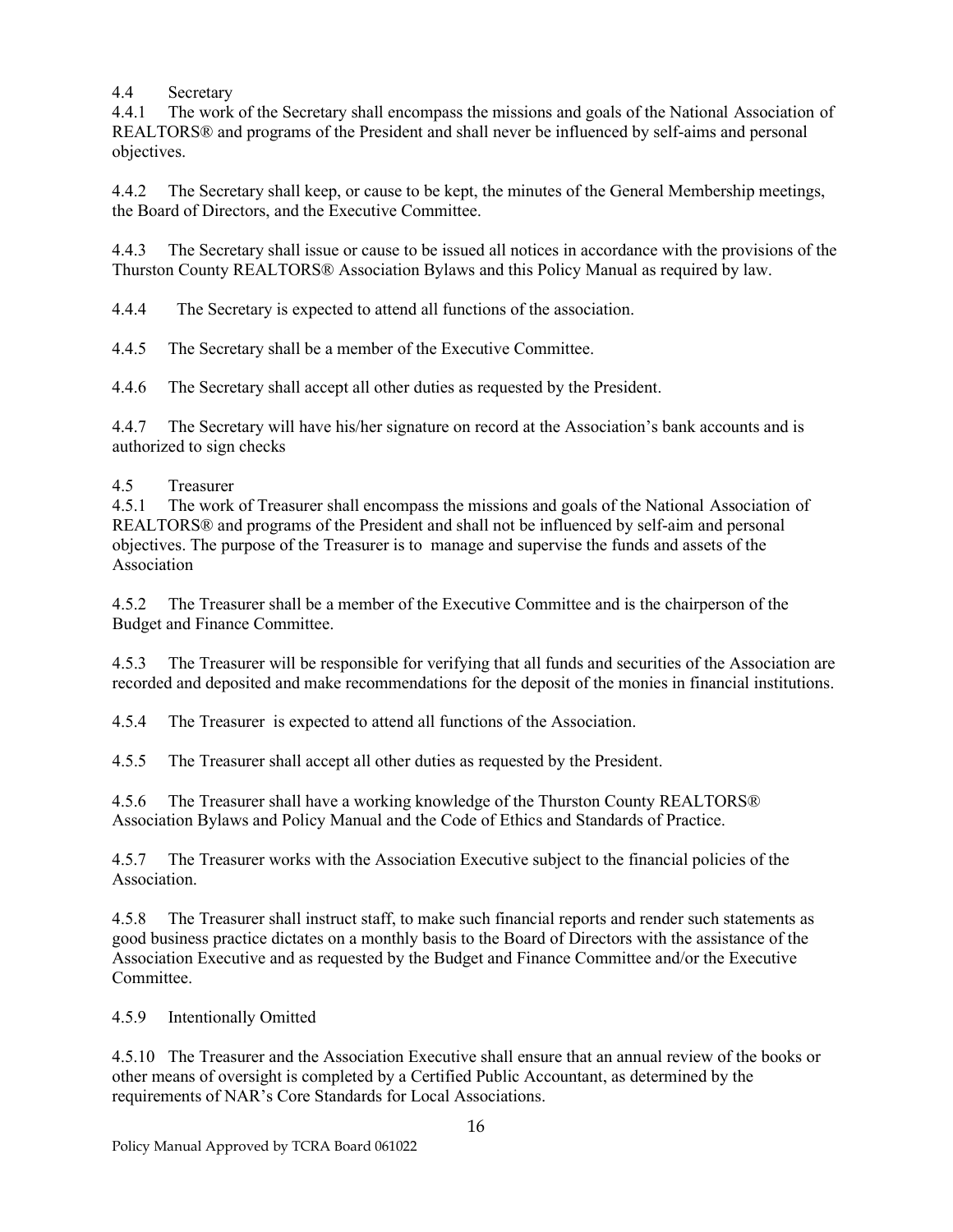4.5.11 The Treasurer, with the advice of the Budget and Finance Committee, Treasurer elect, President elect and the Association Executive, shall prepare an annual budget.

4.5.12 Intentionally Omitted

4.5.13 Intentionally Omitted

4.5.14 Intentionally Omitted

4.5.15 The Treasurer shall ensure the books are balanced monthly and annually.

4.5.16 Any changes in the bookkeeping system of the Association must be reviewed and authorized by the Budget and Finance Committee and the Executive Committee and further approved by the Board of Directors.

4.5.17 Intentionally Omitted

4.5.18 The Treasurer will have his/her signature on record at the Association's bank accounts and is authorized to sign checks.

### 4.6 Immediate Past President

4.6.1 The work of the Immediate Past President shall always encompass the missions and goals of the National Association of REALTORS® and programs of the President and shall not be influenced by selfaim and personal objectives.

4.6.2 The Immediate Past President shall serve as an advisor to the President and the Board of Directors and heads the Past President Council.

4.6.3 The Immediate Past President shall serve Thurston County REALTORS® Association Board of Directors as a Director for a year following his/her term of office.

4.6.4 The Immediate Past President is expected to attend all functions of the Association.

4.6.5 The Immediate Past President shall accept additional duties as assigned by the President.

4.6.6 The Immediate Past President shall serve as the chairperson of the Nominations Committee as defined in the Thurston County REALTORS® Association Bylaws.

4.6.7 The Immediate Past President shall serve as a member of the Executive Committee and the Budget and Finance Committee.

4.7 Local Directors

4.7.1 The work of the local Directors shall always encompass the missions and goals of the National Association of REALTORS® and programs of the President and shall not be influenced by self-aim and personal objectives.

4.7.2 As a member of the Association governing body, a Director's major responsibility is to represent the entire membership of the Thurston County REALTORS® Association.

4.7.3 One of the duties of a Director is to keep up to date on any issues facing the Board of Directors. To help keep informed there are: a) the Association Executive, and b) official documents of the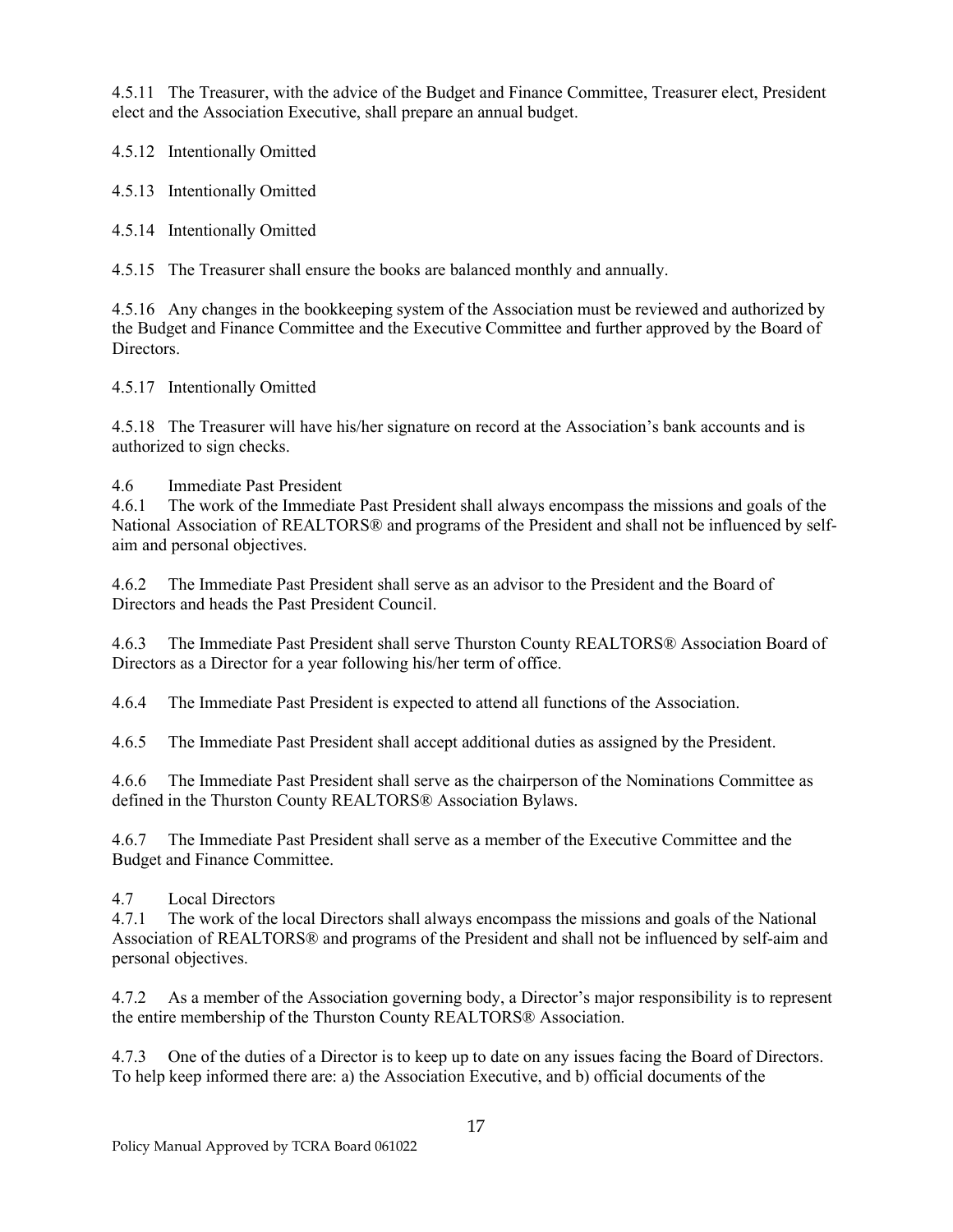Association such as Board of Director meeting minutes, the Thurston County REALTORS® Association Bylaws and Policy Manual.

4.7.4 The Board of Directors shall designate a regular time and place of meetings. Absence from three regular meetings without an excuse deemed valid by the Board of Directors shall be construed as resignation therefrom.

4.7.5 Local Directors are encouraged to attend Washington REALTORS® meetings and conferences.

4.7.6 Local Directors are expected to serve on at least one committee of the Thurston County REALTORS® Association.

4.7.7 In addition to their responsibilities of policy maker and member representative, local Directors shall perform the following duties, as requested by the President:

a. Contact each member office as assigned to encourage members to attend TCRA meetings.

b. Be available to all members, inviting questions and comments. If questions arise which a local Director is unable to answer, they shall be directed to staff or the Association President.

### 4.8 State Directors

4.8.1 In accordance with the Bylaws of the Thurston County REALTORS® Association, the Association shall conduct during the annual election an advisory ballot for the General Membership to vote for State Directors representing the Association to the Washington REALTORS® as allocated by the state formula and consistent with the State Bylaws, and for staggered terms. After the election, the results shall be submitted, by the President, and with the approval of the Board of Directors, to the Washington REALTORS®. The President, with the approval of the Board of Directors, shall appoint Alternate State Directors from the Association to Washington REALTORS®, as may be required.

4.8.2 In as much as State Directors of the Washington REALTORS® are elected and approved by the Thurston County REALTORS® Association, their responsibility is to cast votes as representatives of the Thurston County REALTORS® Association membership. On all matters to be voted upon by the Board of Directors of the Washington REALTORS®, the Board of Directors of the Thurston County REALTORS® Association may take a position on any particular matter. They may only encourage that a State Director vote the position of the Thurston County REALTORS® Association Board of Directors.

4.8.3 Intentionally Omitted

4.8.4 The State Directors are to keep the Thurston County REALTORS® Association informed of the activities of Washington REALTORS®.

4.8.5 Intentionally Omitted

4.8.6 The State Directors should present to the Thurston County REALTORS® Association Board of Directors a written summary of their meeting activity at each of the Washington REALTORS® authorized meetings.

4.8.7 The State Directors are expected to attend the Thurston County REALTORS® Association Board of Directors meetings.

4.8.8 The State Directors are expected to attend the Thurston County REALTORS® Association General Membership meetings.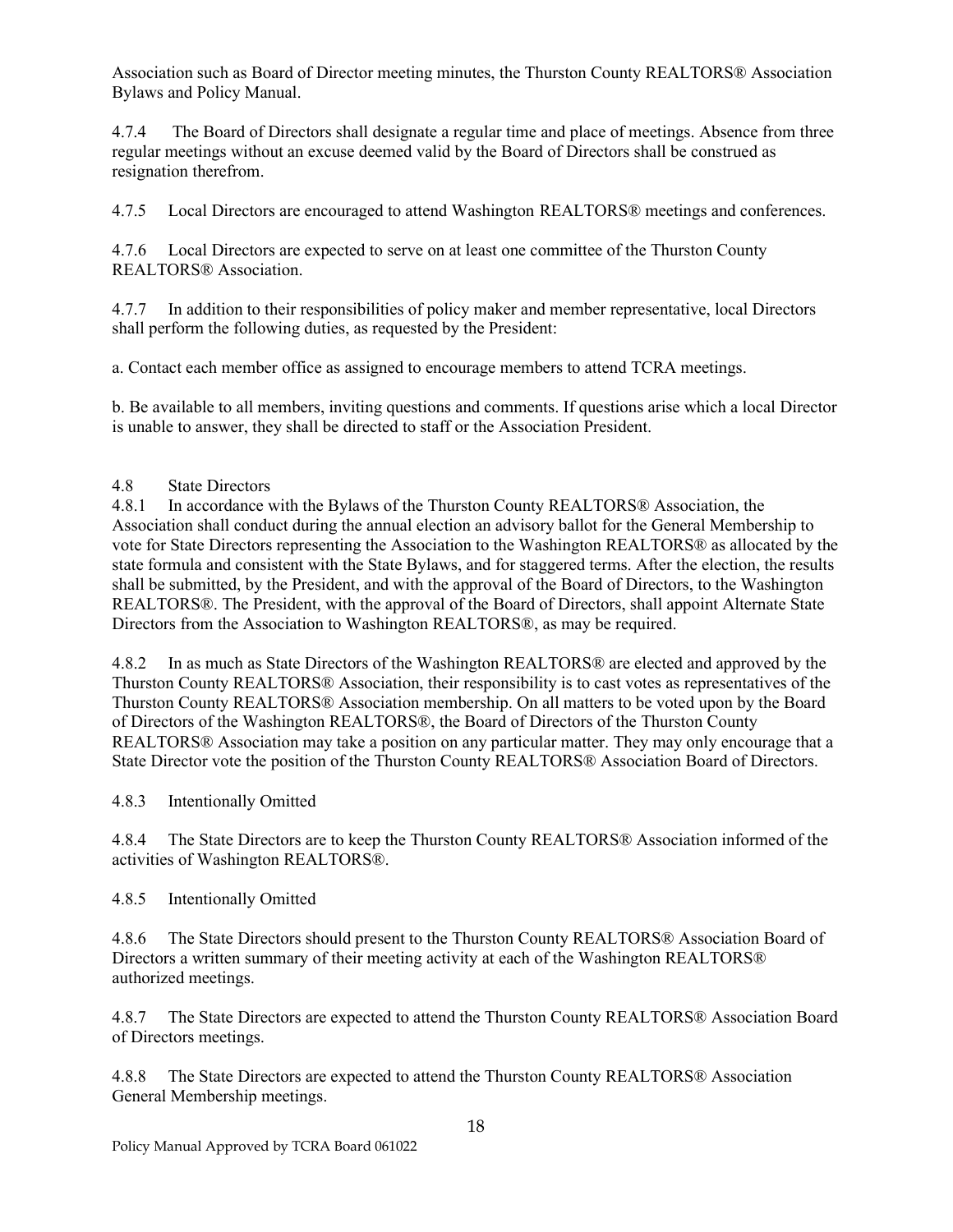4.8.9 State Directors must keep themselves updated with the issues and positions of the Thurston County REALTORS® Association Board of Directors.

4.8.10 State Directors shall take office as determined by the bylaws of the Washington REALTORS®.

4.8.11 State Directors as elected and approved by the Thurston County REALTORS® Association shall be ex-officio members of the Thurston County REALTORS® Association Board of Directors but shall serve without a vote.

4.8.12 Washington REALTORS® State Directors that are appointed, approved, or otherwise entitled to such a position by some entity other than the Thurston County REALTORS® Association are not officially a representative of the Thurston County REALTORS® Association and are not entitled to a Thurston County REALTORS® Association State Director position or authorized stipend.

4.8.13 The number of State Directors from the Thurston County REALTORS® Association will be elected and approved based on a formula as provided by the Washington REALTORS®.

### 4.9 Treasurer-Elect

4.9.1 The Treasurer-Elect position is designed to be a training position. The TCRA Board of Directors has previously identified the need to create a more effective system to educate the incoming Association Treasurer as well as to explain to them the financial systems and accounts used by the Association. To help remedy this situation, the TCRA Board of Directors has created the position of Treasurer-Elect.

4.9.2 The Treasurer-Elect is an elective office. The term of this position is for one (1) year and shall commence on January 1 for the year he or she was elected to serve, although formally installed on another occasion or date, and shall end on December 31<sup>st</sup> of that same year.

4.9.3 The Treasurer-Elect shall be a voting Member of the Executive Committee as well as the TCRA Board of Directors.

4.9.4 The Treasurer-Elect shall assist the Association's Treasurer in discharging all of the duties of the Treasurer's position, and as described in this Policy Manual.

4.9.5 The Treasurer-Elect shall take on and discharge the duties of the Treasurer in the event the Treasurer is ill, absent, or otherwise unavailable or unable to perform their duties.

4.9.6 The Treasurer-Elect shall utilize their time in office to familiarize themselves with the Association's budget, budget process, financial statements, and accounts, and to otherwise prepare themselves to take on the position of Treasurer.

4.9.7 At the expiration of the Treasurer-Elect's term in office, the Treasurer-Elect shall then automatically assume the position of Association Treasurer for the next year.

4.9.8 The Treasurer-Elect shall have his/her signature on record at the Association's bank accounts and is authorized to sign checks.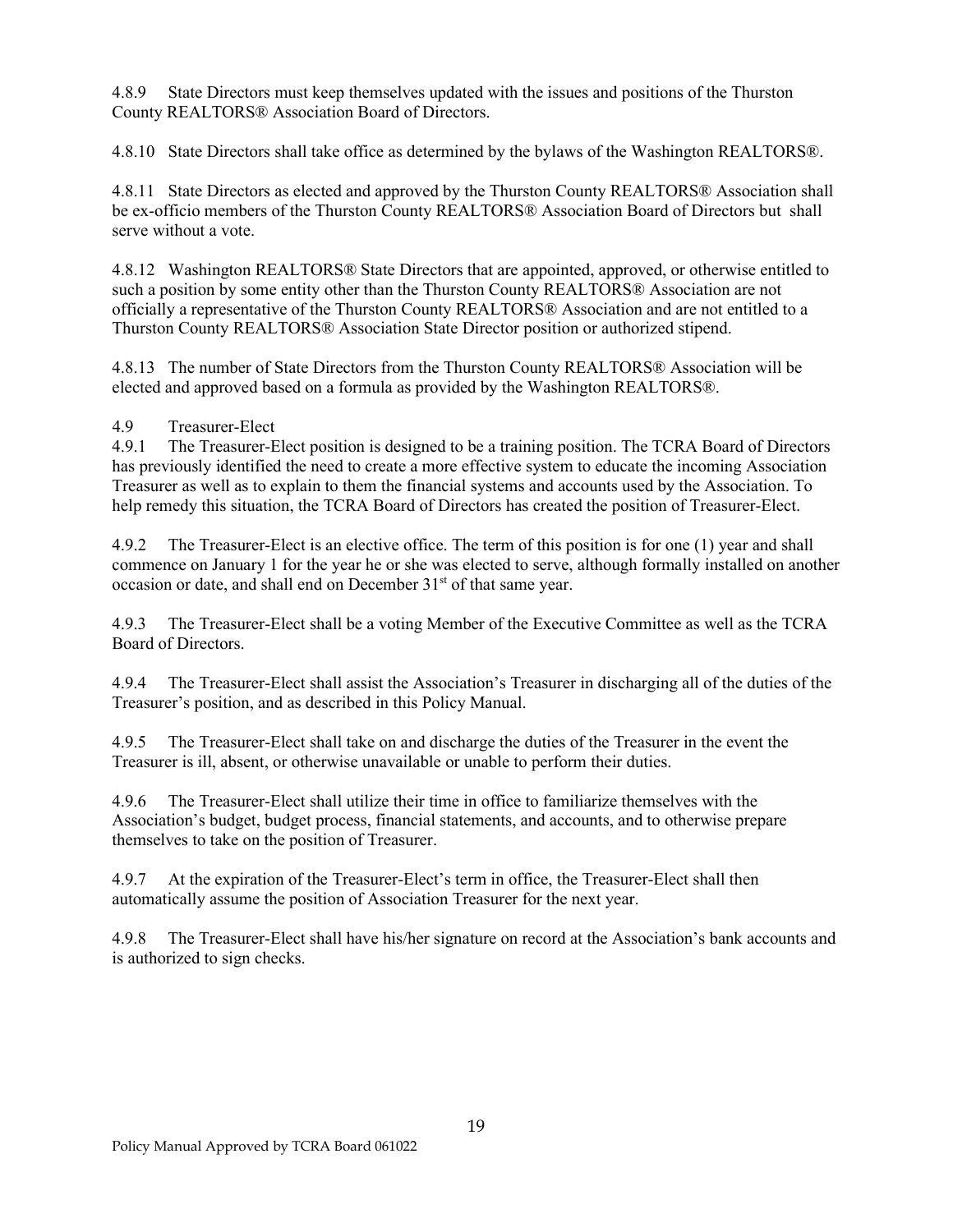# **SECTION 5 COMMITTEES**

### 5.1 General Statement

The Thurston County REALTORS® Association will have Standing Committees as defined in the Association's Bylaws. The Association will have other Special Committees as needed.

### 5.2 Standing Committees

A standing committee shall serve as a group that performs a continuing function and operates indefinitely. It is expressly named in the Bylaws of the Association and usually deals with organizational and operational procedures or with specific permanent features of an Association program.

### 5.3 Special Committees

A special committee shall be defined as a group that performs a function, definite in nature, with a specific event, objective or problem in immediate consequence to the members, the Association, or the industry.

### 5.4 Chairperson Responsibilities

5.4.1 The work of a committee chairperson shall encompass the missions and goals of the National Association of REALTORS® and programs of the President and shall not be influenced by self-aim and personal objectives.

5.4.2 The Chairperson should, before each meeting, consult with the Association staff and other key members of the committee in planning the committee's objectives and activities. The entire program of work should be thoroughly reviewed so that individual committee assignments can be effectively made.

5.4.3 He/she should see that the President reviews, prior to the first of January, a complete list of goals and objectives of their respective committee.

5.4.4 Each committee chairperson shall direct the committee in reviewing and achieving the committee's objectives. Each committee chairperson shall be responsible for stimulating group thinking, encourage and facilitate discussion, weigh the value of expressed ideas and suggestions, summarize constructive suggestions, and seek out decisions.

5.4.5 Each committee chairperson should ensure that accurate minutes are kept, motions recorded, a record of committee work maintained, and necessary written reports prepared and submitted to the Association office one (1) week prior to the Board of Directors meeting that their committee subject is to appear on the agenda.

5.4.6 Each committee chairperson is responsible for ensuring that they remain reasonably informed regarding the progress of individual committee member's assignments.

5.4.7 Each committee chairperson must motivate the members of the committee towards active participation and involvement in committee activities. With the Association and the committee objectives in mind, they should facilitate the interests and talents of individual committee members onto productive efforts and ensure the necessary follow-up action.

5.4.8 Each committee chairperson should be familiar with the events of other committees to avoid duplication.

5.4.9 Each committee chairperson should continually review and evaluate his/her own procedures and the committee's programs and progress.

5.4.10 Intentionally Omitted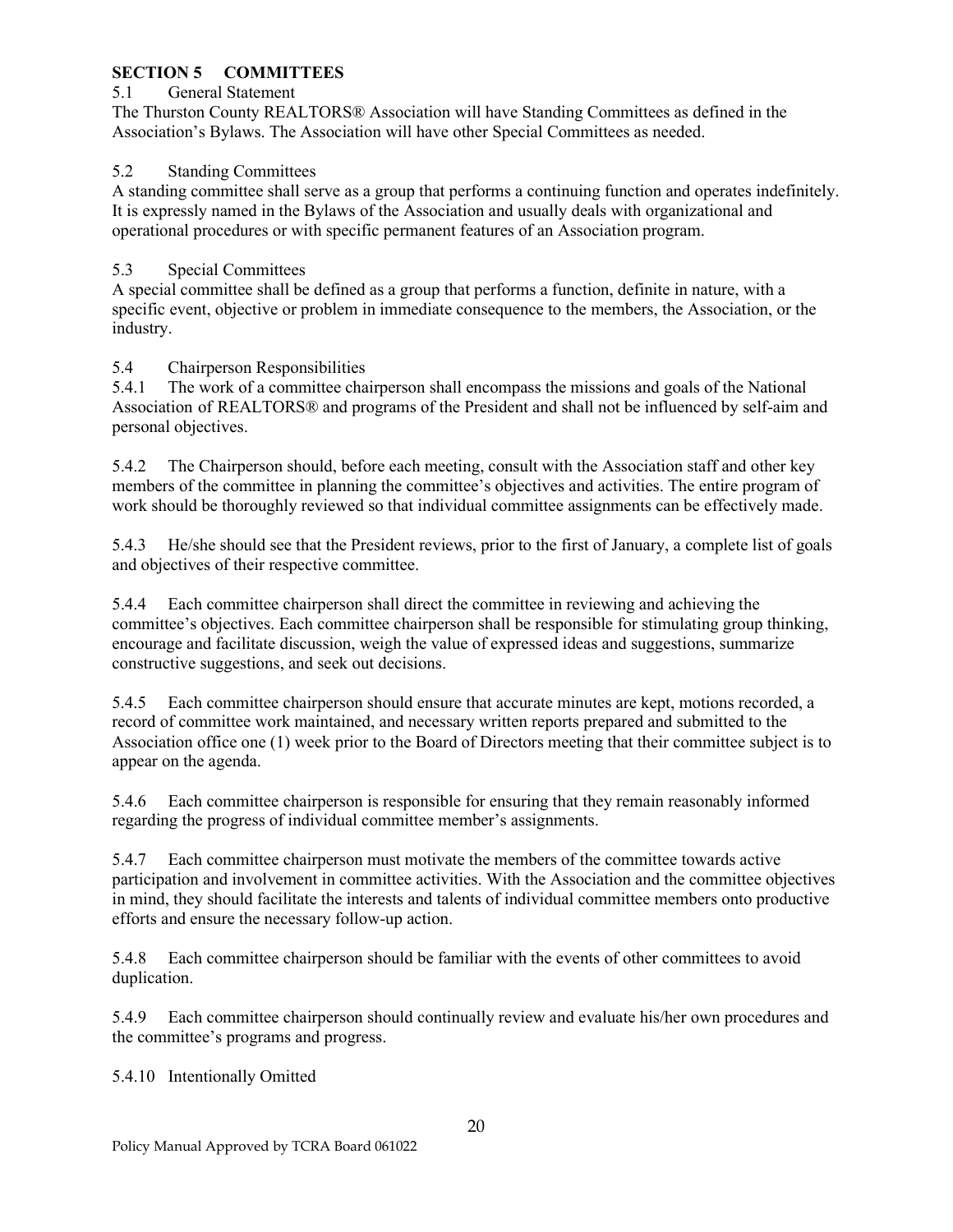5.4.11 Committees shall submit written reports to the Board of Directors as required. Where appropriate, and/or requested by the Board of Directors, committees shall present an annual report at the annual meeting of the members in September.

5.4.12 Intentionally Omitted

5.4.13 Intentionally Omitted

### 5.5 Vice-Chairperson Responsibilities

5.5.1 The work of the committee vice-chairperson shall encompass the missions and goals of the National Association of REALTORS® and programs of the President and shall not be influenced by selfaim and personal objectives.

5.5.2 The committee vice-chairperson shall be prepared to act as the chairperson in the event of his/her absence or incapacity, with all the powers and duties of the chairperson.

### 5.6 Authorization

5.6.1 Standing committees of the Thurston County REALTORS® Association are established and defined in the Association's Bylaws and can be abolished only with a change of the Association **B**ylaws.

5.6.2 Special committees may be established or abolished by the Board of Directors on the recommendation of the President.

5.6.3 Intentionally Omitted

5.6.4 Committees may authorize subcommittees upon approval of the President.

5.6.5 No committee shall sign or cause to be signed any contract binding the Thurston County REALTORS® Association as a party to the contract.

### 5.7 Composition

5.7.1 The President shall appoint the chairperson, with the approval of the Board of Directors, and may appoint other committee members. Both responsibilities are with the provision(s) that said appointments are not already specifically provided for either in the Thurston County REALTORS® Association Bylaws or this Policy Manual.

5.7.2 The President-Elect shall be responsible for selecting, in consultation with the committee chairperson, all vice-chairpersons for standing committees and special committees subject to the approval of the Board of Directors.

### 5.8 Participation

5.8.1 Continuity of committee membership is desirable whenever possible, and the President or President-Elect, in making appointments, shall endeavor to provide continuity.

5.8.2 Chairpersons, vice-chairpersons, and members of standing and special committees shall be active members of the Thurston County REALTORS® Association.

### 5.9 Activities

5.9.1 Committees shall receive their instructions from the President or the Board of Directors. Activities are determined subject to the provision that they are not already specifically provided for in the Thurston County REALTORS® Association Bylaws.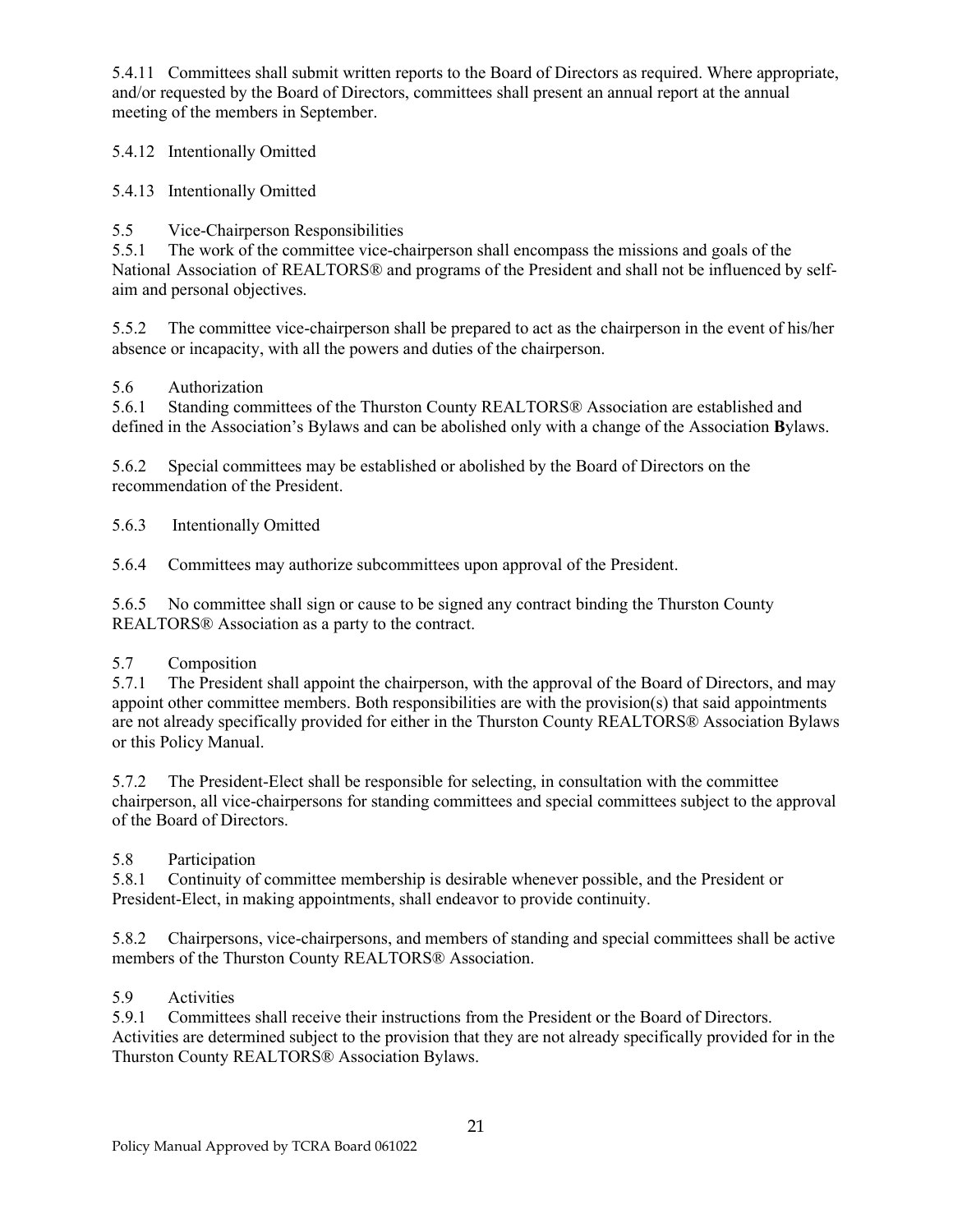5.9.2 Sub-committees shall receive their charges from the appropriate committee or task force chairperson, as approved by the committee or task force.

# 5.10 Reports

Committee reports recommending a course of action or conveying information to the Board of Directors shall be given in writing. If asked by the President, a verbal report shall be given, in person, to the Board of Directors or the general membership.

5.10.1 A committee report requesting an interpretation of Association policy shall be referred to the Board of Directors.

5.10.2 A committee report requesting the approval of a publication, project or program not requiring financial support shall be referred to the Executive Officer. If the request involves the need for appropriations, it shall first be referred to the Executive Committee.

5.10.3 A committee report requesting the approval of a new policy or for a change in existing policy shall be referred to the Board of Directors.

5.10.4 Intentionally Omitted

5.10.5 Intentionally Omitted

5.10.6 Committee chairpersons shall submit committee requests and budget requests by November 1 of the prior year.

# **SECTION 6 STANDING COMMITTEES**

6.1 Professional Standards

# 6.1.1 Purpose

The Professional Standards Committee is the committee of the Association charged with the responsibility for enforcement of the Code of Ethics through the conduct of ethics and arbitration hearings.

# 6.1.2 Composition

The Professional Standards Committee shall be comprised of at least ten (10) REALTOR® members, who are in a pool with the Grievance Committee members, all appointed from a list selected by the chairperson, subject to confirmation by the Board of Directors. They shall serve terms of three (3) years and be appointed annually in such numbers and in such manner as to create staggered terms of the members to ensure continuity of knowledge, ability, and experience by the committee. The President shall select the chairperson, and the President-Elect, in consultation with the President, shall select the vice-chairperson. The members of the committee should be mature, experienced, and knowledgeable persons of judicial temperament and include a minimum of one managing broker.

# 6.1.3 Responsibilities

a. The committee members shall hear matters of alleged ethnical misconduct by Association members; provide arbitration as requested, in compliance with the procedures of the National Association of REALTORS® Code of Ethics and Arbitration Manual, as from time to time amended.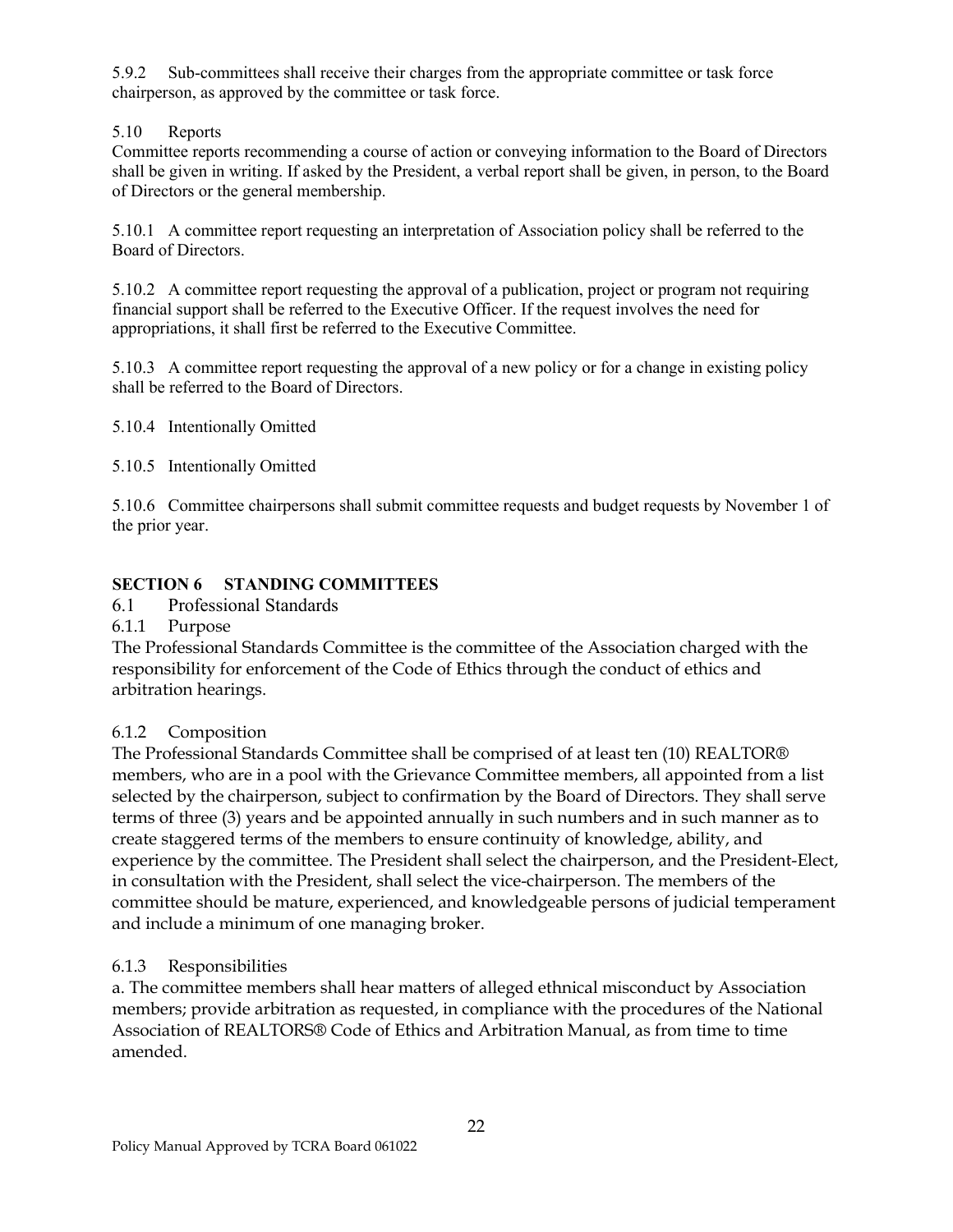b. The committee members shall be thoroughly familiar with, and knowledgeable of the contents of the National Association of REALTORS® Code of Ethics and Arbitration Manual, Professional Standards Training Manual, and the Interpretations of the Code of Ethics.

c. The committee shall cooperate with the TCRA Board of Directors, Association Executive, and the Grievance Committee in conducting an annual workshop so all will understand their responsibilities and have a thorough knowledge of the procedures for arbitration and ethics hearings.

d. Any committee member who is aware of the details of a case, or if he/she is a principal in the case under investigation by the committee or is a member of the same company of the principal in the case, or who otherwise may be aware of a possible conflict of interest that would render himself/herself unable to reach a fair and unbiased decision on the merits of the complaint, shall be excused from committee deliberation in such case.

e. Members of the committee shall not discuss cases under investigation, or the disposal thereof, with persons outside the committee except the Association Executive and the Association President.

f. The chairperson shall keep his/her members informed of all National Association of REALTORS® and Washington REALTORS® directives and policies and procedures updates.

g. The chairperson shall endeavor to attend all meetings called by the Washington REALTORS® Professional Standards Committee chairperson.

h. A filing fee of \$250.00 will be assessed to either party (complainant or respondent) that files an appeal to the Board of Directors regarding the Professional Standards Ethics Hearing Panel decision.

# 6.2 Grievance

# 6.2.1 Purpose

The purpose of the Grievance Committee is similar to that of a "grand jury" of the judicial system; that is, to prevent abuse and harassment through frivolous complaints. It examines complaints referred to it by the Association Executive and determines if the complaint has sufficient substance and merit to warrant an ethics hearing, an arbitration hearing, or mediation.

# 6.2.2 Composition

The Committee shall be comprised of at least ten (10) REALTOR® members, who are in a pool with the Professional Standards Committee Members, all appointed from a list selected by the chairperson, subject to confirmation by the Board of Directors. They shall serve terms of three (3) years and be appointed annually in such numbers and in such manner as to create staggered terms so as to encourage continuity of knowledge, ability, and experience. The President shall select the Chairperson, and the President-Elect, in consultation with the President, shall select the Vice-Chairperson. The members of the committee should be of judicial temperament and include a minimum of one managing broker.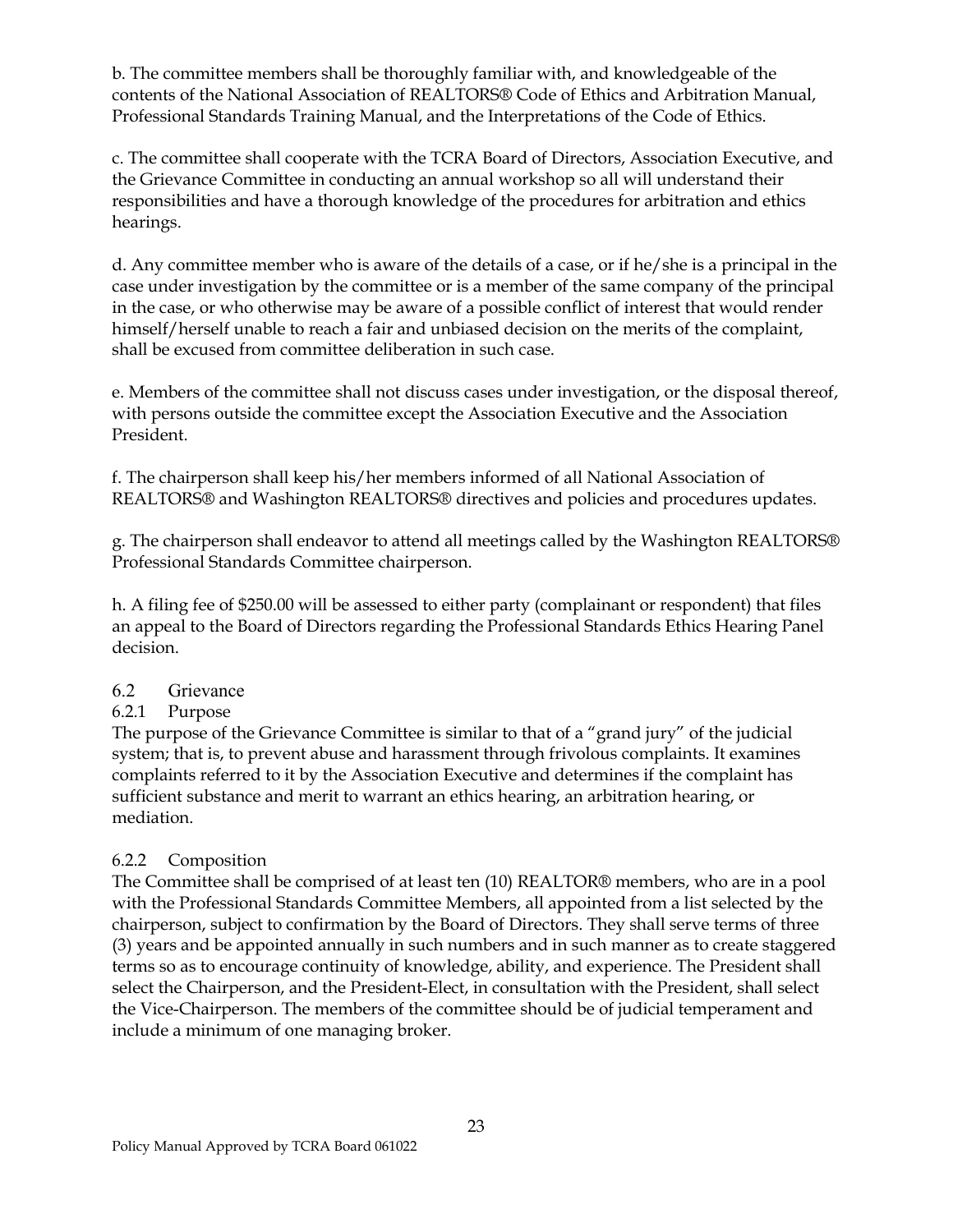## 6.2.3 Responsibilities

a. Examine complaints referred to it by the Association Executive and determine if the complaint has sufficient substance and merit to warrant an ethics hearing, an arbitration hearing, or mediation.

b. The Committee shall comply with the policies and procedures in the National Association of REALTORS® Professional Standards Manual, Code of Ethics and Arbitration Manual, Interpretations of the Code of Ethics, and the Professional Standards Training Manual.

c. The committee members shall be thoroughly familiar with, and knowledgeable of the contents of the Code of Ethics and Arbitration Manual, the Interpretations of the Code of Ethics, and the Professional Standards Training Manual.

d. The Committee shall cooperate with the Board of Directors, Association Executive, and the Professional Standards Committee on conducting an annual workshop and training. All Committee members and newly elected Board of Director members must have training on the procedures of the Grievance process prior to serving on a Grievance panel.

e. The chairperson shall review each complaint submitted to the Association office and determine the appropriate action. There will be no Request for Response from the Respondent prior to the Grievance Committee panel conducting their review. A Request for Response will be requested only if the Grievance Committee passes the complaint on to the Professional Standards Committee for an Ethics Hearing. At that time, a copy of the Request for Response will also be mailed to the Respondent's broker.

f. Upon the chairperson's notification by the Association Executive of a case requiring committee review, the chairperson shall contact a minimum of two (2) additional committee members setting a time and date for the case review. All committee meetings shall be held at the Association office with the Association Executive, who shall keep a record of the proceedings and disposition of the case.

g. Any committee member who is aware of the details of case, or if he/she is a principal in the case under investigation by the committee or is a member of the same company of the principal in the case, or who otherwise may be aware of a possible conflict of interest that would render himself/herself unable to reach a fair and unbiased decision on the merits of the compliant, shall be excused from committee deliberation.

h. Members of the committee shall not discuss cases under investigation, or the disposal thereof, with persons outside the committee except the Association Executive and the Association President.

i. In case of a lawsuit, following an ethics hearing, or arbitration hearing, between the complainant and the respondent, a subpoena must be served to the Association Executive before any files will be released from the Association office.

j. The chairperson shall keep members informed of all National Association of REALTORS® and Washington REALTORS® directives and policies and procedure updates.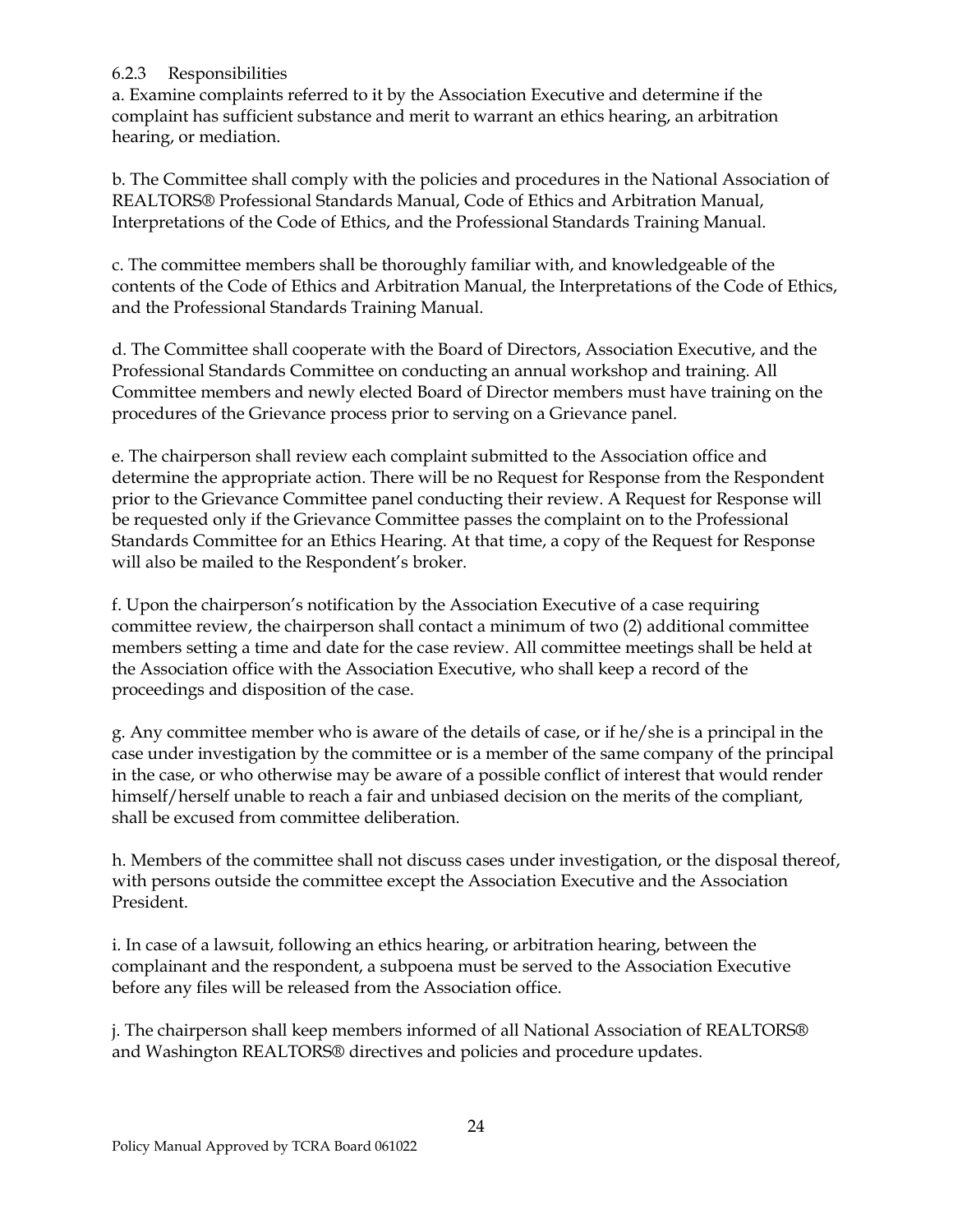k. The chairperson shall endeavor to attend all meetings called by the Washington REALTORS® Professional Standards Committee chairperson.

# 6.3 Arbitration

6.3.1 It is the policy of the Thurston County REALTORS® Association that any and all arbitration requests will be submitted to the Association in writing. However, it shall be optional with the member as to whether he will submit to a claim to arbitration with a nonmember broker according to the National Association of REALTORS® Code of Ethics and Arbitration Manual.

6.3.2 A non-member broker shall not be entitled to request arbitration unless the principal broker with whom he is associated joins in the complaint. The non-member should be advised that he or she can submit the necessary paperwork to request arbitration but that the member broker has the right to choose wither or not to submit to arbitration.

6.3.3 The Thurston County REALTORS® Association will offer its services to arbitrate between a member broker and associated broker at the request of either party.

6.3.4 The filing fee for arbitration is paid by both the complainant and the respondent. The filing fee will be paid, in full, prior to the Arbitration Hearing. The party in which the award is rendered will have their filing fee returned to them. The party in which the decision is rendered against will not receive the filing fee returned to them. If there is no arbitration hearing all money is returned, to both the complainant and respondent.

6.3.5 A filing fee, on a sliding scale, listed below, will be assessed to parties in an Arbitration Request:

| Arbitration Request up to \$1,000.00            | \$150.00 Filing Fee |
|-------------------------------------------------|---------------------|
| Arbitration Request up to \$1,001.00-\$2,000.00 | \$250.00 Filing Fee |
| Arbitration Request up to \$2,001.00-\$3,000.00 | \$350.00 Filing Fee |
| Arbitration Request up to \$3,001.00-4,000.00   | \$450.00 Filing Fee |
| Arbitration Request of \$4,001.00-Upward        | \$500.00 Filing Fee |

# 6.4 Budget and Finance

6.4.1 The Budget and Finance Committee shall consist of the Treasurer, who will serve as chairperson, President, President-Elect, Treasurer-Elect, and the Association Executive (as a non-voting member).

6.4.2 The Budget and Finance Committee shall assist the Treasurer-Elect in developing an annual budget for presentation to the Executive Committee. The annual budget development process shall utilize the zero-based budgeting approach and shall take into consideration input from all necessary sources to ensure an accurate operating budget. This committee should meet during July to develop the draft budget. The draft budget should be presented to the Executive Committee during their August meeting for initial review. The Executive Committee would approve the proposed budget during their September meeting. The Board of Directors would consider for approval the final budget during their October meeting. The approved budget will be provided to members upon request.

6.4.3 The Budget and Finance Committee has general fiscal oversight of Association operations, investments, and financial policy.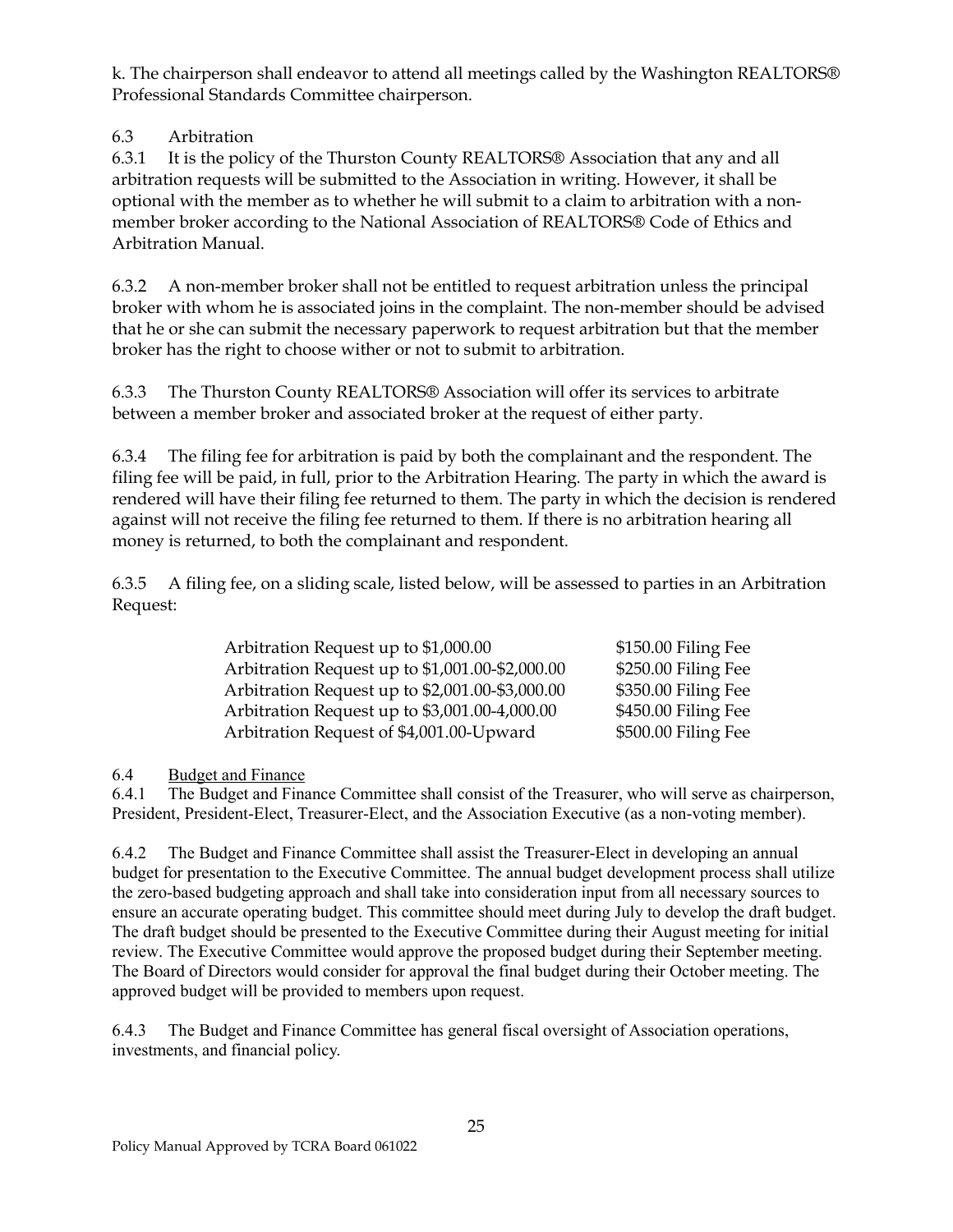6.4.4 It shall be the responsibility of the Treasurer and Association Executive to administer the day-today implementation of the budget. If deviations or changes should occur, the Budget and Finance Committee should review and make recommendations as necessary to the Executive Committee. The Board of Directors has final approval on all changes to the budget.

6.5 Government Affairs (Legislative, Political Affairs, and Land Use)<br>6.5.1 Purpose

# Purpose

This committee is responsible to identify and support candidates for political office and/or political issues that confirm issues positions taken by REALTORS®. This committee is also responsible to keep the membership informed of specific political issues that impact the real estate industry. This committee will facilitate organized participation in and support of REALTOR® legislative/advocacy goals at all levels of government.

6.5.2 Responsibility of Chairperson

a. The President-Elect will be the Chairperson of this committee.

b. Inform the membership of current legislative issues affecting the real estate industry as identified by county, state, and national REALTOR® associations.

c. Generate maximum participation by individual members of the Thurston County REALTORS Association in support of REALTOR® legislative goals.

d. Report regularly to the Thurston County REALTORS® Association Board of Directors on the status of the legislative goals.

e. Advise the President on legislative strategy and assist in preparing testimony to be presented to legislative bodies.

### 6.5.3 Committee Responsibilities

a. Any member in good standing who chooses to attend a committee meeting shall be considered a member of the committee.

b. The committee chair shall promote maximum attendance at the annual REALTOR® Legislative Day, which is held in Olympia during January.

c. During the state legislative session, the committee shall conduct periodic meetings to discuss issues, establish priorities and decide on actions to be taken.

d. When action is appropriate on national, state, or local issues, a "Call to Action" will be transmitted to all members of the legislative network via committee members. Results of the legislative action program will be monitored and reported to the Board of Directors and to General Membership.

e. Maintain liaison with the Washington REALTORS® Government Affairs staff to be informed of state level issues that affect the Thurston County REALTORS® Association and provide support as appropriate.

f. Identify local issues (including, but not limited to school district levies, bonds, and city or county parks) to endorse, not endorse, or oppose in Thurston County.

g. Final approval of announcing the endorsement, non-endorsement or providing funds to a candidate is vested with Thurston County REALTORS® Association's Government Affairs Committee.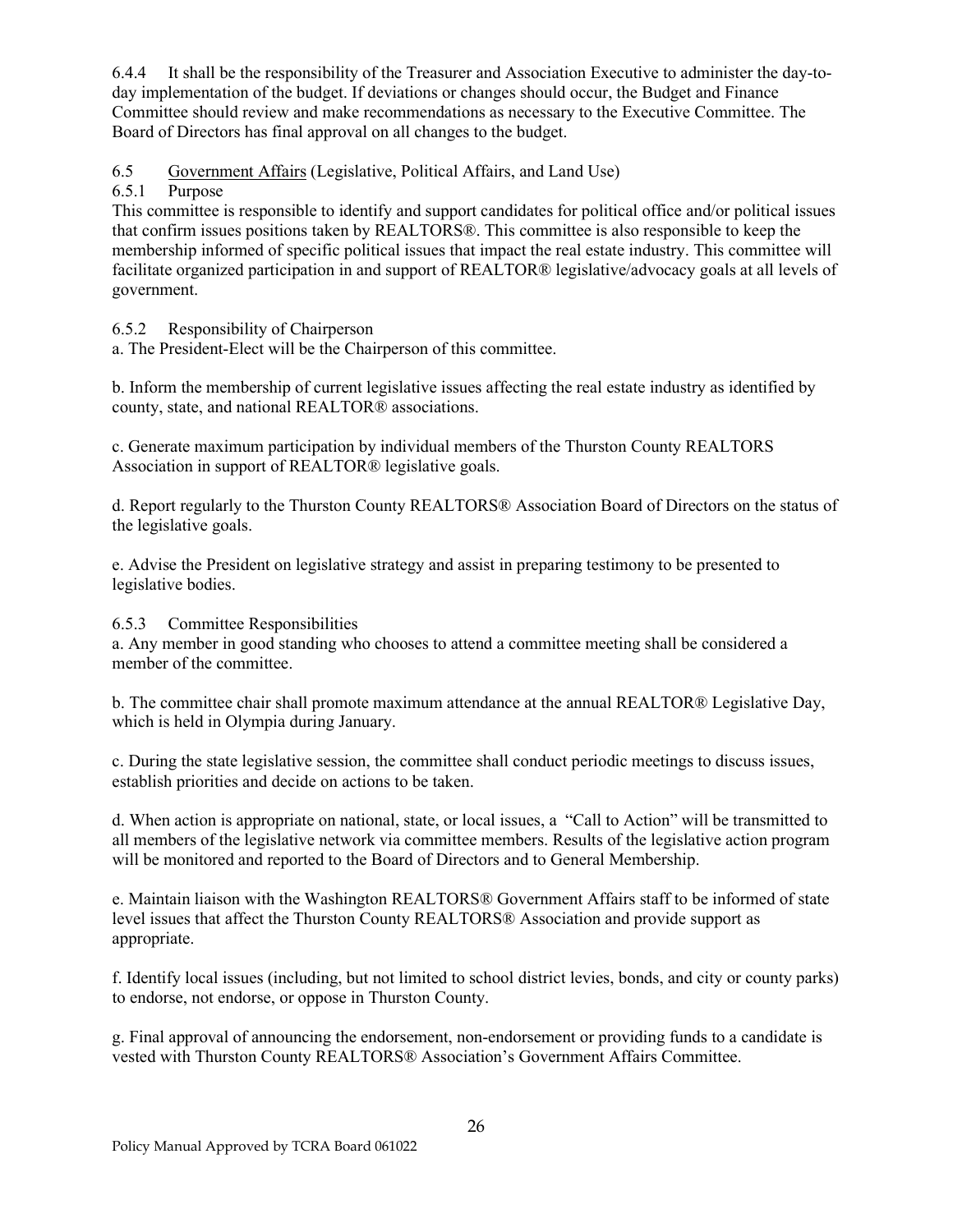6.6 RPAC (REALTORS® Political Action Committee)

## 6.6.1 Purpose

The Thurston County REALTORS® Association REALTORS® Political Action Committee promotes the election of pro-REALTOR<sup>®</sup> candidates within Washington and across the United States. The purpose of RPAC is clear: REALTORS® raise and spend money to elect candidates who understand and support their interests. The money to accomplish this comes from voluntary contributions made by REALTORS®. These are not members' dues; this is money given freely by  $REALTORS<sup>®</sup>$  in recognition of how important campaign fundraising is to the political process. RPAC enables REALTORS® to support candidates that support the issues that are important to their profession and livelihood.

### 6.6.2 Responsibilities

a. Ensure the membership is keep informed about REALTOR® RPAC activities at the national and state level.

b. Maintain liaison with the Washington REALTORS® RPAC program manager to be informed about state level fundraising activities and state level distribution of funds.

c. Intentionally Omitted (see 6.5.3.e)

d. Implement the Annual RPAC campaign to raise money for advocacy. Organize fundraising events.

# 6.7 Diversity

### 6.7.1 Purpose

To educate, inform and cooperate with REALTORS®, government agencies and community leaders. To enhance REALTORS® professional image through training. Educate and train members on the Federal Fair Housing Act and diversity, equity and inclusion (DEI).

### 6.7.2 Chairperson

Duties include keeping REALTOR® members informed of any changes, events, and legal updates as it affects Fair Housing. Encourage REALTOR® members to attend Diversity training as provided by the REALTORS® Associations.

### 6.7.3 Committee

REALTOR® and Affiliate members' duties may include delivery of new information to Designated Brokers, Managers and Brokers.

### 6.7.4 Meetings

The Diversity Committee shall meet quarterly or more often as needed.

### 6.8 Membership

This committee focuses on providing REALTOR® and Affiliate members with opportunities and resources to enhance professional earnings while providing exceptional service to their clients and communities.

6.9 Communication (Newsletter, Website, Public Relations)

The Communications Committee strives to make TCRA a better organization by creating relevant and effective ways to communicate with members and the Thurston County community. The Communications Committee utilizes web-based, print, and email communications to keep TCRA members connected and involved with the Association and current on industry news. The Communications Committee monitors and suggests editing changes to the TCRA web pages, FaceBook page, and print publications. The committee may also write and create video communications to help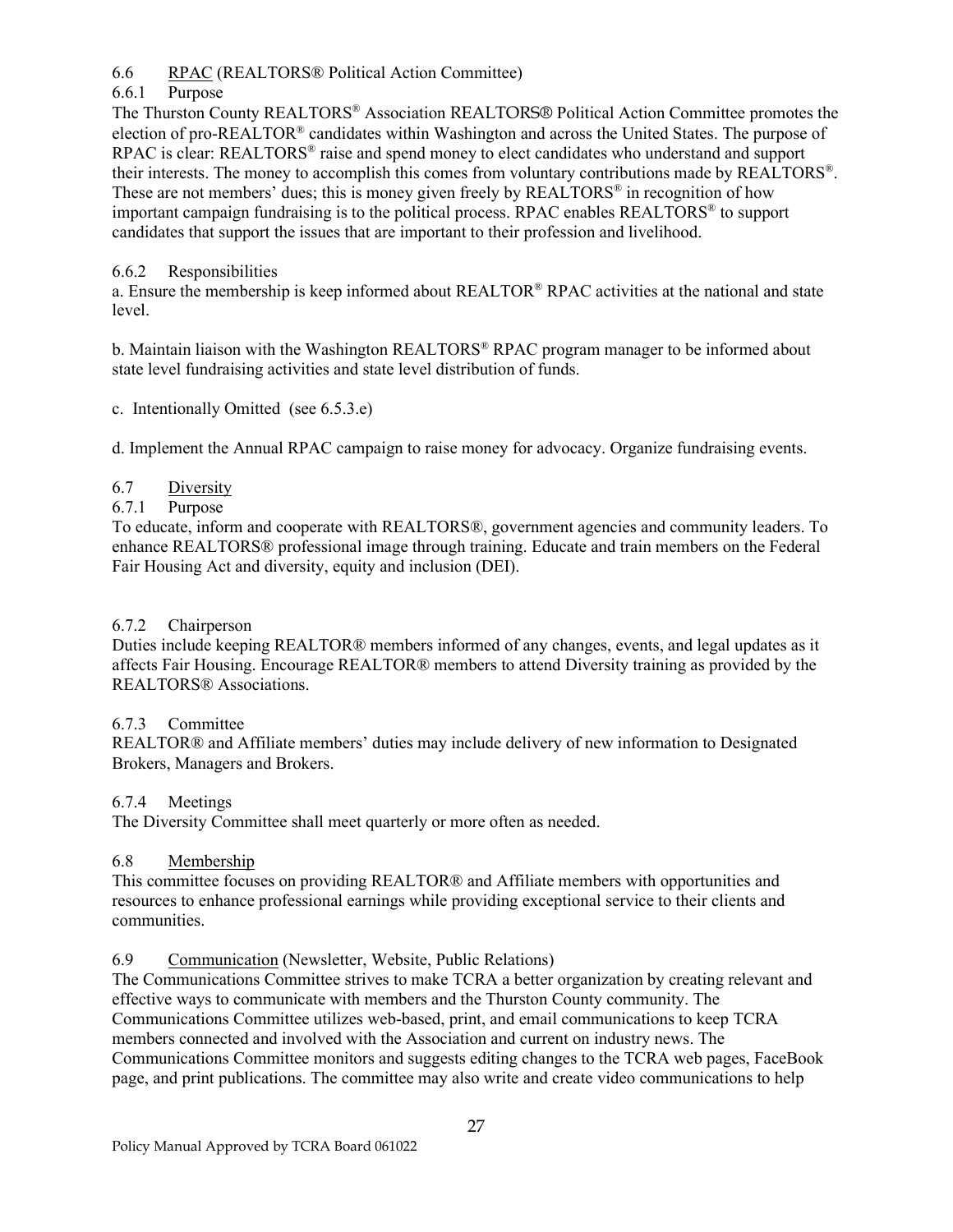publicize TCRA news and events. Committee members stay current on the latest communication strategies and tools.

6.10 Bylaws and Policy Manual

This committee works with the Board of Directors on any bylaw or policy changes. Members of this committee are selected by the President.

# 6.11 Education

### 6.11.1 Purpose

The purpose of the Education Committee is to provide a well-balanced and effective educational program, meeting the needs of the Association membership.

### 6.11.2 Composition

The committee shall be comprised of both REALTORS® and Affiliates. Members shall have knowledge of current real estate education needs of REALTORS® locally or have an interest in education of REALTORS®.

### 6.11.3 Responsibilities

a. Annually determine the current and anticipated education needs of the Thurston County REALTORS® Association members.

b. Evaluate the success of the previous year's education program and schedule.

c. Coordinate with the Washington REALTORS® the procurement and scheduling of all education programs.

d. Keep informed of the Washington State Department of Real Estate Licensing rules regarding education requirements of agents.

e. Be familiar with the Association's strategic plan, goals, and assist in the implementation of the objectives and strategies.

f. Be responsible for monitors and/or proctors for all the real estate classes sponsored by the Thurston County REALTORS® Association. Establish guidelines and responsibilities of monitors and/or proctors.

g. Procure and encourage sponsorship of all education programs presented by the Thurston County REALTORS® Association through our Affiliate members. Establish guidelines and responsibilities of sponsors.

h. Encourage and establish additional mini-classes during the calendar year sponsored by the Thurston County REALTORS® Association. These can be non-clock hour classes, which are presented by the members of the Association for the members' benefit.

i. Coordinate with other programs and committees in the scheduling of classes for the classroom.

j. Develop a continuing education program to market education as a member benefit.

6.11.4 Education Class Monitor Charges and Responsibilities

A monitor is responsible for managing the learning environment in his/her course and for serving in certain administrative, evaluative, and social capacities during his/her day of commitment of the education classes sponsored by the Thurston County REALTORS® Association. Specific responsibilities include: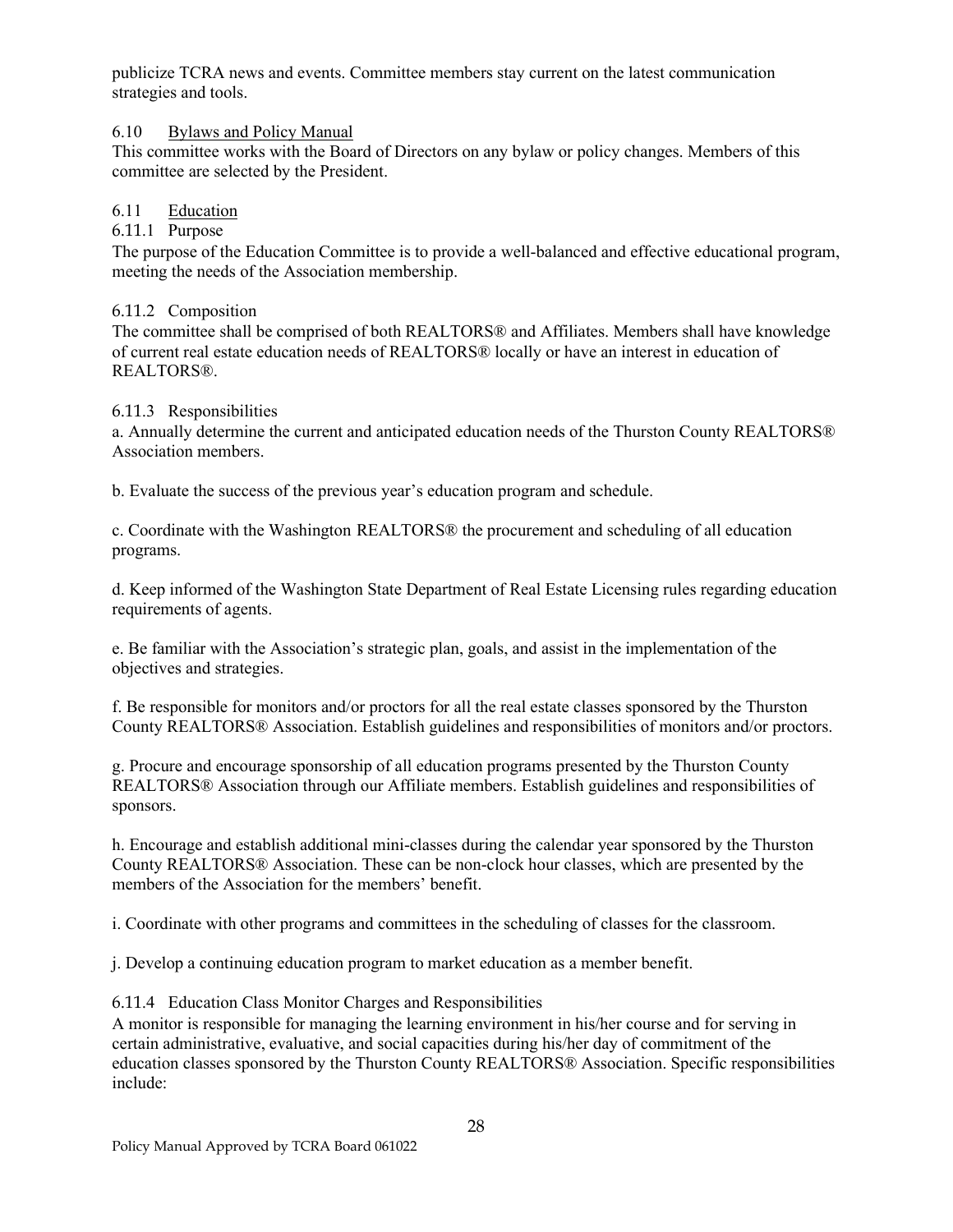a. Meet with the education chair and/or Association staff the day of the class no later than thirty (30) minutes prior to the class for orientation session and assignments. Check for classroom setup, tests, outlines, etc.

b. Assist with registering students. When instructors arrive, see that the room is set up correctly and the audio-visual equipment is working. Greet the instructor and take care of any last-minute requests she/he may have.

c. Call the class to order, review course policies (i.e., credit for class, attendance, use of recorders, cellular phones, and beepers), introduce the instructor according to the script and maintain order in the classroom.

d. Keep the class on schedule. Get students into the class before class begins both in the morning and afternoon and before the end of each break. Please share with instructor their expense report and evaluation form, which comes with the course outline.

e. Keep attendance for clock hour credit. The Washington State Real Estate License Department requires that attendance be kept. Mark the roster for attendance at the beginning of each class. If it is an all-day session, the roster or attendance must also be taken in the afternoon. Take attendance so as not to interfere with the break. If a student is absent during the time the roster is circulated, allow him/her to sign if the absence has not been long. Turn in the rosters and attendance sheet to staff at the end of the class with any exams or evaluations.

f. Name badges: Students are encouraged to wear a name badge.

g. Collect student evaluations at the end of each segment as appropriate.

h. Evaluate the instructor and course facility and provide to the Association Executive.

i. After each class session, the monitors should provide comment to the Association Executive on to allow ways to operate more efficiently.

j. If a particular class is being sponsored by one of our Affiliates, we will provide a space to place their information and materials.

k. Thank everyone, including the instructor and make sure all materials are collected and turned over to the Association staff for further processing with the Washington REALTORS® or other service (school) provider.

l. Cancellation Policy: If a registered attendee cancels seven (7) days prior to the schedules class, they will receive a full refund. If they cancel less than seven (7) days prior to a scheduled class, they will be refunded only one-half of the tuition.

6.11.5 Marketing: Education Opportunities will be provided in various communication means available to the membership.

6.11.6 Free Class Policy: 7.5 free clock hours annually for TCRA members in good standing. \$10 certificate fee for free classes

### 6.12 Strategic Planning

This committee is responsible for the development of a long-range strategic plan for the Thurston County REALTORS® Association, subject to the approval of the Board of Directors. After such plan is finalized and approved, the committee shall review it annually to monitor its implementation, evaluate its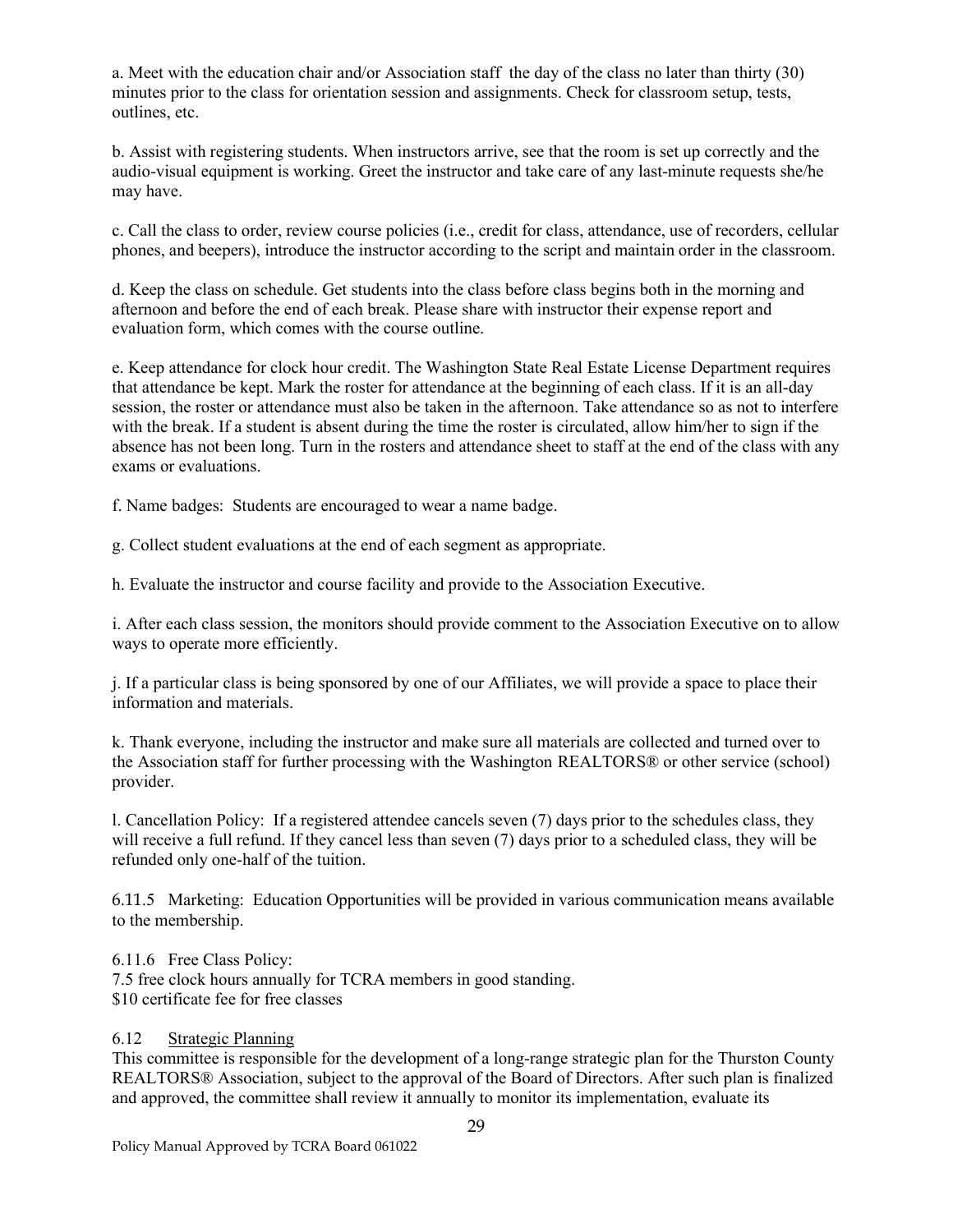effectiveness and determine if the plan should be updated. This committee will generally meet no later than the second week of December to develop and/or update a long-range strategic plan.

# 6.13 Nominations

6.13.1 At least two (2) months before the designated Annual General Membership meeting (in September), the Immediate Past-President, with the approval of the Board of Directors, shall appoint five (5) active members (preferably past-presidents), and a non-voting chairperson to comprise the Nominations Committee. The Nominations Committee shall select at least (2) candidates for each Officer and Director (local and state) position to be filled per the Thurston County REALTORS® Association Bylaws. Any REALTOR® or affiliate member, in good standing, may be nominated to serve on the Board of Directors. Only REALTORS® may be nominated for the position of President-Elect or President.

6.13.2 Appointment or election as a President and President-Elect of the Association shall be limited to those REALTOR® members who have served at least twelve (12) months or more as a Local or State Director at the time of taking office.

6.13.3 For the positions of local Director, candidates shall not be paired or grouped, but rather shall be voted upon as a single entity, except for two (2) positions for two (2) year terms for Affiliates only. Those candidates, running for local Director receiving the most votes, in the descending order of the term of year shall be elected to the positions vacant/to be vacated.

6.13.4 The Nominations Committee will submit to the TCRA Board of Directors recommendations for State Directors to be voted on by the TCRA membership. The nominees will appear on the ballot as an advisory ballot only. State Directors or alternate State Directors are elected by the TCRA membership and approved by the TCRA Board of Directors for submission to Washington REALTORS®.

6.13.5 Prior to the above action, in June of each year, at the General Membership meeting, nominations from the floor would be accepted and placed before the Nominations Committee. Floor nominations must come from REALTOR® members and will appear on the ballot in the position nominated for if: 1) nominee agrees to serve in the position and agrees to all of the responsibilities; and 2) nominee has met all the requirements for the position nominated to fill.

6.13.6 Nominations from members at large must be received no later than thirty (30) days prior to the date set for the Association's Annual Meeting. During that portion of the month of August, when nominations are still open, the Nominations Committee may solicit members to run as candidates for open positions. The nominations will be closed thirty (30) days prior to the date set for the Association's Annual Meeting.

6.13.7 The election of Officers and Directors will be conducted after the Annual General Membership meeting held in September. Ballots may be cast at the Association office, or any location designated by the Board of Directors. All ballots must be received by September 30<sup>th</sup>, counted and the results announced no later than the first business day following September  $30<sup>th</sup>$ . Election shall be by electronic ballot or, if not available, paper ballots will be accepted, and all votes shall be cast one vote per Member per ballot. The ballot shall contain the names of all candidates and the offices for which they are nominated.

### 6.14 Awards

### 6.14.1 Purpose

The purpose of the Awards Committee is to evaluate and select from nominations submitted, the recipients of the award for REALTOR® of the Year, REALTOR® Special Achievement, Affiliate of the Year, Citizen of the Year, Partnership of the Year, Community Service Award, and Long Time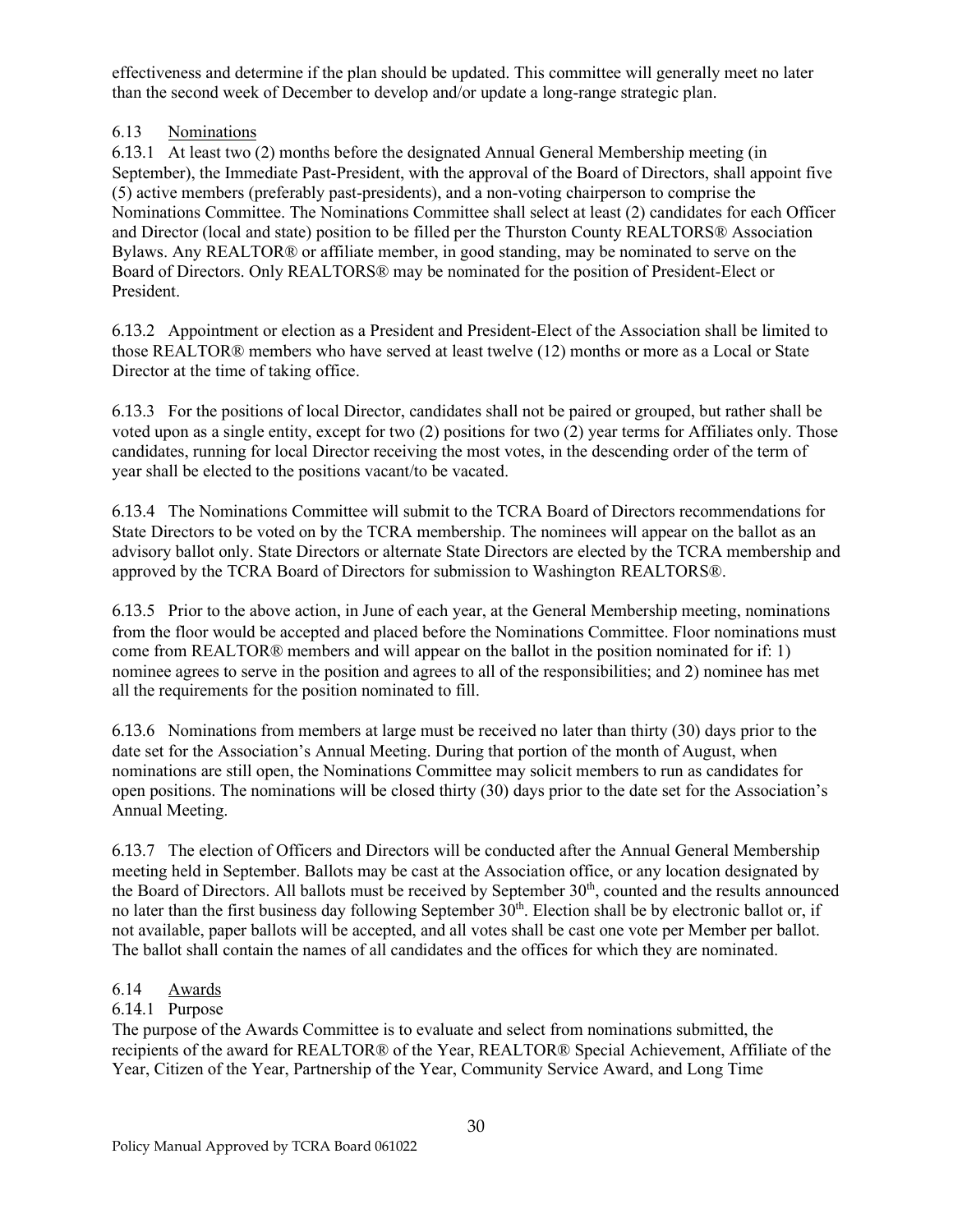REALTOR® Spirit Award. The Association President for the appropriate award year shall make the selection of the President's Award.

### 6.14.2 Composition

The recipients of the REALTOR® of the Year Award and REALTOR® Special Achievement from the previous year shall serve as the co-chairpersons of the committee. The Affiliate of the Year from the previous year shall serve as a member of the committee. The co-chairpersons will then, on a confidential basis, select five (5) other REALTORS® at large to become members of the committee.

### 6.14.3 Responsibilities

a. It shall be the responsibility of the Awards Committee to annually review nominees and select the recipients of the award for REALTOR® of the Year, REALTOR® Special Achievement, Affiliate of the Year, Citizen of the Year, Partnership of the Year, Community Service Award, and Long Time REALTOR® Spirit Award, and that such selection be held confidential until the presentation at the awards event.

b. The committee may make proposals to the Executive Committee and the Board of Directors for any special awards.

c. The REALTOR® of the Year Award recognizes a REALTOR® Broker for their exemplary business experience, conduct, civic activity, and industry involvement. The committee shall annually review the selection criteria for REALTOR® of the Year, including the approved application form, and make recommendations as applicable to the Executive Committee and Board of Directors based on the following criteria:

(1) Nominees for REALTOR® of the Year shall have been in the real estate profession for a minimum of five (5) years as a REALTOR®.

(2) Nominees for REALTOR® of the Year shall be a REALTOR® in good standing.

(3) Nominees for REALTOR® of the Year shall provide written list of accomplishments for activity in Local, State, and National Association of REALTORS® within the past five (5) years.

(4) All nominations for REALTOR® of the Year shall be submitted on approved application form.

d. The REALTOR® Special Achievement Award recognizes a TCRA REALTOR® Broker member who has made a significant achievement in the support of the REALTOR® associations. The committee shall annually review the selection criteria for the REALTOR® Special Achievement Award, including the approved application form, and make recommendation as applicable to the Executive Committee and Board of Directors based on the following criteria:

(1) Nominees for the REALTOR® Special Achievement Award shall have been in the real estate profession for a minimum of eighteen (18) months as an active TCRA REALTOR® member.

(2) The nominees for the REALTOR® Special Achievement Award shall demonstrate those activities in the Local, State, and National Association of REALTORS® accomplished within the past eighteen (18) months. The accomplishments for the year nominated and the preceding year shall have top priority. Earlier accomplishments shall be used for tie breaking.

(3) Nominees for the REALTOR® Special Achievement Award shall be a member in good standing.

e. The Affiliate of the Year Award recognizes a TCRA Affiliate member for their exemplary business experience, conduct, civic activity, and industry involvement. The committee shall annually review the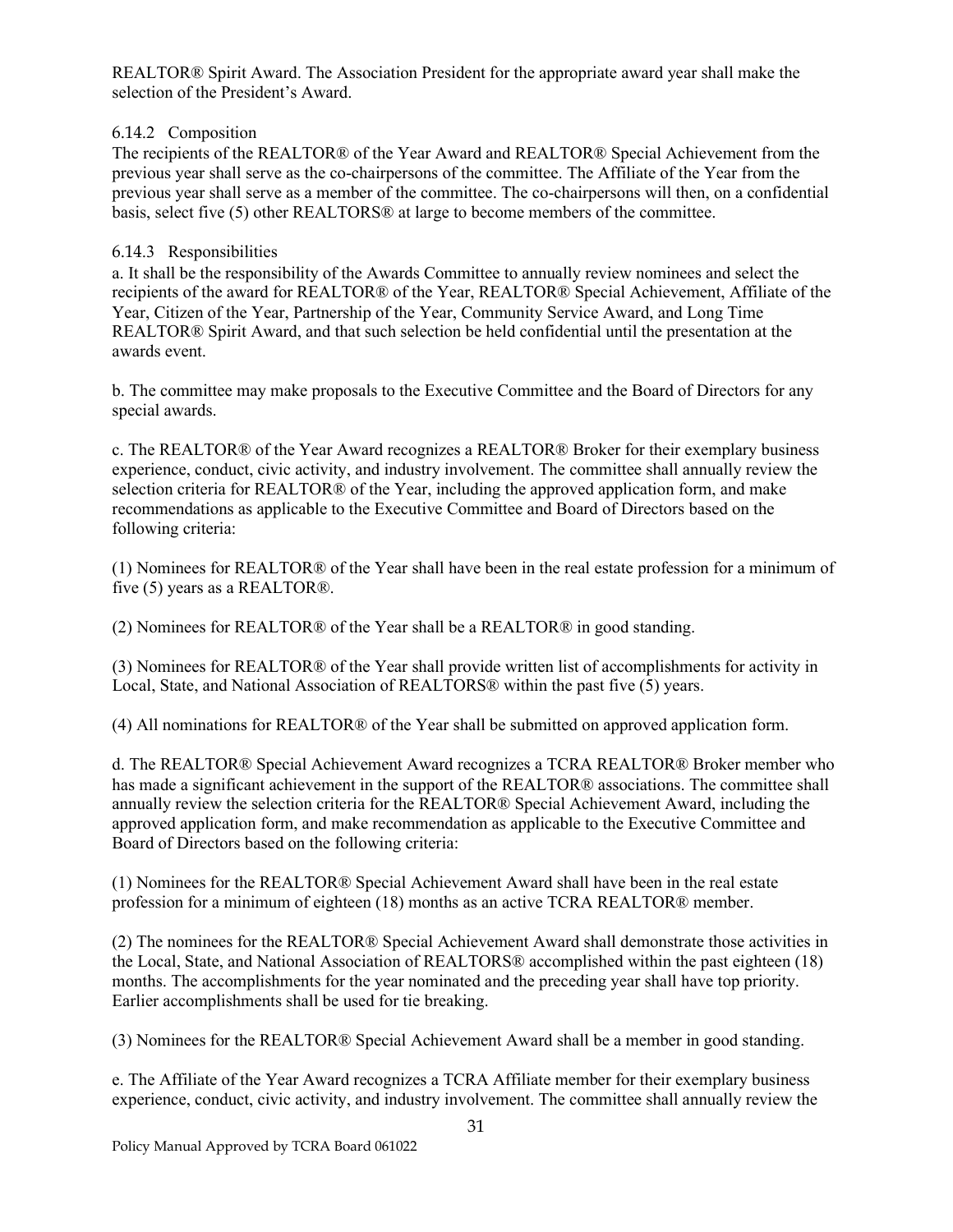selection criteria for the Affiliate of the Year Award, including the approved application form, and make recommendations as applicable to the Executive Committee and Board of Directors based on the following criteria:

(1) Nominees for the Affiliate of the Year Award shall have been in the real estate profession for a minimum of eighteen (18) months as an active TCRA Affiliate member.

(2) The nominees for the Affiliate of the Year Award shall provide a written list of accomplishments for activities in the Local and State Association of REALTORS® within the eighteen (18) months.

(3) Nominees for the Affiliate of the Year Award shall be a member in good standing.

f. The Citizen of the Year Award recognizes a REALTOR® or a non-REALTOR® resident of Thurston County for outstanding contributions to the welfare of the community.

g. The Partnership of the Year Award recognizes an organization that has supported and provided contributions to the enhancement of the Association during the year.

h. The Community Service Award recognizes a TCRA REALTOR® or Affiliate member who dedicates time and services to a wide variety of community activities and has made a direct impact on the community to help build a positive image for the real estate industry.

i. The President's Award is selected by the previous year's Association President. It may be awarded annually to a person that the President determines has made outstanding contributions to TCRA during the period of the President's term of office.

j. The Long Time REALTOR® Spirit Award recognizes a REALTOR® Broker member who has made significant contributions to the Association and the profession of real estate over an extended period of time.

6.15 Young Professionals Network

The Young Professionals Network (YPN) works to encourage, promote and inspire the new generation of Thurston County REALTORS® through education and networking and to provide a gateway for leadership at the local, state and national levels.

YPN members work to stay current on technology tools and social trends – connecting with clients and customers through the right channels that emerge over time. They build community with one another and with the larger network of TCRA members.

### **SECTION 7 SPECIAL COMMITTEES**

### 7.1 Affiliate Showcase

This committee is responsible for organizing the Association's annual Affiliate Showcase event.

### 7.2 Bell Ringing

This committee is responsible for organizing the Association's annual bell ringing support for the Salvation Army at various locations throughout Thurston County.

### 7.3 Community Service Day

This committee works to organize a day where TCRA Affiliates and REALTORS® give back to their community through assisting disabled and/or senior citizens in maintaining their homes and property.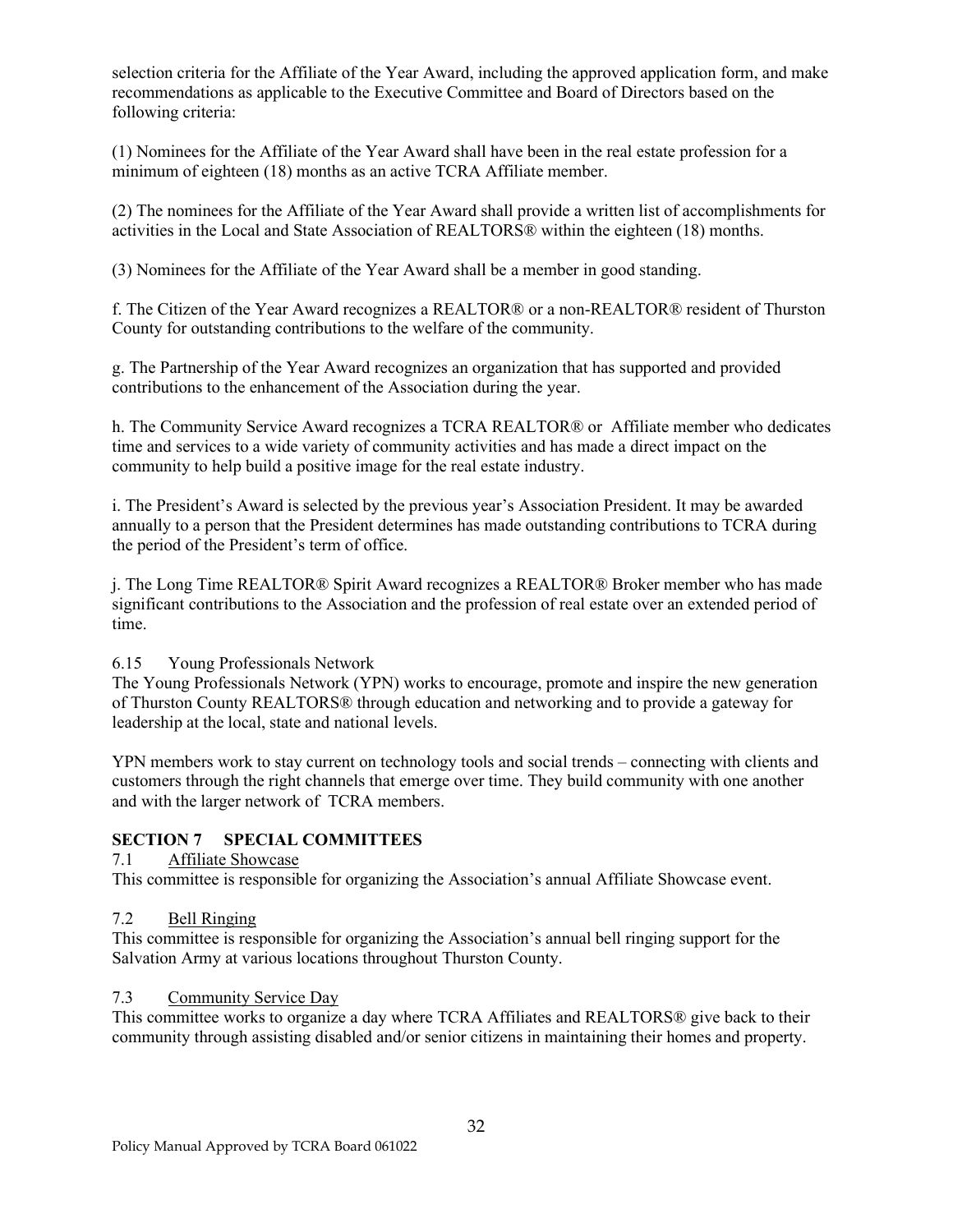## 7.4 Flag Day

This committee, in conjunction with local Veterans' groups, organizes the program for Flag Day, held annually on June 14 at 4:00 PM.

## 7.5 Golf Tournament

This committee works to plan the TCRA annual Golf Tournament. Both Affiliates and REALTORS® participate in this day through sponsorship and play.

The REALTOR® chair is selected by the President from the Broker members. The Vice-Chair may be an Affiliate. The committee will select time and place of tournament. Ticket sales shall be used for prizes, food, and green fees. Any excess funds shall be deposited to the General Fund of the Thurston County REALTORS® Association, or on an annual basis, funds may be donated to charities of the Board of Directors' choice.

### 7.6 Holiday Charity Auction

This committee organizes and displays all donated auction items at the winter General Membership Meeting. Items are auctioned off in a silent auction. Each winning bidder selects the charity or service organization where the proceeds are sent.

7.7 Intentionally Omitted

# 7.8 Installation General Membership Meeting

The installation of incoming Thurston County REALTORS® Association's Officers and Directors will be conducted during the December General Membership meeting. The Association Executive will ensure the installing individual is identified and available. An appropriate program is prepared. The incoming Association President should be installed by a Washington REALTORS® past or current Officer but may be installed by any person that the newly elected incoming President chooses.

## 7.9 Intentionally Omitted

# 7.10 Memorials

This committee, chaired by the Immediate Past President, acknowledges those REALTORS® who have passed away during the last year. This acknowledgement happens during the March General Membership meeting.

### 7.11 Intentionally Omitted

### 7.12 Softball Tournament

This committee is responsible for organizing the Association's softball tournament.

### 7.13 Candidate Interviews

# 7.13.1 Purpose

a. Identify and interview those candidates for political office at the local/state level and either:

- Recommend endorsement of those who support positions taken by REALTORS®
- Recommend whether said candidate(s) should receive monetary support

### (1) Intentionally Omitted

### (2) Intentionally Omitted

### (3) Intentionally Omitted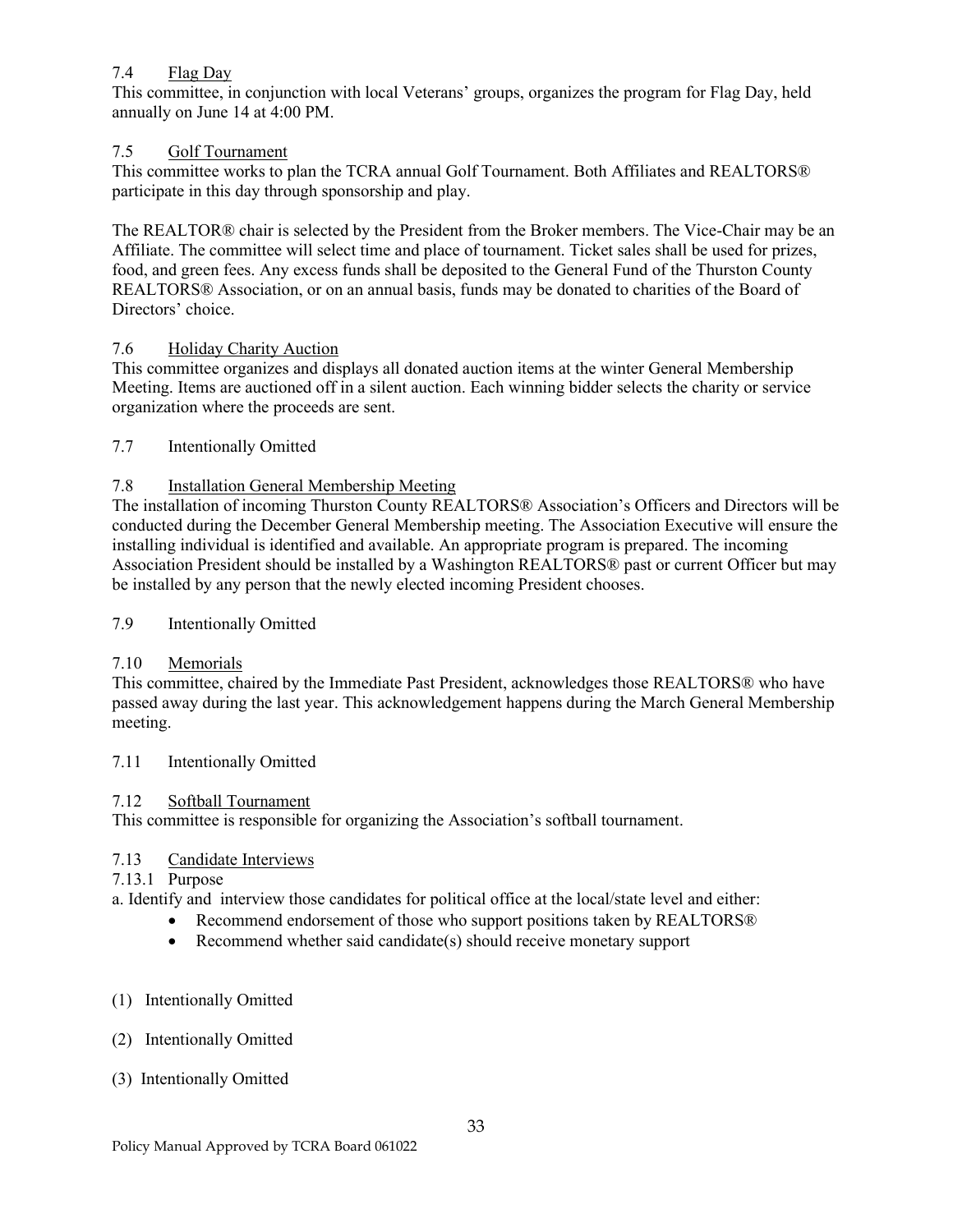b. Identify local issues (including, but not limited to; school district levies, bonds, and city or county parks) to endorse, not endorse or oppose in Thurston County. Intentionally Omitted. (moved to 6.5.3.f)

7.13.2 Qualifications and Compliance

a. Intentionally Omitted

b. If a committee member is working on any campaign, is a candidate for office, or has financially contributed or endorsed (including on social media) any candidate being interviewed, he/she must identify themselves. That member will not participate in the formulation of questions to be addressed to candidates and will not interview in the area/position they are involved.

c. To be in compliance with the Washington REALTORS® policy each committee member must be a registered voter if a U.S. Citizen.

d. Committee members will be RPAC investors for the current year.

7.13.3 Duties a. Intentionally Omitted

b. The chairperson shall be appointed by the current TCRA president. The remaining members will be comprised of volunteers from active TCRA membership.

c. Intentionally Omitted

d. Intentionally Omitted

e. The committee shall develop the questions to be asked of the candidates. These questions will be consistent concerning the position the candidate is pursuing. The same questions will be asked if there are multiple candidates running for the same office.

f. Final approval of announcing the endorsement, non-endorsement or providing funds to a candidate is vested with the Thurston County REALTORS® Association Government Affairs Committee.

### **SECTION 8 PERSONNEL**

8.1 Position Description: Association Executive

8.1.1 Summary of Position

He/She reports to the President and serves at the discretion of the Board of Directors and in accordance with an approved and signed Employment Agreement as the salaried Association Executive of the Association. The Association Executive will be required to enter into an Employment Agreement with the Association. The Association Executive recommends and participates in the formulation of new policies and decisions within existing policies as they have been approved by the Board of Directors. He/She assists in planning, organization, direction and coordination of programs and activities of the Association. This includes, but it not limited to the following:

a. Ensures that the Board of Directors is fully informed on the conditions of the Association and all external factors and participates in all meetings of the Board of Directors as a non-voting participant.

b. Plans, formulates, and recommends for the approval of the Board of Directors, basic policies and programs which will further the objectives of the Association.

c. Executes decisions of the Board of Directors.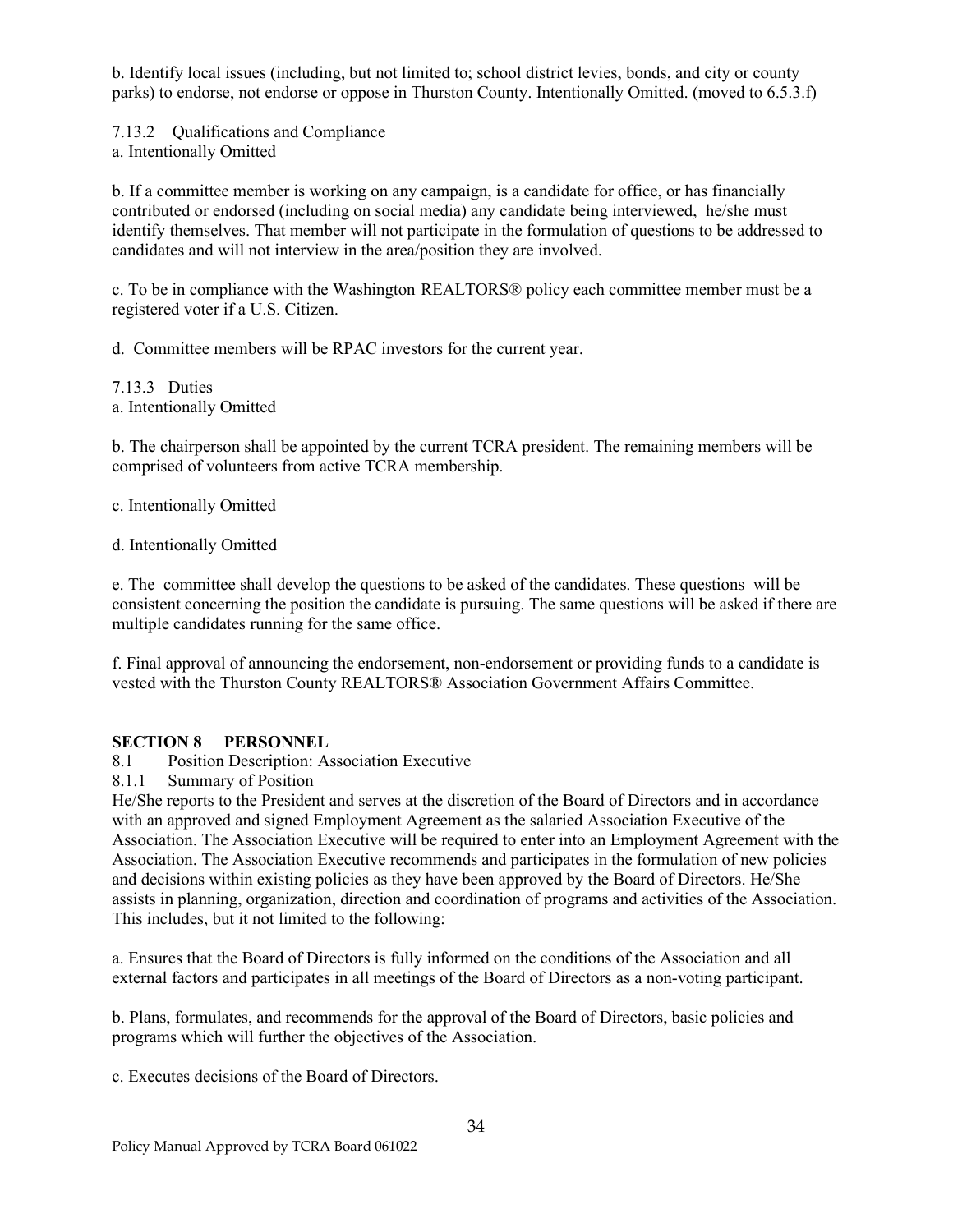d. Oversees day-to-day administration, specific procedures, and programs to implement the general policies established by the Board of Directors.

e. Directs and coordinates all approved programs, projects, and major activities of the Association staff.

f. Recruits, hires, orients, trains and motivates staff, and is responsible for promotions, pay increases and terminations.

g. Obtains maximum utilization of staff by clearly defining their duties, establishing performance standards, and conducting performance reviews.

h. Schedules, on an annual basis, the meeting calendar for the Association activities.

i. Provides liaison and staff support to committee chairpersons to enable them to perform their functions. Maintains close communication with all committees and suggests ways to implement their plans and objectives.

j. Promotes interest and active participation by membership and reports activities of the Association through communication vehicles.

k. In cooperation with the Budget/Finance Committee, assists in the development of an annual budget and ensures that all funds and physical assets of the Association are appropriately safeguarded and administered.

l. Maintains official minutes and other official meetings, and provides security for all files, legal and historic documents, and membership data.

m. Is responsible for the planning, organizing, and promotion of all official meetings.

n. Keeps in close contact with legal counsel in order to stay current on legal matters affecting the Association and acts as liaison between the legal counsel and the Board of Directors.

o. Maintains a working relationship with the National Association of REALTORS®, the Washington REALTORS®, and the national institutes, societies, and councils, keeping current with their policies and procedures.

p. Attends National Association of REALTORS® and Washington REALTORS® meetings and other informative meetings as directed and approved by the Board of Directors and disseminates the information to the Board of Directors and membership.

q. Serves as Professional Standards Administrator on all problems and conflicts of the members and the public. Coordinates all professional standard matters from receipt of Complaint to final determination. Responsible for all hearing arrangements and record keeping.

r. Oversees and assists with the orientation for the new members.

s. Assists the President in selecting committee chairpersons and assists in meeting the committee chairperson's purposes and goals.

t. Has a working knowledge of the Thurston County REALTORS® Association Bylaws and shall be thoroughly familiar with, and knowledgeable of the contents of the National Association of REALTORS® Code of Ethics and Arbitration Manual, Professional Standards Training Manual, and the Interpretations of the Code of Ethics.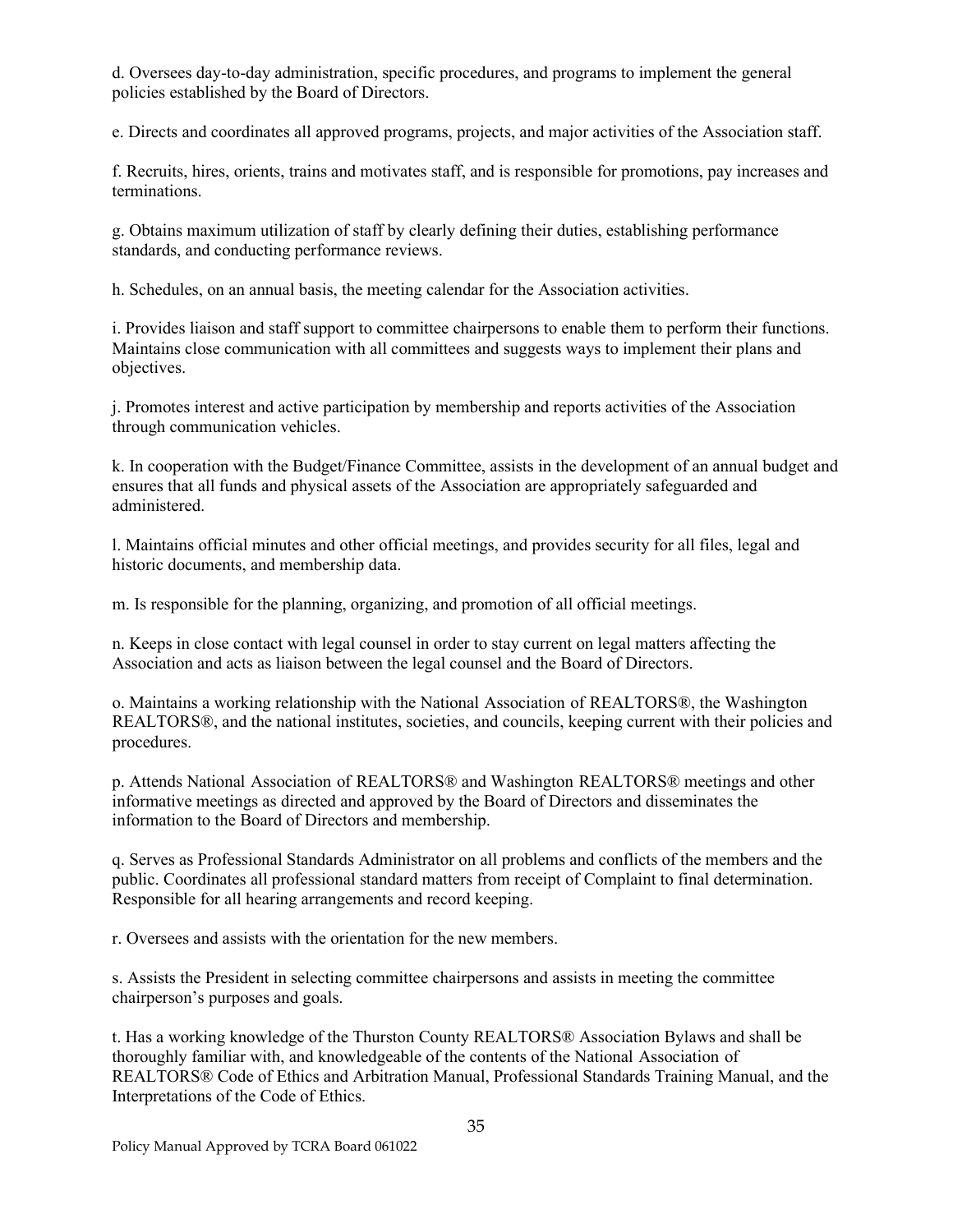u. Collects and submits membership dues to the State and National Associations on a timely basis.

v. Maintains personal contact with the membership to the greatest possible degree.

w. Assists with the monthly newsletter and/or any other communications with the membership.

8.2 Position Description: Events/Member Services Coordinator

8.2.1 Summary of Position

She/He serves as Events/Member Services Coordinator of the Association and performs tasks assigned by the Association Executive. She/He assists the Association Executive in most office procedures, to include, but not limited to the following:

a. Intakes new REALTORS'® membership, to include information about the Association and its Orientation process, and the processing of their application paperwork.

b. Assists the Association Executive with invoicing and collection of dues.

c. Prepares new membership orientation packets.

d. Handles incoming and outgoing correspondence with the Association membership.

e. Intentionally Omitted

f. Responsible for office supply inventory and ordering.

g. Assists the Association Executive in the publishing of any periodical communications or newsletters.

h. Assists the Association Executive in preparation for the General Membership and Board of Directors meetings.

- i. Intentionally Omitted
- j. Responsible for classroom housekeeping.
- k. May be assigned as staff person to one or more committees.

l. Maintains an updated calendar on the Association website.

m. In coordination with the Education Committee, organizes education courses and submits records to the Washington REALTORS®.

# 8.3 Personnel Committee

The purpose of the Personnel Committee is to act in an advisory capacity to the Board of Directors in all personnel matters. The Executive Committee serves as the Personnel Committee; however, the committee may include other members appointed by the President who have experience or qualifications in personnel matters that is desirable to perform committee responsibilities.

8.3.1 Intentionally Omitted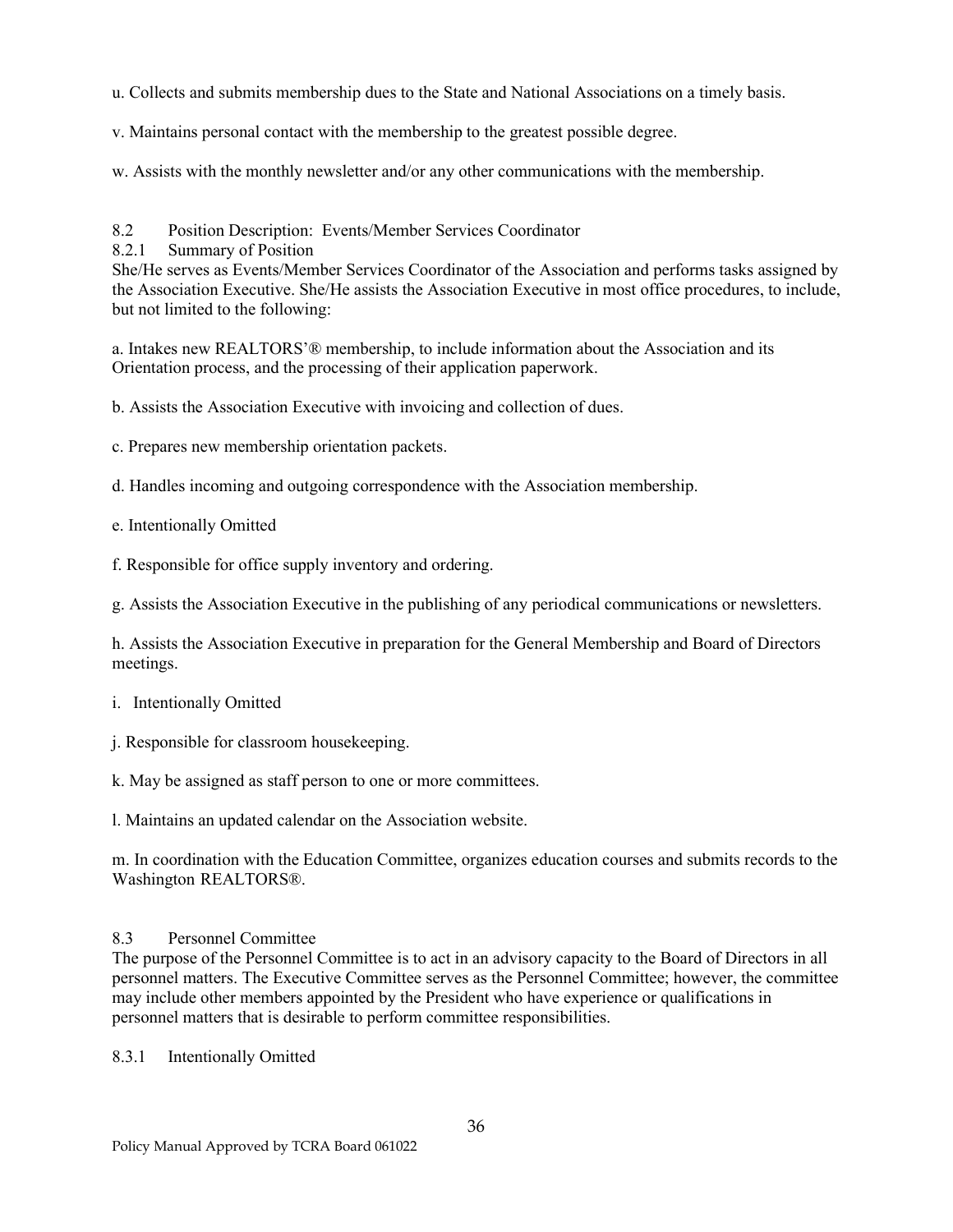8.3.2 The committee shall ensure the evaluation of the Association Executive is conducted on an annual basis. The evaluation of the Association Executive shall be completed using an Employee Evaluation Form and the conduct of the evaluation is the specific responsibility of the President. The Evaluation Form will be approved by the committee. The President and the Association Executive will review the Evaluation Form at the beginning and ending of the evaluation period.

8.3.3 It shall be the duty of the committee to make any recommendations to the Board of Directors regarding the hiring of the Association Executive. This shall include screening, interviewing, and other actions as appropriate. The President shall make recommendations to the committee concerning the termination of employment of the Association Executive. The committee will subsequently submit to the Board of Directors for approval any recommendations for termination of employment of the Association Executive.

8.3.4 Intentionally Omitted

8.3.5 Intentionally Omitted

8.3.6 The committee approves salary increases and annual bonuses of the Association Executive.

- 8.4 Government Affairs Director
- 8.4.1 Fundamental goals of a Government Affairs Program are to:

Educate Members Mobilize Members Develop an Action Plan/Pursue Policy Development

8.4.2 Thurston County REALTORS® Association will establish and maintain a Government Affairs Program.

8.4.3 Thurston County REALTORS® Association may retain an individual as the Government Affairs Director.

8.4.4 The Government Affairs Director shall report to the current President-Elect who is the Government Affairs Committee Chairperson.

8.4.5 The Government Affairs Director shall be required to sign and be contractually obligated to the Thurston County REALTORS® Association. The agreement will be for not more than one year and will be renewed annually if appropriate.

8.4.6 The continuance of a Government Affairs Director shall be contingent on the availability of funding.

8.4.7 The Thurston County REALTORS® Association's Board of Directors is the approving authority for the Government Affairs Director Agreement and selection of the Government Affairs Director.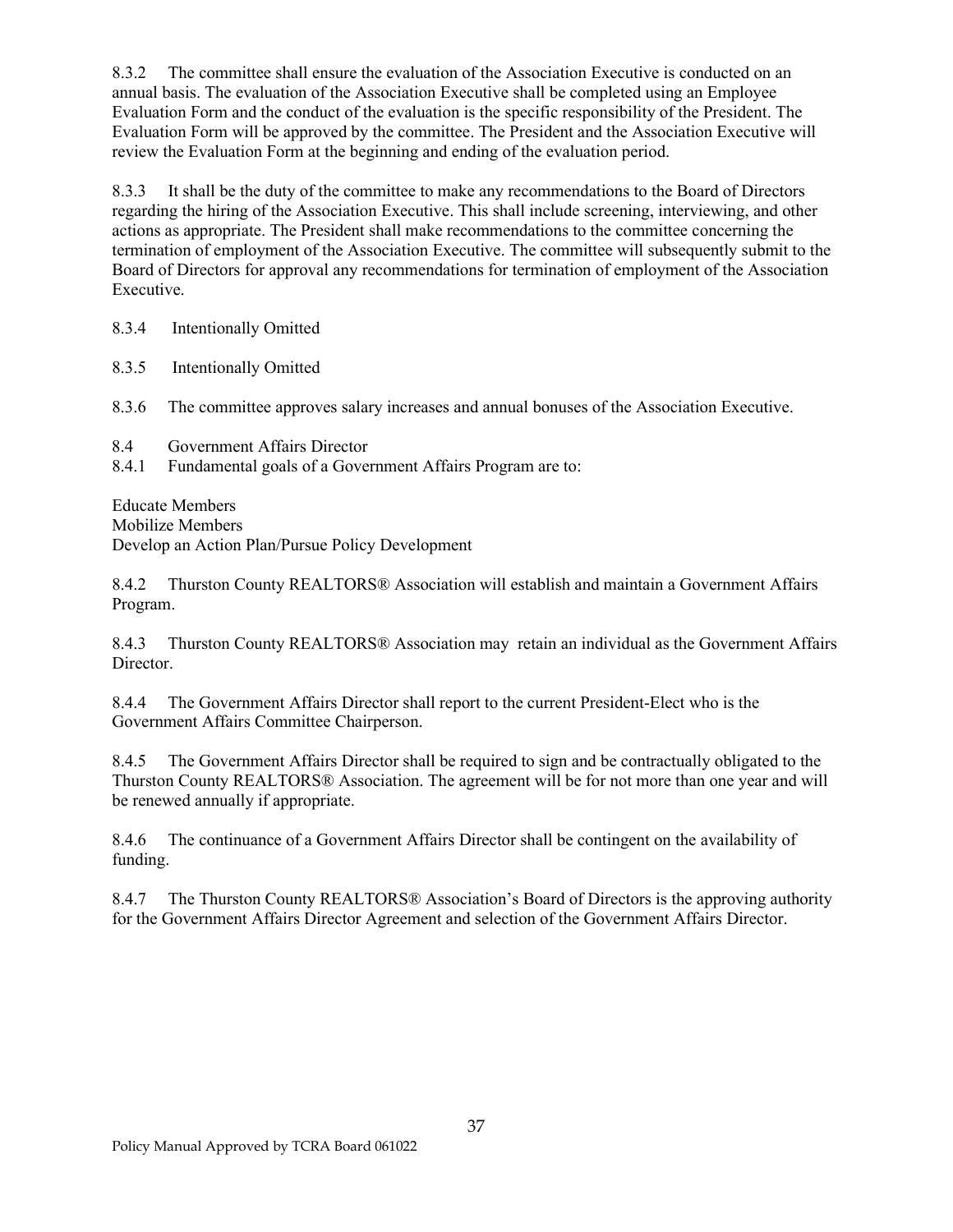# **APPENDIX A**

# **THURSTON COUNTY REALTORS**® **ASSOCIATION**

# **CONFIDENTIALITY AGREEMENT BOARD OF DIRECTORS**

This Confidentiality Agreement is entered into between all members of the Board of Directors of the Thurston County REALTORS® Association on \_\_\_\_\_\_\_\_\_\_\_\_\_\_\_.

The parties hereto will engage in discussions and, in some cases, make policy decisions concerning the financial position of the Association, members' accounts, members' files, future plans of the Association, Professional Standards Hearings Findings, employment policies, remuneration and other benefits, and other confidential and sensitive information. In order to make prudent decisions that serve the best interests of the Association and to intelligently consider all options in making these recommendations, the parties must discuss and evaluate confidential, sensitive, and proprietary information. ("Confidential Information")

Each member of Board of Directors agrees to the following:

- 1. "Confidential Information" as used herein, shall mean all information, documentation, concepts, data membership lists, bank records, financial records, findings from Professional Standards hearings, marketing analysis, financial projections products, services, processes, software, trade secrets and devices disclosed or made available by any of the parties hereto to any of the other parties, including without limitation, the existence of discussions concerning the possibility of additional mergers, consolidation, sales of assets, etc..
- 2. The parties acknowledge and agree that the Confidential Information is proprietary and may include information that disclosure of or unauthorized use of this information may cause irreparable harm to member or the Association.
- 3. **Once an issue has been discussed and a final decision has been made by a majority of the Officers and Directors, all members of the Board of Directors agree to abide\* by and support the decision.** *Prior to a final decision, the Board encourages vigorous debate among Board members. The intent of this paragraph is to make it clear, however, that once a final decision has been made, individual Board members should not make statements outside the boardroom that undermine the Board's decision, even if the Board member disagrees. The Board does not expect every member to become a vocal proponent of a Board decision, but members should understand that the Board acts as a unit and that individual members must respect the collective will of the Board.*
- 4. The only persons with whom the parties hereto may share the Confidential Information are other Officers and Directors of the Association Board of Directors, Chief Executive Officer, Association CPAs, and Attorneys for the Association.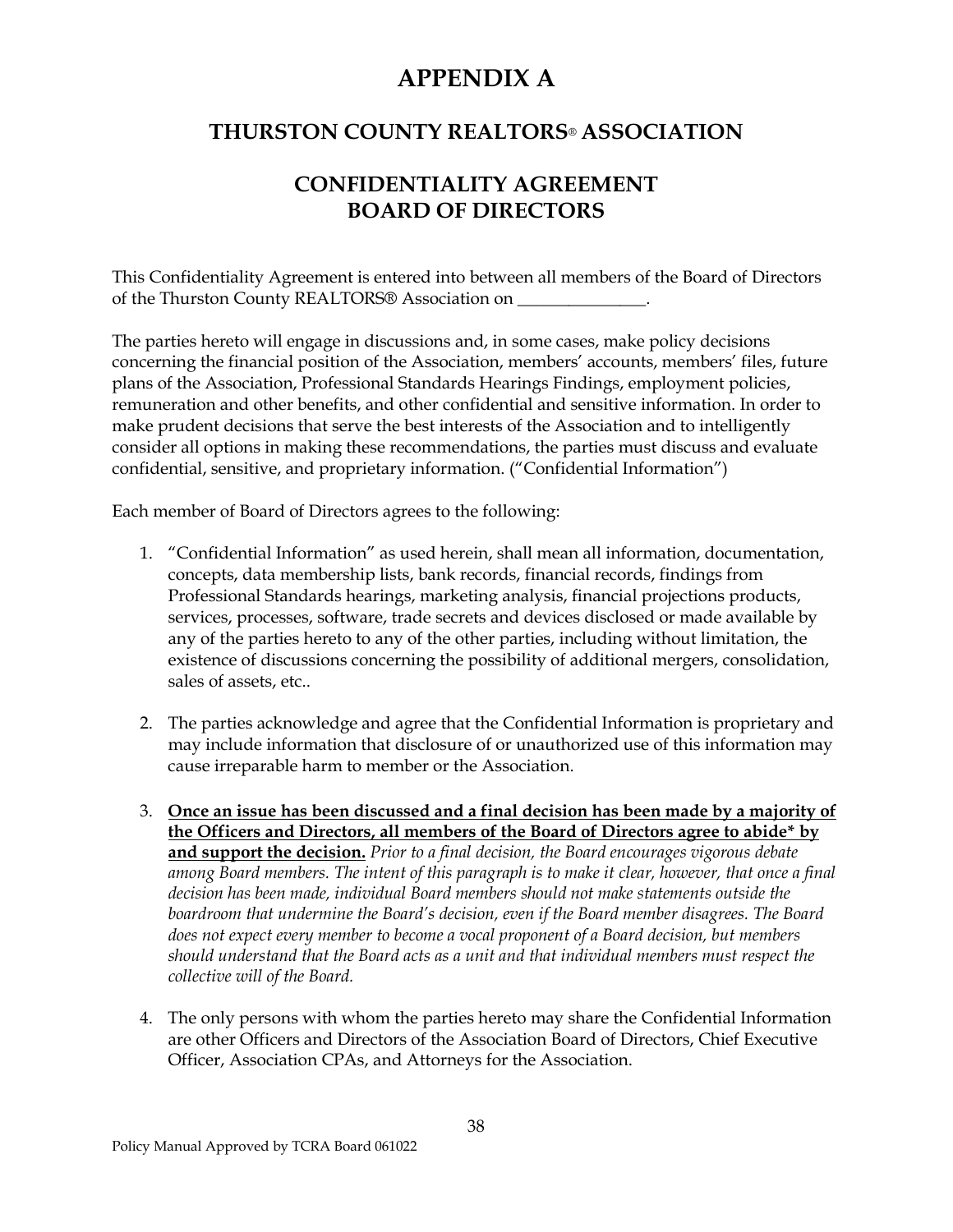- 5. No rights or licenses, express or implied, are hereby granted to the parties hereto by any of the other parties under any patents, copyrights, or trade secrets as a result of or related to this Agreement.
- 6. The restrictions and obligations of this Agreement shall survive any termination, cancellation or expiration of this Agreement, and shall continue to bind the parties hereto and their successors and assigns.
- 7. This Agreement may be executed in any number of counterparts, all of which together shall be an original.

We the undersigned members of the Board of Directors of the Thurston County REALTORS® Association agree to be bound by the confidentiality terms of the foregoing Confidentiality Agreement.

| <b>Name</b>                                                                                                                                                                                                                          | Position        | Signature |
|--------------------------------------------------------------------------------------------------------------------------------------------------------------------------------------------------------------------------------------|-----------------|-----------|
|                                                                                                                                                                                                                                      | President       |           |
| the control of the control of the control of the control of the control of                                                                                                                                                           | Past President  |           |
| the control of the control of the control of the control of the control of                                                                                                                                                           | President-Elect |           |
|                                                                                                                                                                                                                                      | Treasurer       |           |
|                                                                                                                                                                                                                                      | Secretary       |           |
| <u> 2002 - Johann Johann Johann Johann Johann Johann Johann Johann Johann Johann Johann Johann Johann Johann Johann Johann Johann Johann Johann Johann Johann Johann Johann Johann Johann Johann Johann Johann Johann Johann Joh</u> | Treasurer-Elect |           |
| the control of the control of the control of the control of the control of                                                                                                                                                           | Director        |           |
|                                                                                                                                                                                                                                      | Director        |           |
|                                                                                                                                                                                                                                      | Director        |           |
| the control of the control of the control of the control of the control of                                                                                                                                                           | Director        |           |
|                                                                                                                                                                                                                                      | Director        |           |
|                                                                                                                                                                                                                                      | Director        |           |
|                                                                                                                                                                                                                                      | Director        |           |
|                                                                                                                                                                                                                                      | Director        |           |
|                                                                                                                                                                                                                                      | Director        |           |
|                                                                                                                                                                                                                                      | Director        |           |
|                                                                                                                                                                                                                                      |                 |           |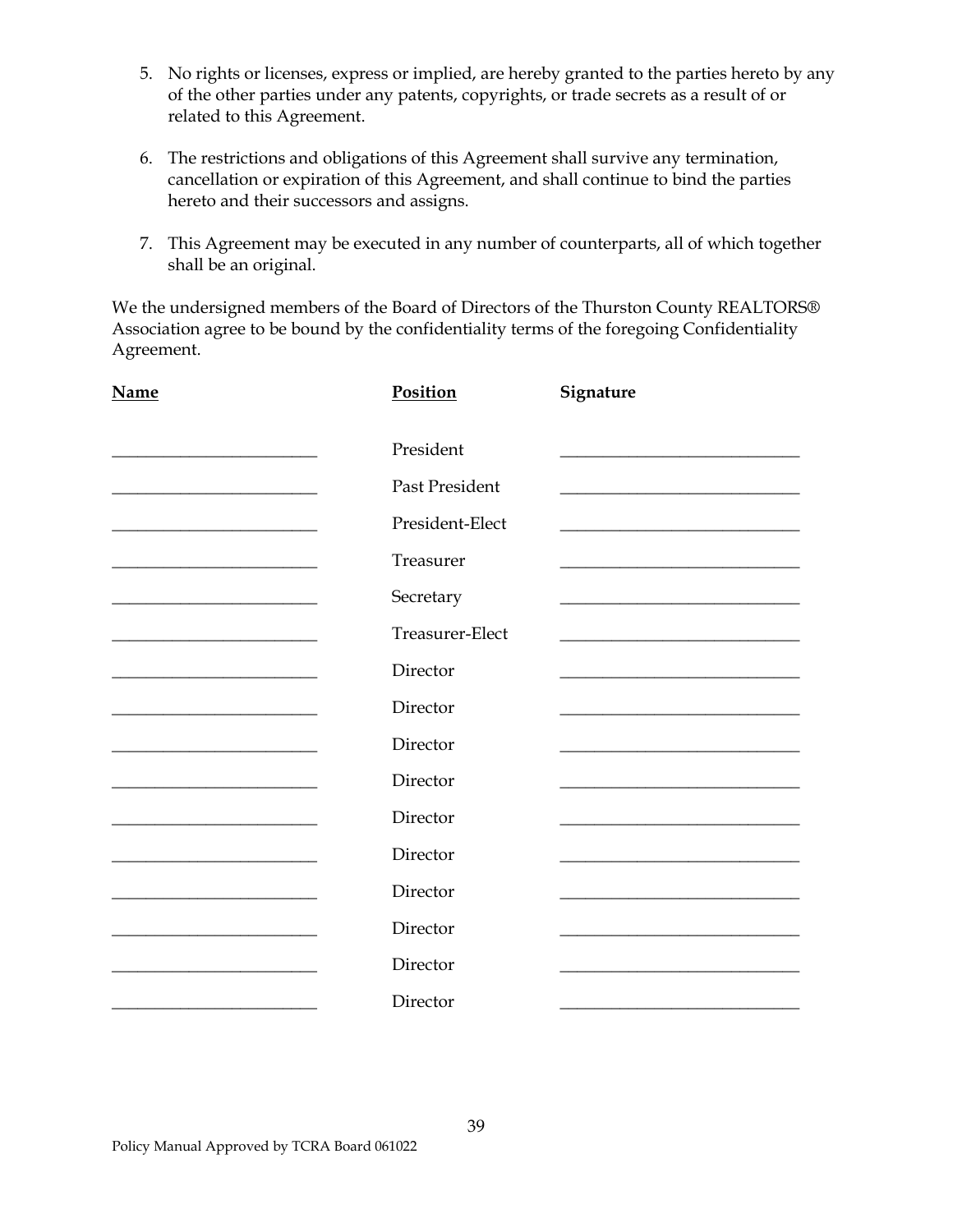# **APPENDIX B**



# **Conflict of Interest Policy Acknowledgement**

Acknowledgement of the Thurston County REALTORS*®* Association **Conflict of Interest Policy**

I, \_\_\_\_\_\_\_\_\_\_\_\_\_\_\_\_\_\_\_\_\_\_\_\_\_\_\_\_\_\_\_\_\_, agree to serve as a Director of the Thurston County REALTORS*®* Association and to fulfill the obligations and perform the duties of a Director as described in the Association's by-laws and policy manual.

I acknowledge that as a Director of the Association I am bound by Washington State law and the duties the law imposes on such Directors. I understand 1) the duty of obedience – to follow the rules of the Association; 2) the duty of care – to act reasonably and make informed judgments when acting as a Director; and 3) the duty of  $\frac{logalty - to}{log}$ disclose, and by reasonable means avoid, conflicts of interest in my dealings as a Director. I understand that conflicts of interest that involve placing my personal financial interests above those of the Corporation are the most egregious and should always be avoided.

I further acknowledge that I have read, understand, and agree to the Association's conflict of interest policy, Section 2.7.3, of the Policy Manual.

Signed: \_\_\_\_\_\_\_\_\_\_\_\_\_\_\_\_\_\_\_\_\_\_\_\_\_\_\_\_\_\_\_\_\_\_\_\_\_\_\_\_\_\_ Date: \_\_\_\_\_\_\_\_\_\_\_\_\_\_\_\_\_\_\_\_\_